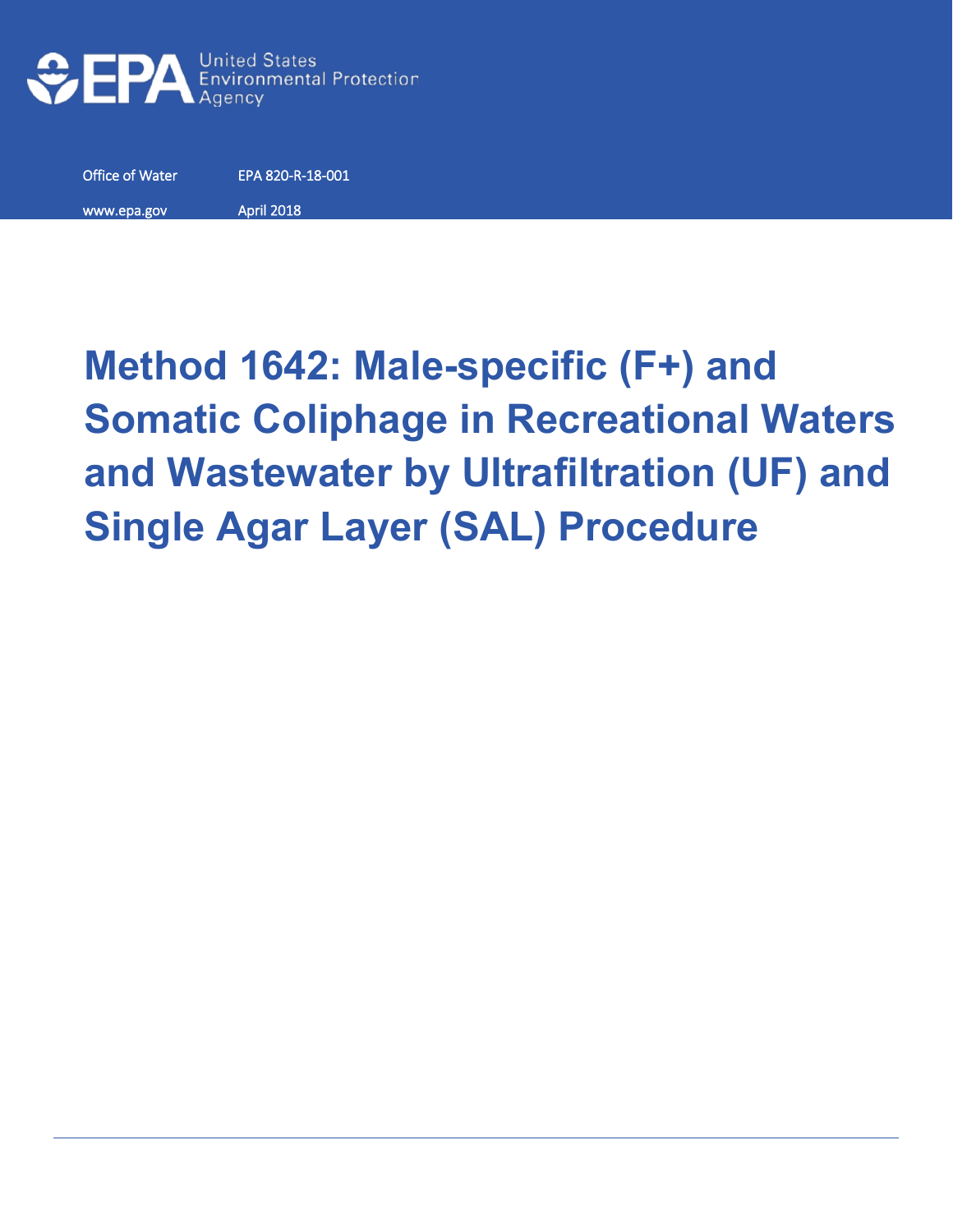### **Acknowledgments**

This method was prepared under the direction of Robin K. Oshiro and Lemuel Walker of the Engineering and Analysis Division within the U.S. Environmental Protection Agency's (EPA) Office of Water.

The following laboratories are gratefully acknowledged for their participation in the validation of this method in marine and fresh waters and wastewater:

#### **Single-Laboratory Validation Study**

Volunteer Analytical Laboratory:

• Orange County Sanitation District: Ron Coss and Samuel Choi

Volunteer Participants (Sample Collection):

- American Interplex
- Analytical Laboratories, Inc.
- Analytical Services, Inc.
- Anatek Labs, Inc.
- Bay County Laboratory
- Bucyrus Wastewater Treatment Plant
- CH Diagnostics
- Coastal Carolina University
- County Sanitation Districts of L.A. County Joint Water Pollution Control Project (JWPCP)
- Hampton Roads Sanitation District
- Hallsdale-Powell Utility District
- James Madison University
- Ketchum/Sun Valley Wastewater Treatment Plant
- King County Environmental
- Madison Metropolitan Sewerage District
- Narragansett Bay Commission
- New York State Department of Health
- Norman M. Cole Wastewater Treatment Plant
- Orange County Public Health Laboratory
- San Francisco Public Utilities Commission
- San Jose Creek Water Quality Laboratory County Sanitation Districts of L.A. County
- Seward Marine Center
- Springdale Water Utilities
- SVL Analytical, Inc.
- Tri-City Wastewater Treatment Water
- University of Hawaii Water Resources Research Center
- University of Georgia Marine Extension Service
- University of Iowa Hygienic Lab
- University of Rhode Island Watershed Program
- Wisconsin State Laboratory of Hygiene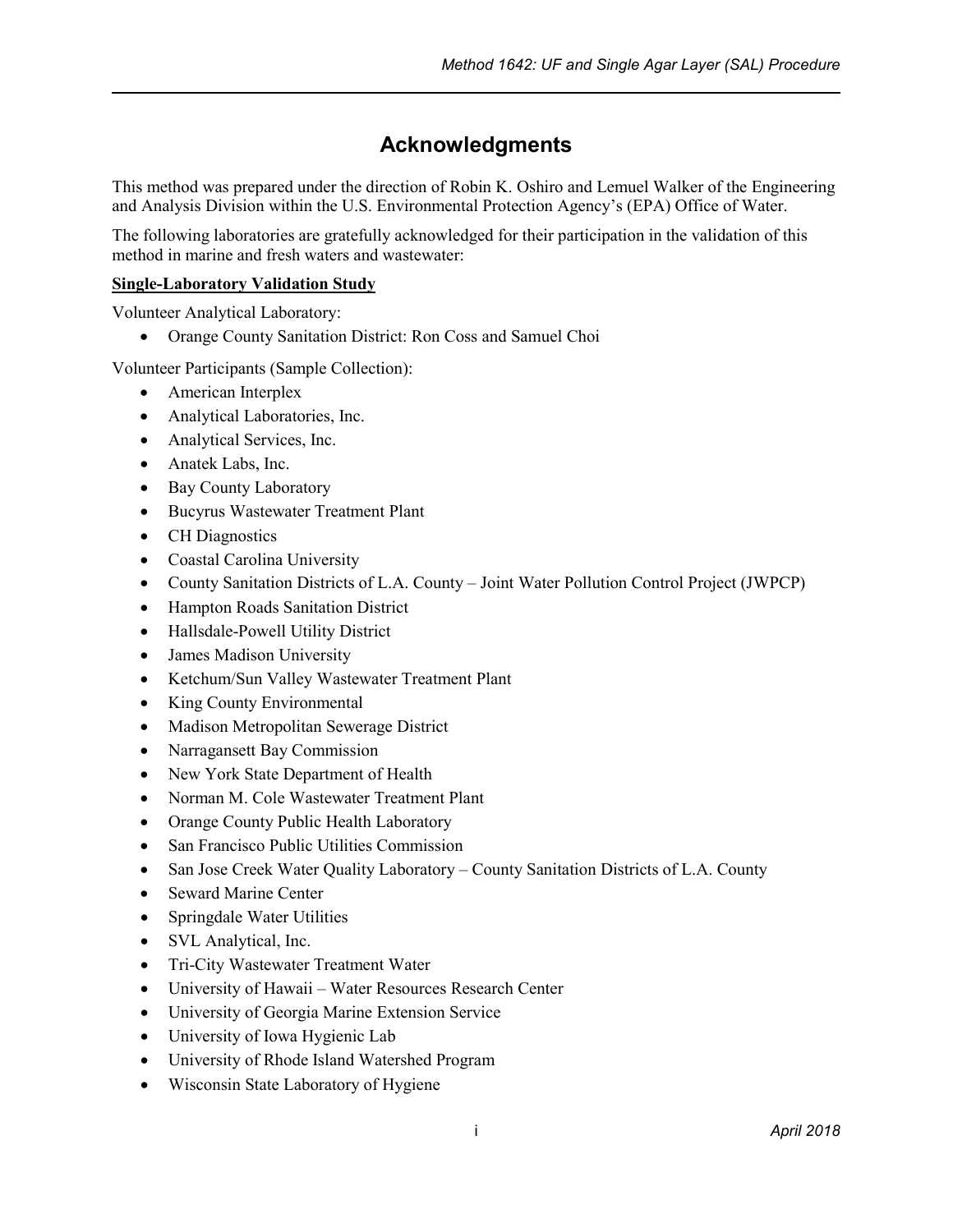Referee Laboratory:

• Scientific Methods, Inc.: Fu-Chih Hsu

#### **Multi-Laboratory Validation Study**

Volunteer Analytical Laboratories:

- American Interplex: John Overbey and Amanda Gill
- Alabama Department of Public Health Bureau of Clinical Labs: Angelica Webb
- County Sanitation Districts of L.A. County JWPCP: Kathy Walker, Michele Padilla, Jason Gregory, and Lavern Gulledge
- Hampton Roads Sanitation District: Robin Parnell, Raul Gonzalez, and Hannah Thompson
- Hoosier Microbiological Laboratory (HML): Jaima Ballentine and Carmel Holliday
- IEH BioVir: Rick Danielson and James Truscott
- Orange County Public Health Laboratory: Richard Alexander, Joe Guzman, Tania Chiem, and Karen McLean
- Orange County Sanitation District: Ron Coss and Samuel Choi
- San Francisco Public Water Utilities: Eunice Chern, Shirley Lieu, and Lisa Delpuerto
- San Jose Creek Water Quality Laboratory County Sanitation Districts of L.A. County: April Simmerman and Jennipher Quach-Cu
- Southwest Research Institute: Spring Cabiness, Amy Delossantos, Kennedy Gauger, and Kenneth Lange
- SVL Analytical, Inc.: Linda Johann
- Texas A&M University College Station: Suresh Pillai and Jessica McKelvey
- University of Georgia Marine Extension Service: Katy Smith and Lisa Gentit
- University of Hawaii Water Resources Research Center: Marek Kirs
- U.S. Environmental Protection Agency: Asja Korajkic and Brian McMinn
- Wisconsin State Laboratory of Hygiene: Sharon Kluender and Jeremy Olstadt

Volunteer Referee Laboratory:

• New York State Department of Health: Ellen Braun-Howland and Blair Rosen

#### **Photo Credits**

Section 11 Figures 1 and 2: Ultrafiltration and Elution Set up, respectively (Source: Jennipher Quach-Cu, San Jose Creek Water Quality Laboratory – County Sanitation Districts of L.A. County)

Section 11.5.13 Figure 4: Somatic Coliphage Plaques (CN-13) (Source: Jeremy Olstadt, Wisconsin State Laboratory of Hygiene) and Figure 5: Male-specific Coliphage Plaques (F<sub>amp</sub>) (Source: Richard Danielson, IEH BioVir)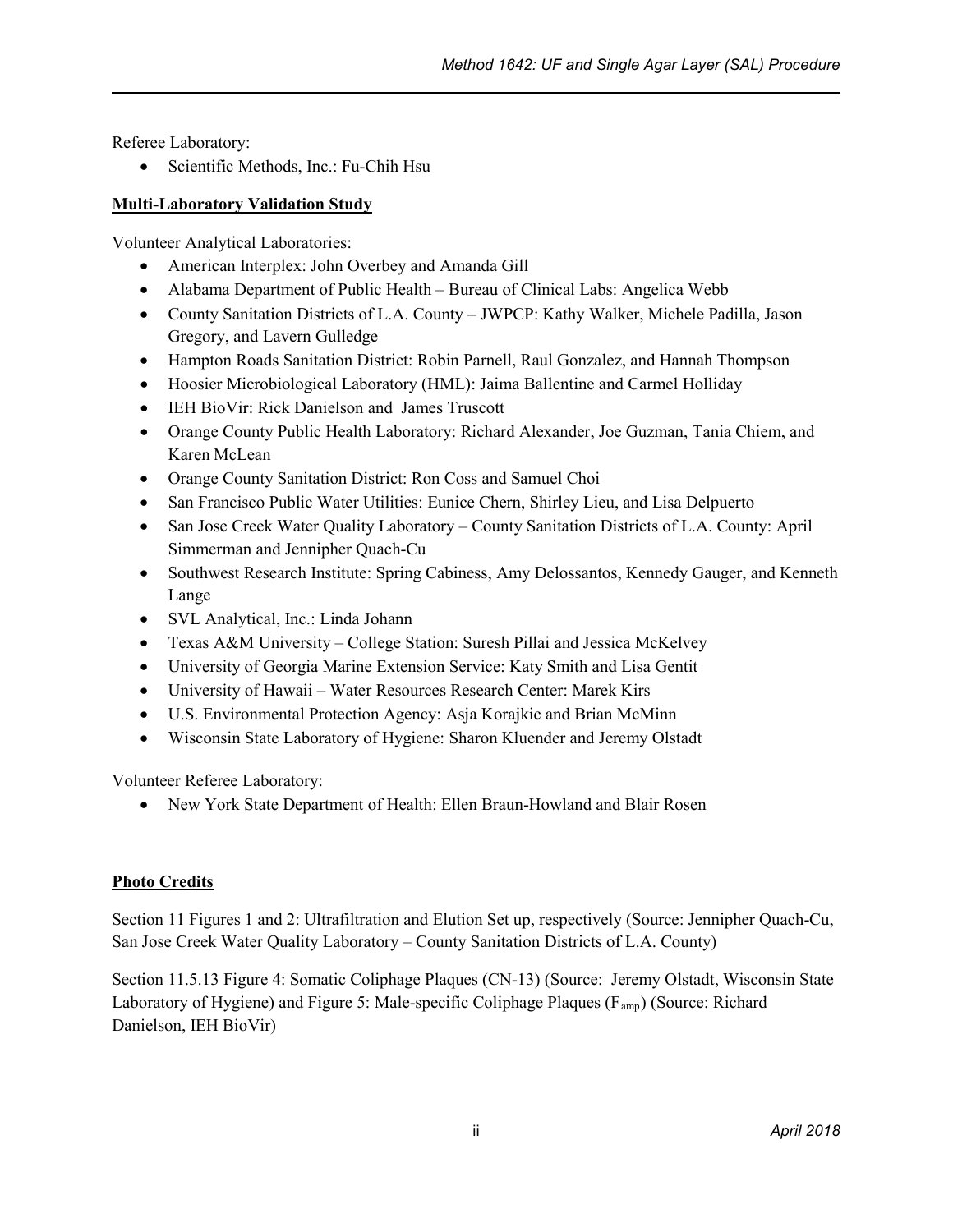### **Disclaimer**

<span id="page-3-0"></span>Neither the United States Government nor any of its employees, contractors, or their employees make any warranty, expressed or implied, or assumes any legal liability or responsibility for any third party's use of apparatus, product, or process discussed in this method, or represents that its use by such party would not infringe on privately owned rights. Mention of trade names or commercial products does not constitute endorsement or recommendation for use.

Questions concerning this method or its application should be addressed to:

Lemuel Walker Engineering and Analysis Division (4303T) U.S. EPA Office of Water, Office of Science and Technology 1200 Pennsylvania Avenue, NW Washington, DC 20460 walker.lemuel@epa.gov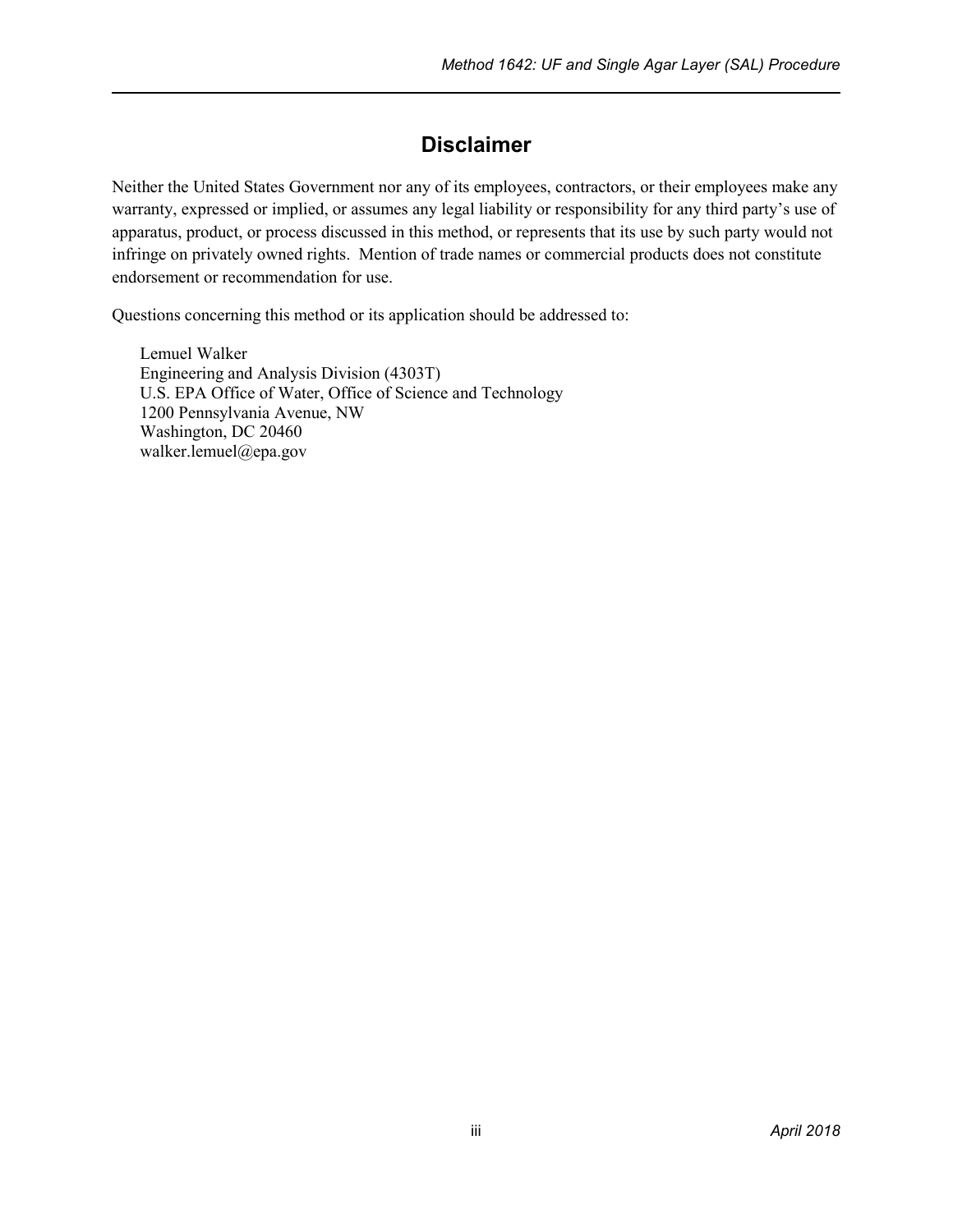### **Introduction**

<span id="page-4-0"></span>Currently, the U. S. Environmental Protection Agency (EPA) has a number of bacterial methods to quantify fecal indicators, but has received requests to develop a coliphage (bacterial virus) method to detect fecal contamination in fresh and marine recreational waters and wastewater effluents. Because EPA did not have a validated, approved method for these matrices, stakeholders could not use such a method in their National Pollutant Discharge Elimination System and other permits where an EPA approved method is required.

In response to stakeholders' needs for a validated method for coliphage for monitoring recreational waters and wastewater effluents, EPA conducted a single-laboratory validation (SLV) study of *Standard Method* 9224F (Reference 17.1) in 100 mL fresh and marine waters and advanced treatment wastewater effluents (e.g., secondary with disinfection, tertiary). Due to inconsistent results, issues with clogged filters, and an increased sample volume (1 L sample per phage type [somatic and male-specific]), EPA then evaluated the use of EPA *Method 1602: Male-specific (F+) and Somatic Coliphage in Water by Single Agar Layer (SAL) Procedure* (Reference 17.2) for recreational water and wastewater analyses. Because EPA Method 1602 was developed to assay 100 mL sample volumes, an EPA dead-end ultrafiltration (UF) procedure was used to concentrate the larger sample volumes (2 L) required for recreational water monitoring. After UF the final sample volume is approximately 200 mL, which can then be assayed for both somatic and male-specific coliphage using the SAL procedure.

Based on the results of the Method 1642 (EPA UF procedure in conjunction with Method 1602) analyses, EPA conducted a multi-laboratory validation (MLV) study of Method 1642 for somatic and male-specific coliphage in fresh and marine recreational waters and advanced treatment (secondary with disinfection, tertiary) wastewater effluents.

Results of the MLV study enabled performance characterization of Method 1642 in the reference matrix (phosphate buffered saline [PBS]), marine and fresh water matrices, and advanced treatment wastewater effluents. Results also enabled the development of initial precision and recovery/ongoing precision and recovery (IPR/OPR) and matrix spike (MS) quality control (QC) acceptance criteria.

The highly variable levels of coliphage (both male-specific and somatic) in advanced treatment wastewater effluents should be taken into consideration when determining if it is necessary to analyze 1 L samples per phage type. In most cases it will be necessary to analyze 1 L samples; however, this may not be the case for all advanced treatment wastewater effluents. During the multi-laboratory study, some of the secondary disinfected effluent samples had very high levels of both male-specific and somatic phage. It is recommended that range-finding analyses be conducted for each new wastewater effluent and recreational waters that are suspected to have high levels of background coliphage to determine if 1 L samples are appropriate. If 1 L samples are not appropriate, 100 mL samples may be analyzed using the SAL procedure without ultrafiltration.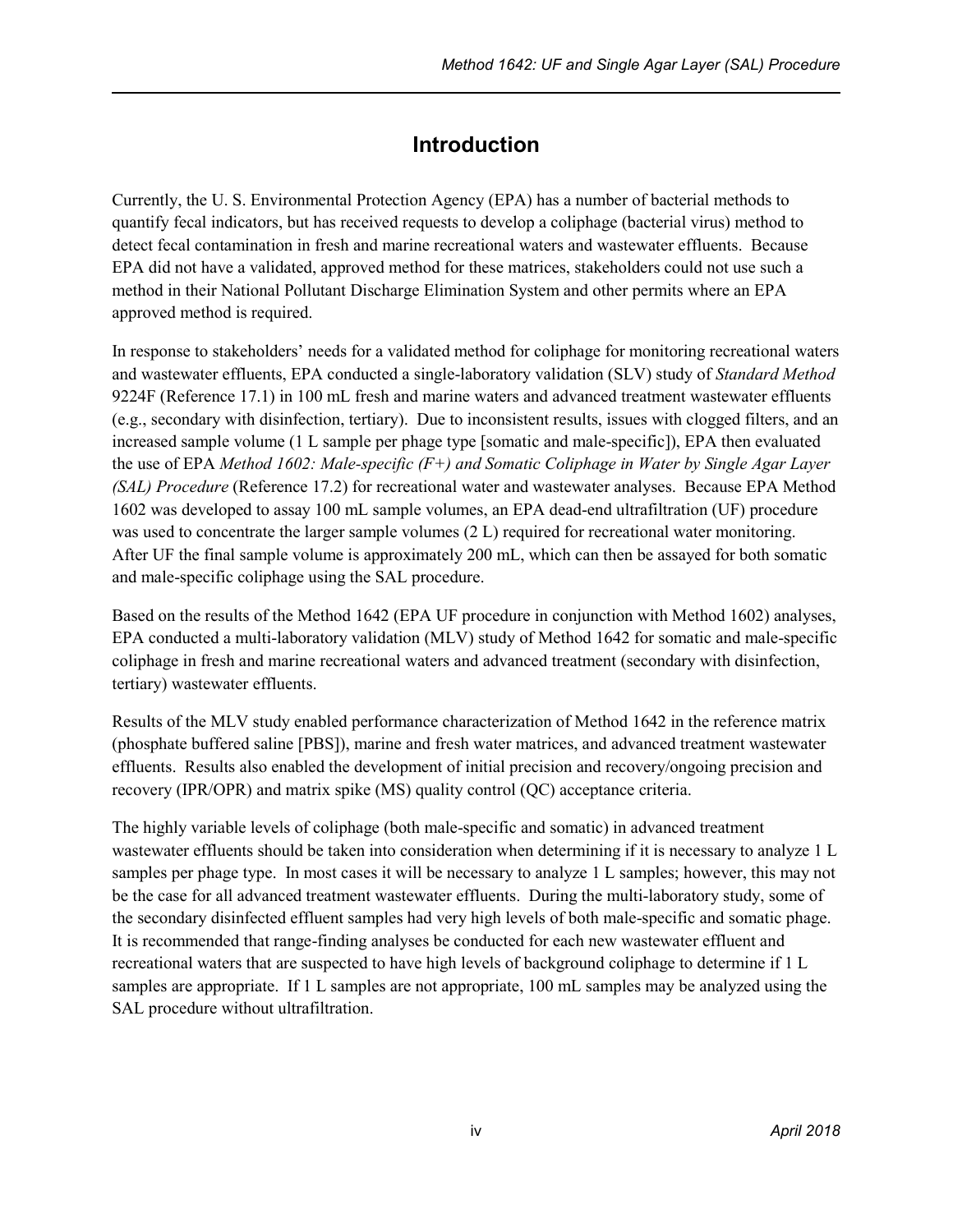### **Table of Contents**

| 1.0  |  |
|------|--|
| 2.0  |  |
| 3.0  |  |
| 4.0  |  |
| 5.0  |  |
| 6.0  |  |
| 7.0  |  |
| 8.0  |  |
| 9.0  |  |
| 10.0 |  |
| 11.0 |  |
| 12.0 |  |
| 13.0 |  |
| 14.0 |  |
| 15.0 |  |
| 16.0 |  |
| 17.0 |  |
| 18.0 |  |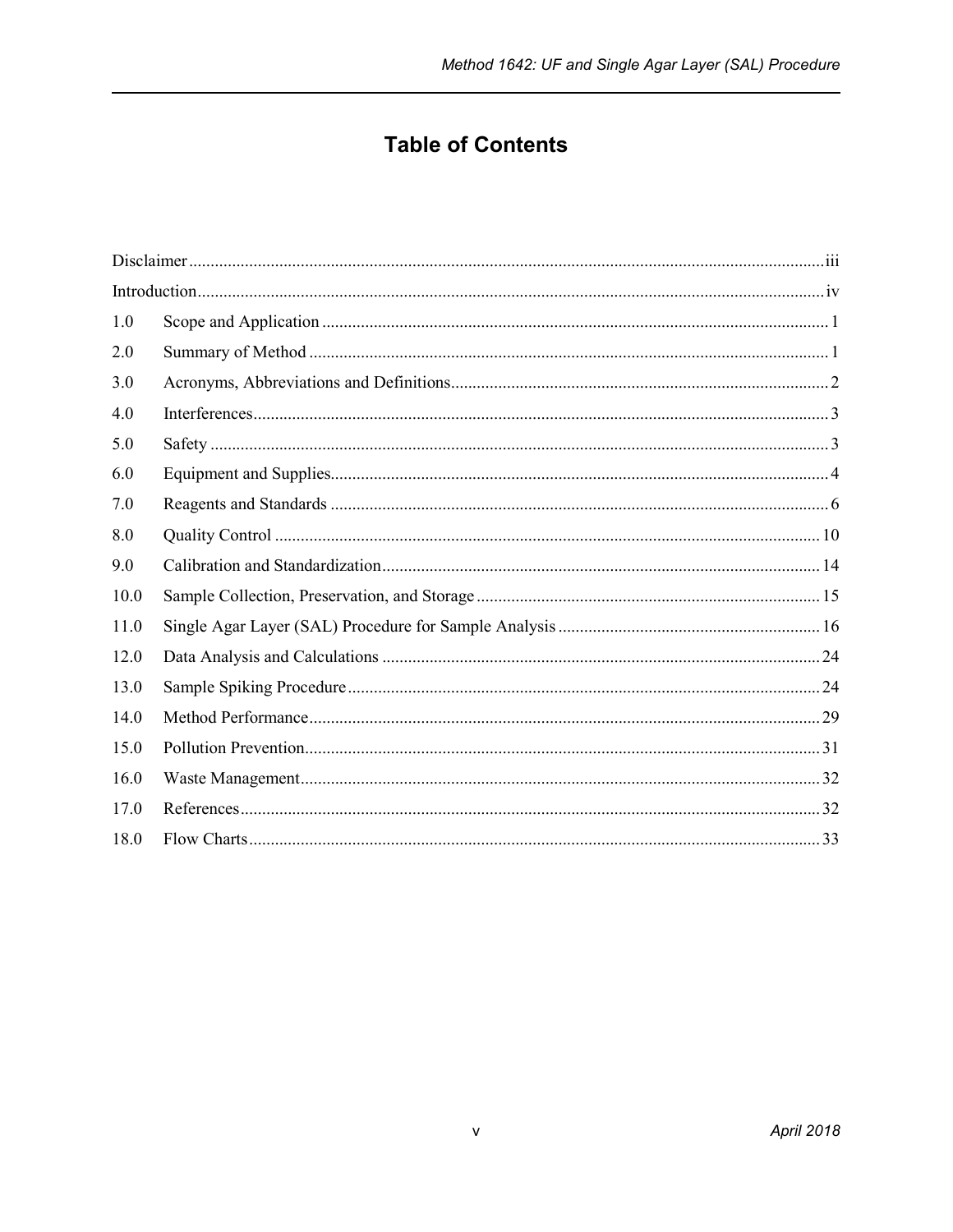# **Method 1642: Male-specific (F+) and Somatic Coliphage in Recreational Waters and Wastewater by Ultrafiltration (UF) and Single Agar Layer (SAL) Procedure**

# **April 2018**

### <span id="page-6-0"></span>**1.0 Scope and Application**

- **1.1** Method 1642 employs dead-end ultrafiltration (UF) to concentrate larger sample volumes (2 L) required for recreational water monitoring. Following concentration, the final sample volume is assayed for both male-specific  $(F^+)$  and somatic coliphage using the single agar layer (SAL) procedure. The SAL procedure detects and allows for enumeration of male-specific and somatic coliphage (also referred to as phage in the method) in fresh and marine waters and advanced treatment (e.g., secondary with disinfection, tertiary) wastewater effluents.
- **1.2** This method is based on an EPA dead-end UF procedure and EPA *Method 1602: Male-specific (F+) and Somatic Coliphage in Water by Single Agar Layer (SAL) Procedure* (Reference 17.2), developed for the enumeration of coliphage in ground water.
- **1.3** Each laboratory and analyst that uses this method must first demonstrate the ability to generate acceptable results using the procedures in Sections 8 and 11 prior to analyzing field samples.
- **1.4** The highly variable levels of coliphage (male-specific and somatic) in advanced treatment wastewater effluents and recreational waters should be taken into consideration when determining the volume of sample that may be needed for analyses. Range-finding analyses should be conducted to determine appropriate sample volumes. If smaller sample volumes (e.g., 100 mL) are more appropriate due to high background levels of coliphage refer to the procedures in EPA Method 1643.

### <span id="page-6-1"></span>**2.0 Summary of Method**

Method 1642 describes a dead-end UF concentration procedure with enumeration by the SAL method. A 2-L recreational water (fresh or marine) or advanced treatment wastewater effluent sample is concentrated using a hollow-fiber ultrafilter, the filter is then eluted resulting in a final sample volume of 200 mL which is split into two 100 mL aliquots. The 100 mL aliquots are then assayed by adding magnesium chloride  $(MgCl<sub>2</sub>)$ , appropriate antibiotic, log-phase host bacteria (*Escherichia coli* [*E. coli*]  $F_{\text{amp}}$  for male specific [ $F^+$ ] coliphage and *E. coli* CN-13 for somatic coliphage), and 100 mL of molten double-strength tryptic soy broth (TSB) with agar to the sample. The sample is thoroughly mixed and the total volume is poured into 5 to 10 plates (dependent on plate size). After an overnight incubation, plaques (circular lysis zones) are counted and summed for all plates from a single sample. The quantity of coliphage in a sample is expressed as plaque forming units (PFU)/ L. For quality control (QC) purposes, both a coliphage-positive phosphate buffered saline (PBS) sample (ongoing precision and recovery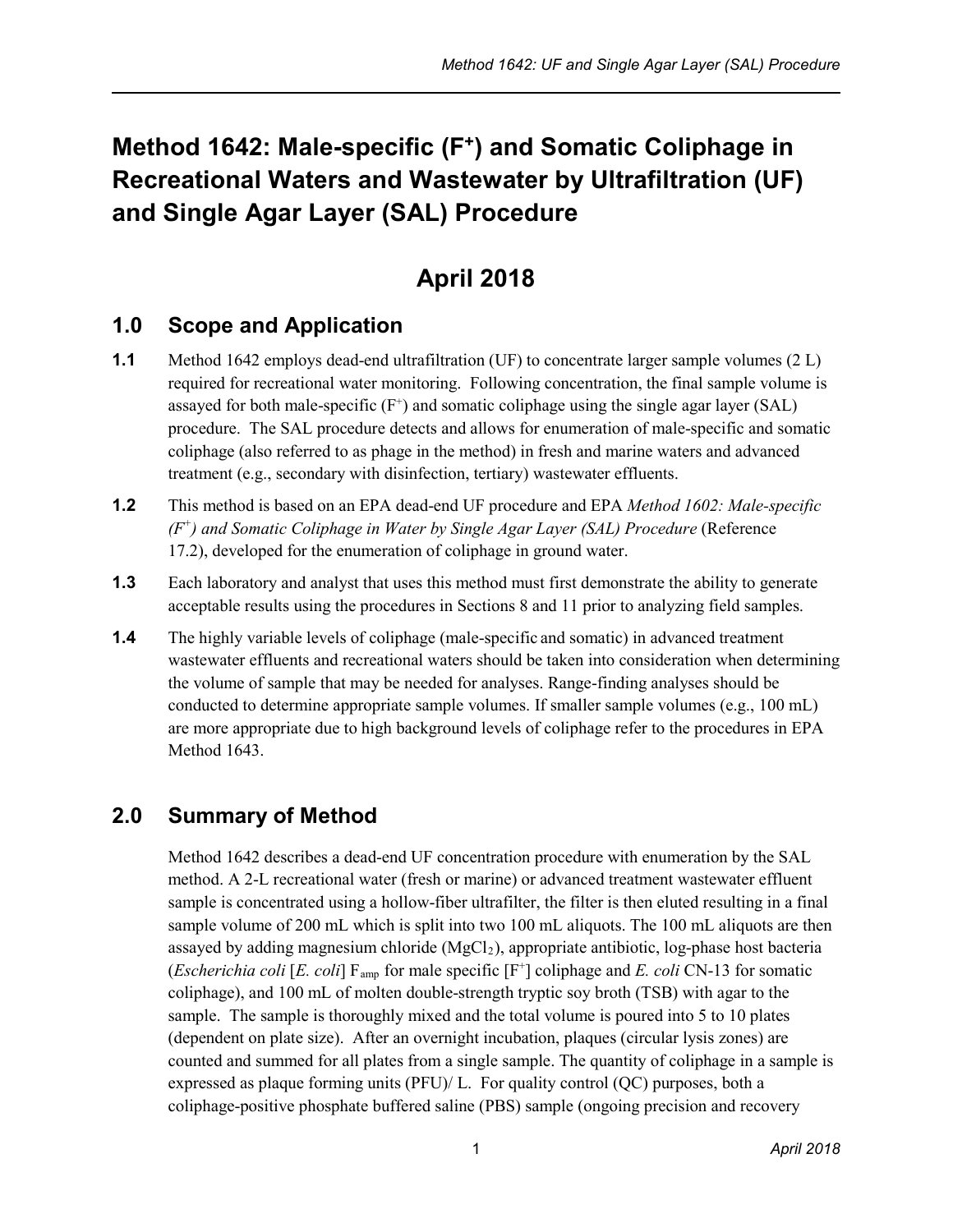[OPR]) and an unspiked PBS (method blank) sample are analyzed for each type of coliphage with each sample batch.

## <span id="page-7-0"></span>**3.0 Acronyms, Abbreviations and Definitions**

### **3.1 Acronyms and Abbreviations**

| <b>ASTM</b>                      | American Society for Testing and Materials     |
|----------------------------------|------------------------------------------------|
| $\rm ^{\circ}C$                  | Degrees Celsius                                |
| DAL                              | Double agar layer                              |
| <b>DNA</b>                       | Deoxyribonucleic acid                          |
| <b>EPA</b>                       | U. S. Environmental Protection Agency          |
| $\mathrm{F}^+$                   | Male-specific coliphage                        |
| g                                | Gram                                           |
| <b>lb</b>                        | Pound                                          |
| <b>IPR</b>                       | Initial precision and recovery                 |
| $K_2HPO_4$                       | Dipotassium phosphate                          |
| L                                | Liter                                          |
| М                                | Molar                                          |
| MgCl <sub>2</sub>                | Magnesium chloride                             |
| $MgCl_2 \bullet 6H_2O$           | Magnesium chloride hexahydrate                 |
| mL                               | Milliliter                                     |
| <b>MLV</b>                       | Multi-laboratory validation                    |
| mm                               | Millimeter                                     |
| MS                               | Matrix spike                                   |
| MS <sub>2</sub>                  | F <sup>+</sup> RNA group I coliphage           |
| <b>MSDS</b>                      | Material Safety Data Sheet                     |
| Na <sub>2</sub> HPO <sub>4</sub> | Disodium phosphate                             |
| NaH <sub>2</sub> PO <sub>4</sub> | Monosodium phosphate                           |
| $Na2S2O3$                        | Sodium thiosulfate                             |
| <b>NIST</b>                      | National Institute of Standards and Technology |
| nm                               | Nanometer                                      |
| OD                               | Optical density                                |
| <b>OPR</b>                       | Ongoing precision and recovery                 |
| <b>PBS</b>                       | Phosphate buffered saline                      |
| PFU                              | Plaque forming unit                            |
| psi                              | Pounds per square inch                         |
| QA                               | Quality assurance                              |
| QC                               | Quality control                                |
| <b>RNA</b>                       | Ribonucleic acid                               |
| <b>RSD</b>                       | Relative standard deviation                    |
| rpm                              | Revolutions per minute                         |
| SAL                              | Single agar layer                              |
| <b>SLV</b>                       | Single-laboratory validation                   |
| strep/amp                        | Streptomycin/ampicillin                        |
| <b>TNTC</b>                      | Too numerous to count                          |
| <b>TSB</b>                       | Tryptic soy broth                              |
| UF                               | Ultrafiltration                                |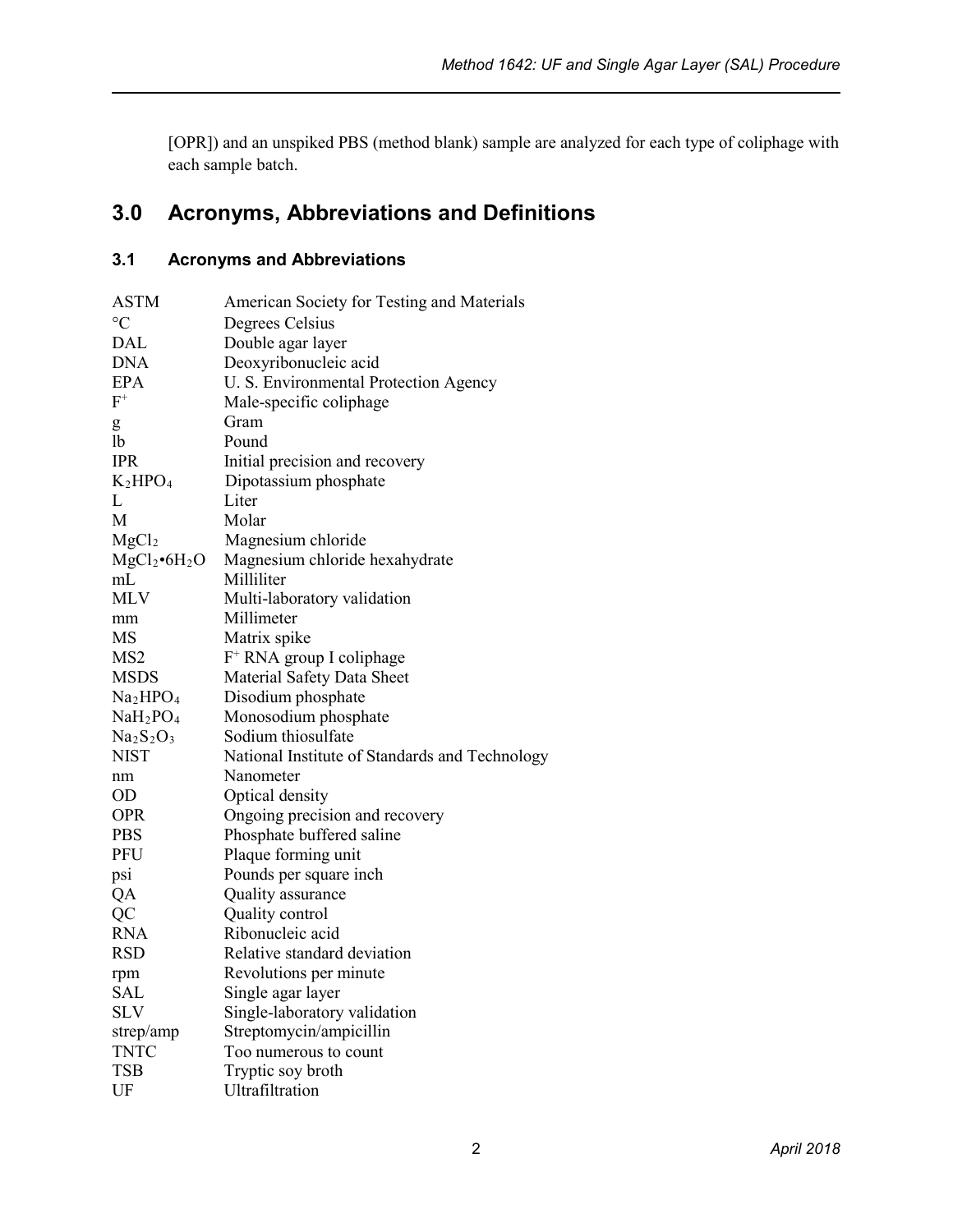μL Microliter μm Micrometer X times

#### **3.2 Definitions**

- **3.2.1** Coliphages are a group of viruses (bacteriophages) that infect *E. coli* and are indicators of fecal contamination. This method is capable of detecting two types of coliphages: malespecific  $(F^+)$  and somatic.
- **3.2.2** F-factor is the fertility factor in certain strains of *E. coli*. It is a plasmid that, when present, codes for the formation of a pilus termed the F-pilus. This F-pilus allows for transfer of nucleic acid from one bacterium to another.
- **3.2.3** Male-specific coliphages (F<sup>+</sup>) are ribonucleic acid (RNA) or deoxyribonucleic acid (DNA) viruses that infect via the F-pilus of male strains of *E. coli*.
- **3.2.4** MS2 is a strain of F<sup>+</sup> RNA (group I) coliphage.
- **3.2.5** Somatic coliphages are DNA viruses that infect host cells via the outer cell membrane.

### <span id="page-8-0"></span>**4.0 Interferences**

Water samples with high turbidity or algae may clog the filter, preventing filtration. High background levels of microorganisms may prevent the host bacteria from producing a confluent lawn of growth.

### <span id="page-8-1"></span>**5.0 Safety**

- **5.1** The analyst/technician must know and observe the normal safety procedures required in a microbiology and/or molecular biology laboratory while preparing, using, and disposing of cultures, reagents, and materials, and while operating sterilization equipment. The laboratory must follow all regulations regarding proper disposal of contaminated materials.
- **5.2** This method does not address all of the safety issues associated with its use. It is the responsibility of the laboratory to establish appropriate safety and health practices prior to use of this method. A reference file of material safety data sheets (MSDSs) should be available to all personnel involved in Method 1642 analyses.
- **5.3** Mouth-pipetting is prohibited.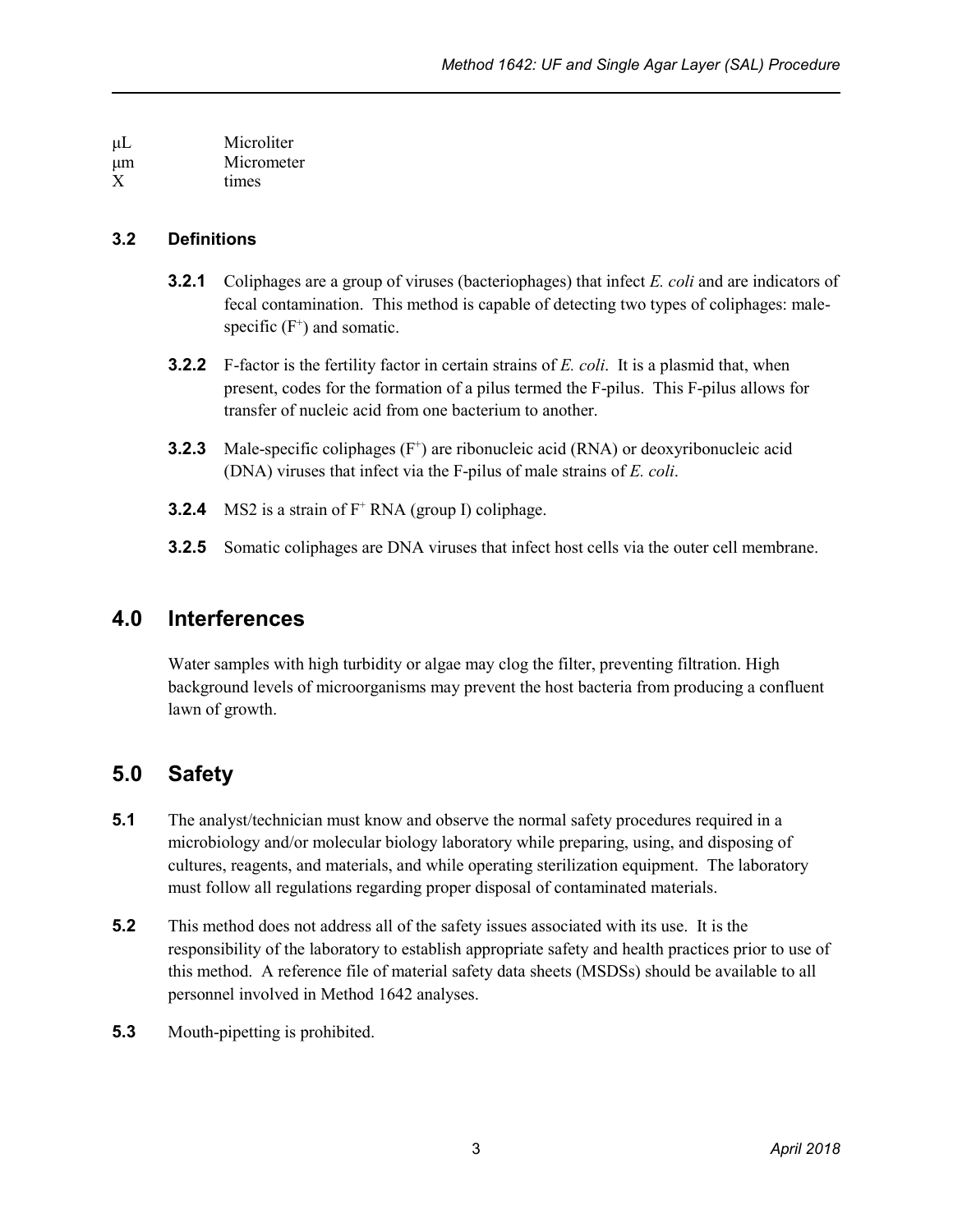### <span id="page-9-0"></span>**6.0 Equipment and Supplies**

#### **6.1 General equipment**

- **6.1.1** Autoclave, capable of achieving and maintaining 121<sup>o</sup>C (15 lb pressure per square inch [psi]) for a minimum of 15 minutes
- **6.1.2** Balance capable of accuracy to 0.01 g
- **6.1.3** Refrigerator, 4°C
- **6.1.4** Freezer, -20°C or -80°C
- **6.1.5** Incubator, capable of maintaining  $36^{\circ}C \pm 1.0^{\circ}C$
- **6.1.6** Shaker incubator, capable of  $36^{\circ}\text{C} \pm 1.0^{\circ}\text{C}$  and 100 to 150 revolutions per minute (rpm), Thermo Scientific MaxQ™ 6000, or equivalent, or a shaker, Labnet Orbit™ 1900, or equivalent
- **6.1.7** Water bath, capable of maintaining  $36^{\circ}\text{C} \pm 1.0^{\circ}\text{C}$  and  $45^{\circ}\text{C} 46^{\circ}\text{C}$
- **6.1.8** Visible wavelength spectrophotometer, capable of measuring at 595 nm
- **6.1.9** Stir plate, Fisher14-493-120SQ, or equivalent
- **6.1.10** pH meter
- **6.1.11** Vortex mixer, Vortex Genie, or equivalent
- **6.1.12** Light box, VWR 89131-472, or equivalent or a Quebec Colony Counter, VWR 23610- 157, or equivalent

#### **6.2 Equipment and supplies for collection and ultrafiltration of samples**

- **6.2.1** Sterile, wide-mouth, polypropylene, 2 L bottles or carboys with screw caps
- **6.2.2** Hollow-fiber ultrafilter, Dial Medical Supply Rexeed 15S, or equivalent
- **6.2.3** Peristaltic pump, Masterflex L/S, or equivalent
- **6.2.4** Vinyl tubing, (e.g., Cole Parmer EW-06405-18, or equivalent)
- **6.2.5** Silicone tubing, L/S 24 (Cole-Parmer SK-96410-24, or equivalent)
- **6.2.6** Jiffy jack
- **6.2.7** Luer locks (DIN adapter), Molded Products MPC-855, or equivalent
- **6.2.8** Tubing clamps
- **6.2.9** Ring stand and clamps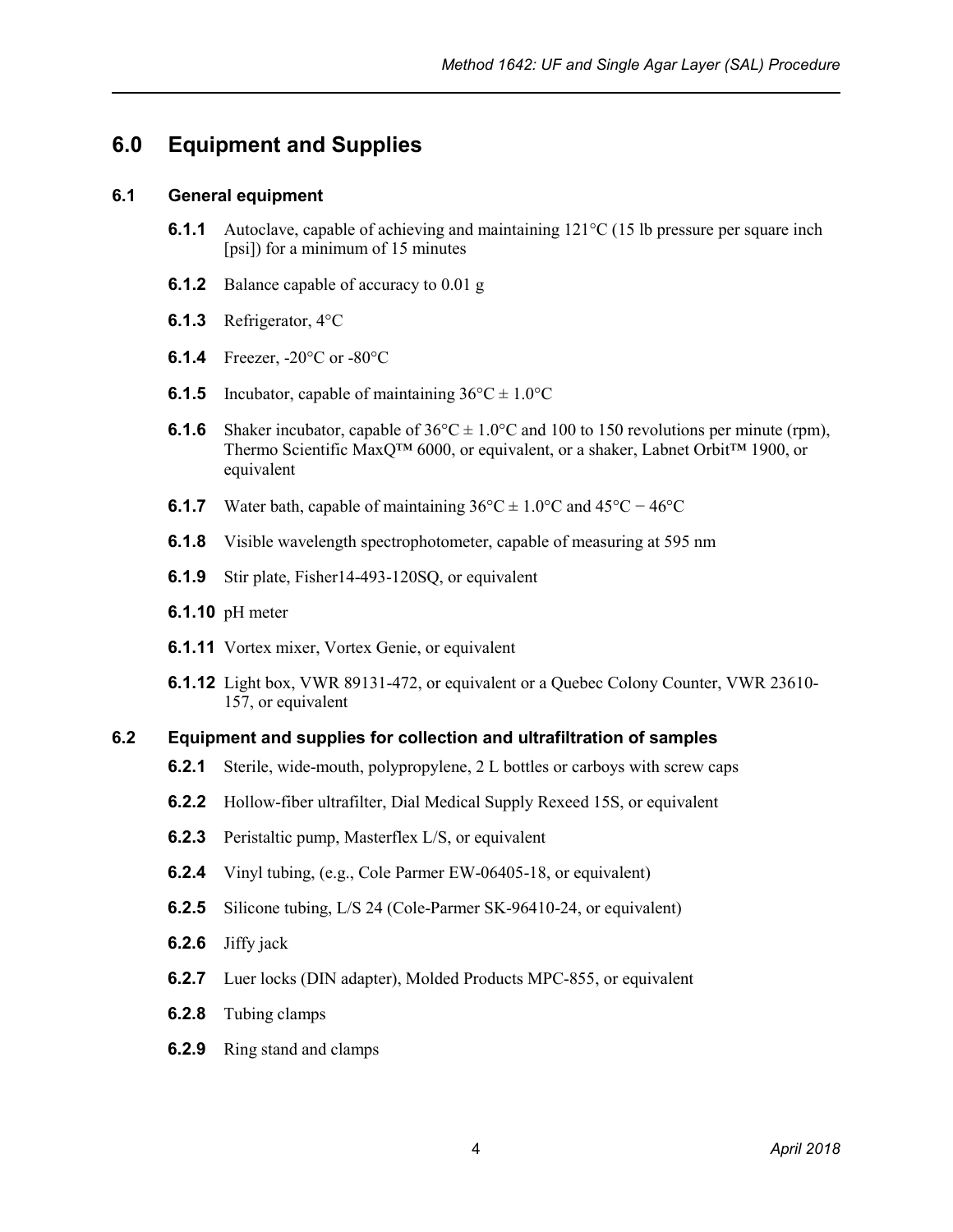#### **6.3 General Supplies**

- **6.3.1** Test tubes, sterile, screw cap, borosilicate glass,  $16 \times 125$  mm or  $16 \times 150$  mm
- **6.3.2** Test tube rack
- **6.3.3** Pipets, sterile, T.D. bacteriological or Mohr, disposable glass or plastic, of appropriate volume
- **6.3.4** Inoculation loops − Nichrome or platinum wire, disposable, sterile plastic loops, at least 3 mm in diameter or 10 μL volume
- **6.3.5** Burner, Alcohol or Bunsen
- **6.3.6** Petri dishes, sterile, plastic or glass,  $100 \times 15$  mm or  $150 \times 15$  mm with loose fitting lids
- **6.3.7** Beakers, 800 mL, 2 L and 4 L, sterile, polypropylene, glass, or polycarbonate
- **6.3.8** Erlenmeyer flasks, sterile, 250 − 500 mL, 1 L and 2 L
- **6.3.9** Graduated cylinders, sterile, 100 mL, 250 mL, and 1 L
- **6.3.10** Freezer vials, sterile, 5 mL screw cap
- **6.3.11** Stir bars, Fisher 14-513-51, or equivalent
- **6.3.12** Disposable powder-free gloves
- **6.3.13** Cuvettes
- **6.3.14** Shaker flasks, fluted Erlenmeyer, 125 mL with slip cap or sterile plug, Fisher 09-552-33, or equivalent
- **6.3.15** Thermometers, 0°C to 100°C
- **6.3.16** Flask weights, VWR 29700-004, or equivalent
- **6.3.17** Lint-free tissues, KimWipes, or equivalent
- **6.3.18** Weigh boats
- **6.3.19** 0.22-μm, sterile, membrane filtration units
- **6.3.20** Filter flasks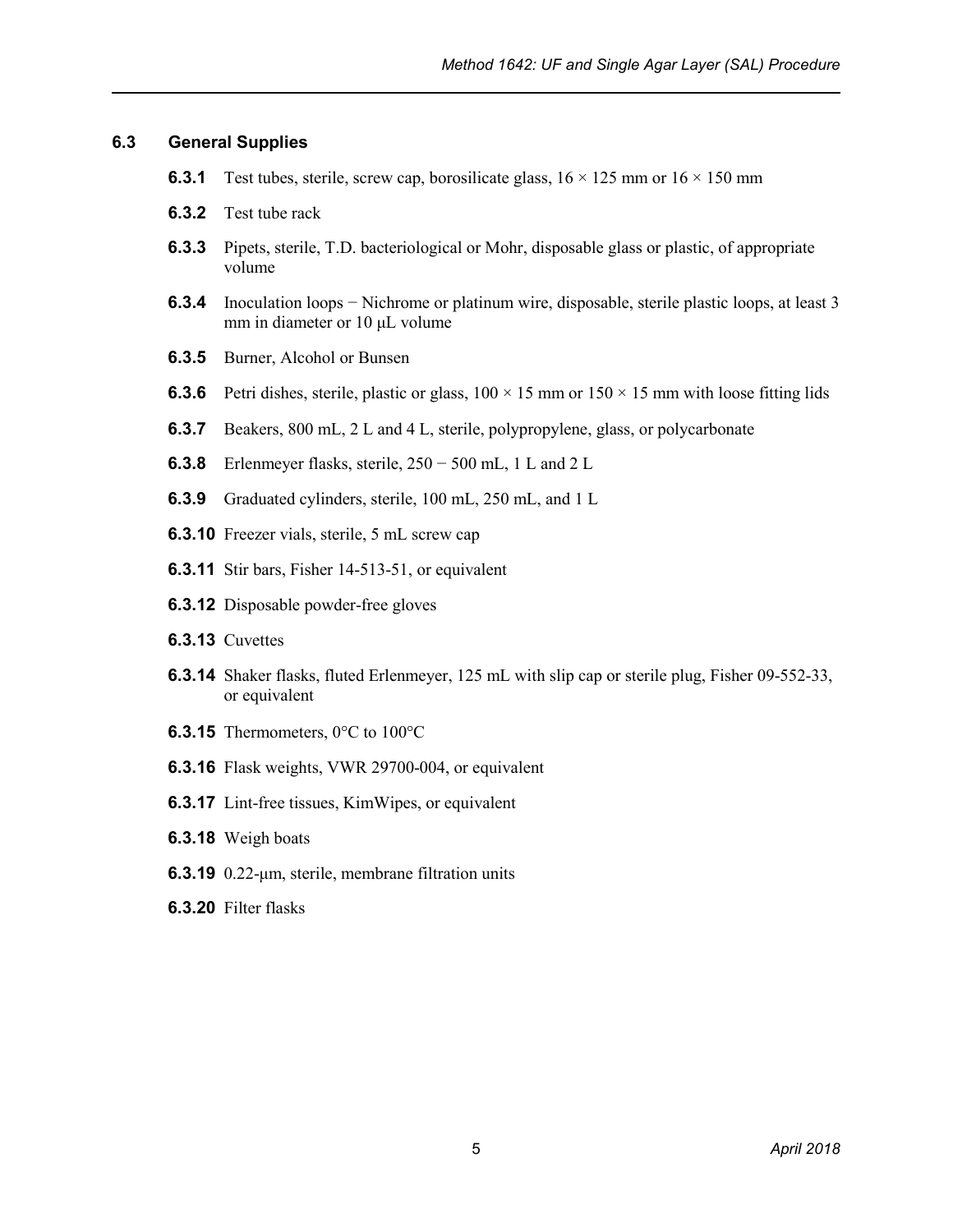### <span id="page-11-0"></span>**7.0 Reagents and Standards**

#### **7.1 General reagents**

- **7.1.1** Reagent-grade water should conform to Specification D 1193, *Annual Book of ASTM Standards* (Reference 17.3).
- **7.1.2** 10% (w/v) Sodium thiosulfate − Add 10 g sodium thiosulfate ( $Na<sub>2</sub>S<sub>2</sub>O<sub>3</sub>$ ) per 90 mL reagent-grade water and mix until dissolved. Bring to a final volume of 100 mL and autoclave at 121°C (15 psi) for 15 minutes.
- **7.1.3** Stock magnesium chloride (MgCl<sub>2</sub> [80X, 4M]) Add 814 g of MgCl<sub>2</sub>•6H<sub>2</sub>O to 300 mL reagent- grade water. Stir to dissolve. Bring to a final volume of 1 L, and mix thoroughly. Autoclave at 121°C (15 psi) for 15 minutes.
- **7.1.4** Glycerol Sigma-Aldrich G6279, or equivalent. Autoclave at 121°C (15 psi) for 15 minutes. Remove promptly to avoid scorching. Store at room temperature.
- **7.1.5** Household bleach
- **7.1.6** Ethanol − 70% or greater

#### **7.2 Antibiotic stocks**

*Antibiotics must always be added after the medium has been autoclaved and cooled.*

*Stock nalidixic acid is added to all growth media for E. coli CN-13. Stock streptomycin/ampicillin is added to all growth media for E. coli Famp.*

**7.2.1** Stock nalidixic acid (nalidixic [*E. coli* CN-13]) *Note*: Nalidixic acid is considered toxic. Wear suitable protective clothing, gloves, and eye/face protection and use in a chemical fume hood.

Dissolve 1 g of nalidixic acid sodium salt (Sigma-Aldrich N4382, or equivalent) in 100 mL reagent-grade water. Filter sterilize the solution using a 0.22 μm membrane filter assembly. Dispense 5 mL per 5 mL freezer vial, date vial, and store frozen at -20°C for up to one year. Thaw at room temperature or rapidly in a  $36^{\circ}$ C  $\pm$  1.0°C water bath. Mix solution thoroughly, prior to use.

**7.2.2** Stock streptomycin/ampicillin (strep/amp [*E. coli* Famp])

Dissolve 0.15 g of streptomycin sulfate (Sigma-Aldrich S6501, or equivalent) and 0.15 g of ampicillin sodium salt (Sigma-Aldrich A9518, or equivalent) in 100 mL of reagentgrade water, and mix thoroughly. Filter sterilize the solution using a 0.22 μm membrane filter assembly. Dispense 5 mL per 5 mL freezer vial, date vial, and store frozen at -20°C for up to one year. Thaw prior to use at room temperature or rapidly in a  $36^{\circ}\text{C} \pm 1.0^{\circ}\text{C}$ water bath. Mix solution thoroughly, prior to use.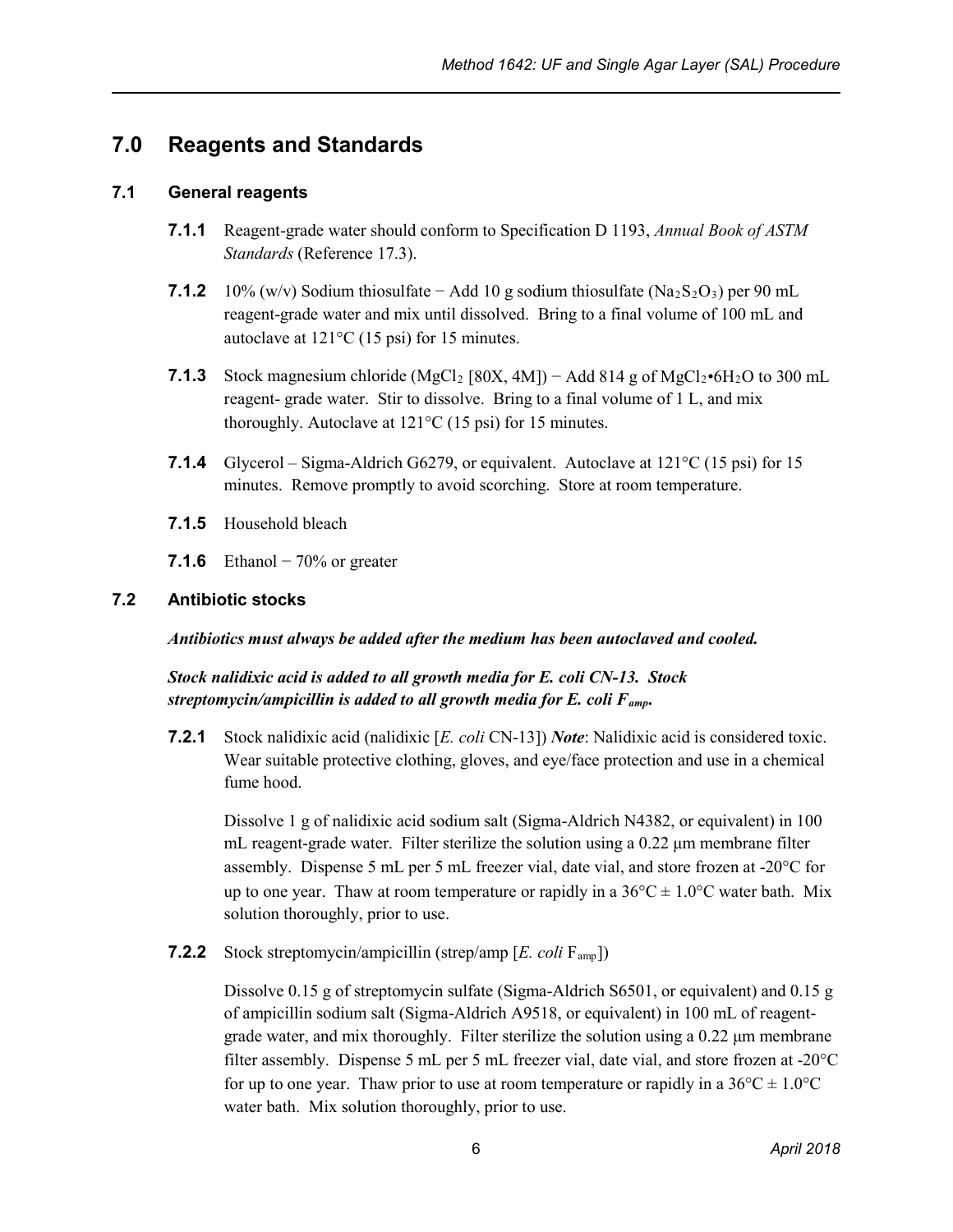#### **7.3 Tryptic (or trypticase) Soy Broth (TSB) (BD™ 211825, or equivalent)**

#### **7.3.1** Composition:

| Tryptone                           | 17.0 g           |
|------------------------------------|------------------|
| Soytone                            | 3.0 g            |
| Dextrose                           | $2.5$ g          |
| Sodium chloride                    | 5.0 g            |
| Dipotassium phosphate $(K_2HPO_4)$ | 2.5 g            |
| Reagent-grade water                | $1.0 \mathrm{L}$ |

- **7.3.2** Add reagents to 1 L of reagent-grade water, mix thoroughly, and heat to dissolve completely. Autoclave at  $121^{\circ}$ C (15 psi) for 15 minutes. Final pH should be 7.3  $\pm$  0.2. *Note*: 9 mL volumes of TSB without antibiotics are used in Section 13.4, as a diluent for the coliphage spiking suspensions.
	- **7.3.2.1** TSB with nalidixic (*E. coli* CN-13): Aseptically add 10 mL of stock nalidixic (Section 7.2.1) to 1 L of autoclaved, cooled (48 $^{\circ}$ C  $\pm$  1.0 $^{\circ}$ C) TSB and mix.
	- **7.3.2.2** TSB with strep/amp (*E. coli* F<sub>amp</sub>): Aseptically add 10 mL of stock strep/amp (Section 7.2.2) to 1 L of autoclaved, cooled (48 $^{\circ}$ C  $\pm$  1.0 $^{\circ}$ C) TSB and mix.

#### **7.4 Phosphate Buffered Saline (PBS)**

**7.4.1** Composition:

| Monosodium phosphate $(NaH_2PO_4)$ | $0.58$ g |
|------------------------------------|----------|
| Disodium phosphate $(Na2HPO4)$     | 2.5g     |
| Sodium chloride                    | 8.5g     |
| Reagent-grade water                | 10 L     |

**7.4.2** Dissolve reagents in 1 L of reagent-grade water in a flask and dispense appropriate volumes in screw cap bottles and autoclave at  $121^{\circ}$ C (15 lb psi) for 15 minutes. Final pH should be  $7.4 \pm 0.2$ .

#### **7.5 Single Agar Layer (SAL) Media**

**7.5.1** Double-strength tryptic soy broth with agar (2X TSB with agar): Double all components of TSB (Section 7.3) except reagent-grade water and add **18 g** of agar per liter. While stirring, heat to dissolve agar. Autoclave at 121°C (15 psi) for 15 minutes. Cool to 48°C  $\pm$  1.0°C and mix molten medium thoroughly to ensure even distribution. Medium may become darker after autoclaving, but this should not impact performance.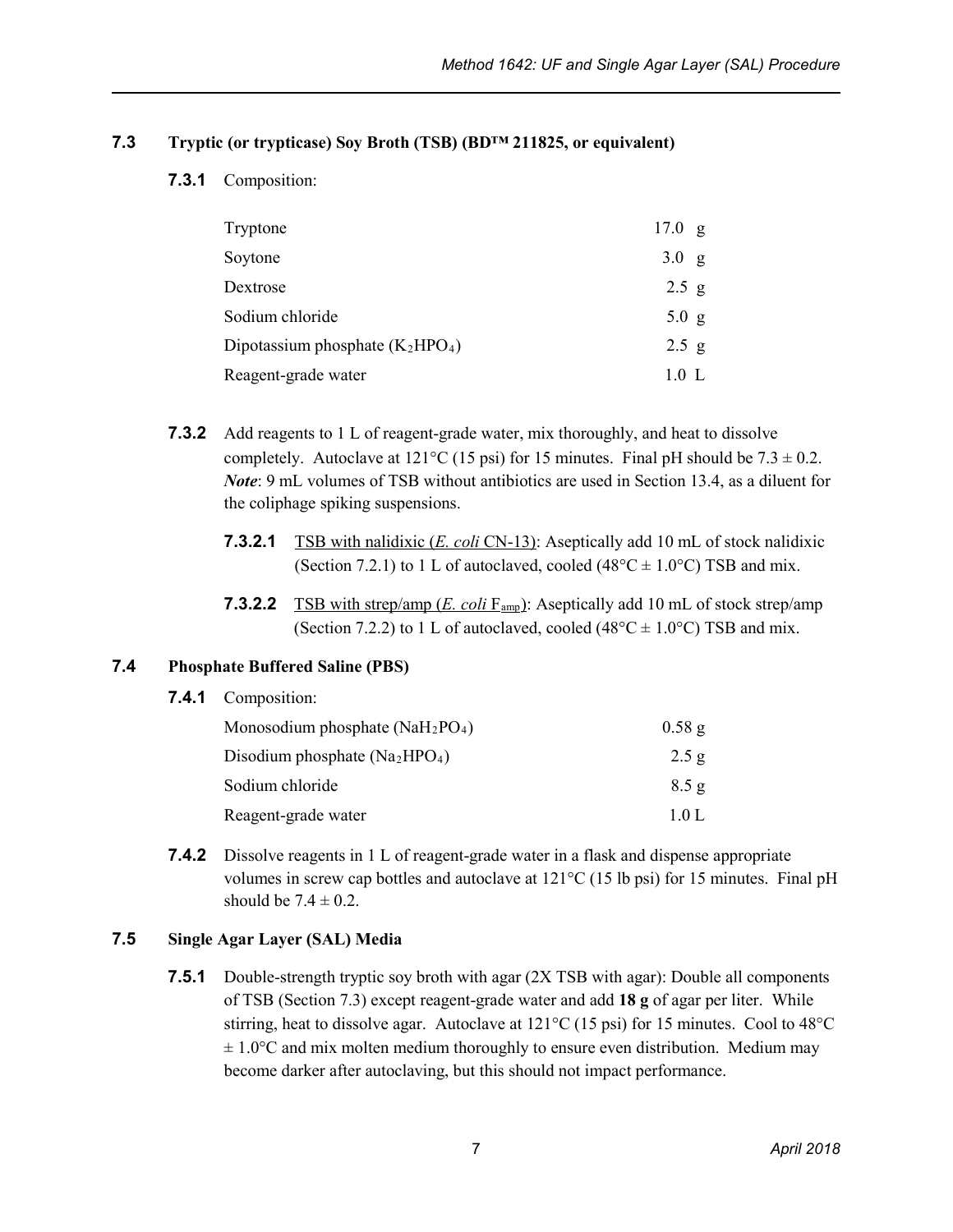- **7.5.1.1** 2X TSB with agar and nalidixic (*E. coli* CN-13): Aseptically add 20 mL of stock nalidixic (Section 7.2.1) to 1 L of autoclaved, cooled (48 $^{\circ}$ C  $\pm$  1.0 $^{\circ}$ C) 2X TSB with agar and mix. Keep molten at  $45^{\circ}$ C –  $46^{\circ}$ C in water bath until use. *Agar must be used on the day of preparation.*
- **7.5.1.2** 2X TSB with agar and strep/amp (*E. coli*  $F_{\text{amp}}$ ): Aseptically add 20 mL of stock strep/amp (Section 7.2.2) to 1 L of autoclaved, cooled (48 $^{\circ}$ C  $\pm$  1.0 $^{\circ}$ C) 2X TSB with agar and mix. Keep molten at 45°C − 46°C in water bath until use. *Agar must be used on the day of preparation.*

#### **7.6 Double Agar Layer (DAL) Media**

- **7.6.1** Tryptic soy broth (TSB) with 1.5% agar − To be used in streak plates (Section 7.8.2.1) and as bottom layer of agar (Section 13.4.2.2) for the double agar layer (DAL) procedure. Prepare TSB (Section 7.3) and add **15 g** of agar per liter. While stirring, heat to dissolve agar. Autoclave at  $121^{\circ}$ C (15 psi) for 15 minutes. Place medium in a water bath and cool to  $48^{\circ}$ C  $\pm$  1.0°C.
	- **7.6.1.1** TSB with 1.5% agar and nalidixic (*E. coli* CN-13): Aseptically add 10 mL of stock nalidixic (Section 7.2.1) to 1 L of autoclaved, cooled (48 $^{\circ}$ C  $\pm$  1.0 $^{\circ}$ C) TSB with 1.5% agar and gently stir to ensure even distribution of antibiotic. Once cooled, aseptically dispense  $17 - 18$  mL per 100-mm plate. Allow to solidify with lids off in a laminar flow hood for several minutes prior to use. Plates may be stored at  $4^{\circ}C \pm 1^{\circ}C$  for up to two weeks.
	- **7.6.1.2** TSB with 1.5% agar and strep/amp (*E. coli*  $F_{\text{amp}}$ ): Aseptically add 10 mL of stock strep/amp (Section 7.2.2) to 1 L of autoclaved, cooled (48 $^{\circ}$ C  $\pm$  1.0 $^{\circ}$ C) TSB with 1.5% agar and gently stir to ensure even distribution of antibiotic. Once cooled, aseptically dispense  $17 - 18$  mL per 100-mm plate. Allow to solidify with lids off in a laminar flow hood for several minutes prior to use. Plates may be stored at  $4^{\circ}C \pm 1^{\circ}C$  for up to two weeks.
- **7.6.2** TSB with 0.7% agar: "Soft" agar for use as the top layer of agar (Section 13.4.2.1) for the DAL procedure. Prepare TSB (Section 7.3) and add **7 g** of agar per liter. While stirring, heat to dissolve agar. Autoclave at 121<sup>o</sup>C (15 psi) for 15 minutes. Place medium in a water bath and cool to  $48^{\circ}$ C  $\pm$  1.0°C.
	- **7.6.2.1** TSB with 0.7% agar and nalidixic (*E. coli* CN-13): Aseptically add 10 mL of stock nalidixic (Section 7.2.1) to 1 L of autoclaved, cooled (48 $^{\circ}$ C  $\pm$  1.0 $^{\circ}$ C) TSB with 0.7% agar and mix. Keep molten at 45°C − 46°C in water bath until use. Aseptically dispense 5 mL aliquots into sterile 16 × 125 mm tubes. *Agar must be used on the day of preparation.*
	- **7.6.2.2** TSB with 0.7% agar and strep/amp (*E. coli* Famp): Aseptically add 10 mL of stock strep/amp (Section 7.2.2) to 1 L of autoclaved, cooled  $(48^{\circ}C \pm 1.0^{\circ}C)$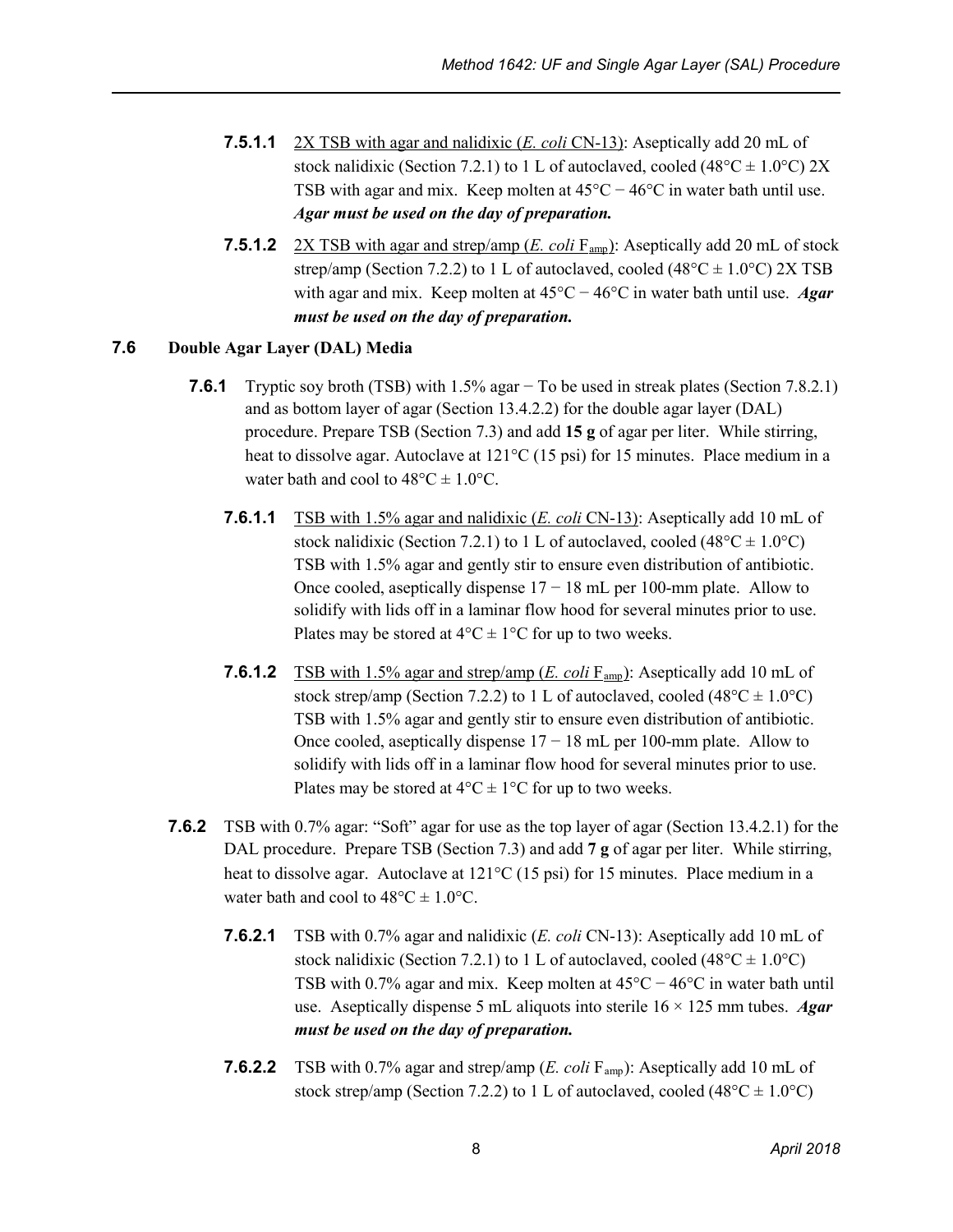TSB with 0.7% agar and mix. Keep molten at  $45^{\circ}C - 46^{\circ}C$  in water bath until use. Aseptically dispense 5 mL aliquots into sterile 16 × 125 mm tubes. *Agar must be used on the day of preparation.*

#### **7.7 Coliphage Stocks**

- **7.7.1 Somatic stock coliphage (phi-X174 [ATCC® #13706-B1™])**
- **7.7.2 Male-specific**  $(F^+)$  **stock coliphage (MS2 [ATCC® #15597-B1W])**

#### **7.7.3 Procedure for Preparing Coliphage Stocks**

- **7.7.3.1** Using a loopful of growth from an isolated colony on 1.5% TSA (working stocks [*E. coli* Famp ATCC® 700891™ and *E. coli* CN-13 ATCC® 700609™]), inoculate 2, 5 mL tubes of TSB (one per host) and incubate for 16 – 18 hours at  $36^{\circ}$ C  $\pm$  1°C.
- **7.7.3.2** After 16 18 hour incubation, transfer 1 mL of each culture to a tube/flask of  $(25 – 30$  mL) of TSB with strep/amp or nalidixic, as appropriate. Incubate for 4 hours at  $36^{\circ}$ C  $\pm$  1°C, with gentle shaking. After the four hour incubation the host cultures should be in log phase.
- **7.7.3.3** Rehydrate stock cultures of MS2 (ATCC® 15597-B1™) and somatic coliphage  $(ATCC^{\circledast} 13706-B1^{\rm TM})$  by adding 1 mL of TSB to each culture.
- **7.7.3.4** Add 1 mL of each of the rehydrated phage stocks to the appropriate log phase host and incubate at  $36^{\circ}C \pm 1^{\circ}C$ , with gentle shaking overnight.
- **7.7.3.5** After overnight incubation (16 24 hours), centrifuge suspensions at  $3500 \times g$ for 10 minutes to remove bacterial cell debris.
- **7.7.3.6** Filter supernatant through a 0.22 µm filter. The resulting phage suspensions contain approximately  $1.0 \times 10^8$  plaque forming units (PFU) per mL.
- **7.7.3.7** Enumerate suspensions using the DAL procedure (Section 13.4).

#### **7.8 Host Bacteria Stock Cultures**

#### **7.8.1 Reference Bacterial Cultures**

- **7.8.1.1** *E. coli* CN-13 (somatic coliphage host [ATCC® #700609™]) − Nalidixic acidresistant mutant of *E. coli* C
- **7.8.1.2** *E. coli* F<sub>amp</sub> − *E. coli* HS (pF<sub>amp</sub>) R (male-specific coliphage host  $[ATCC^{\circledR}$ #700891™])
- **7.8.2 Procedure for Preparing Host Bacteria Working Stock Cultures − The laboratory** shall use reference bacterial cultures to establish pure frozen host stock cultures that are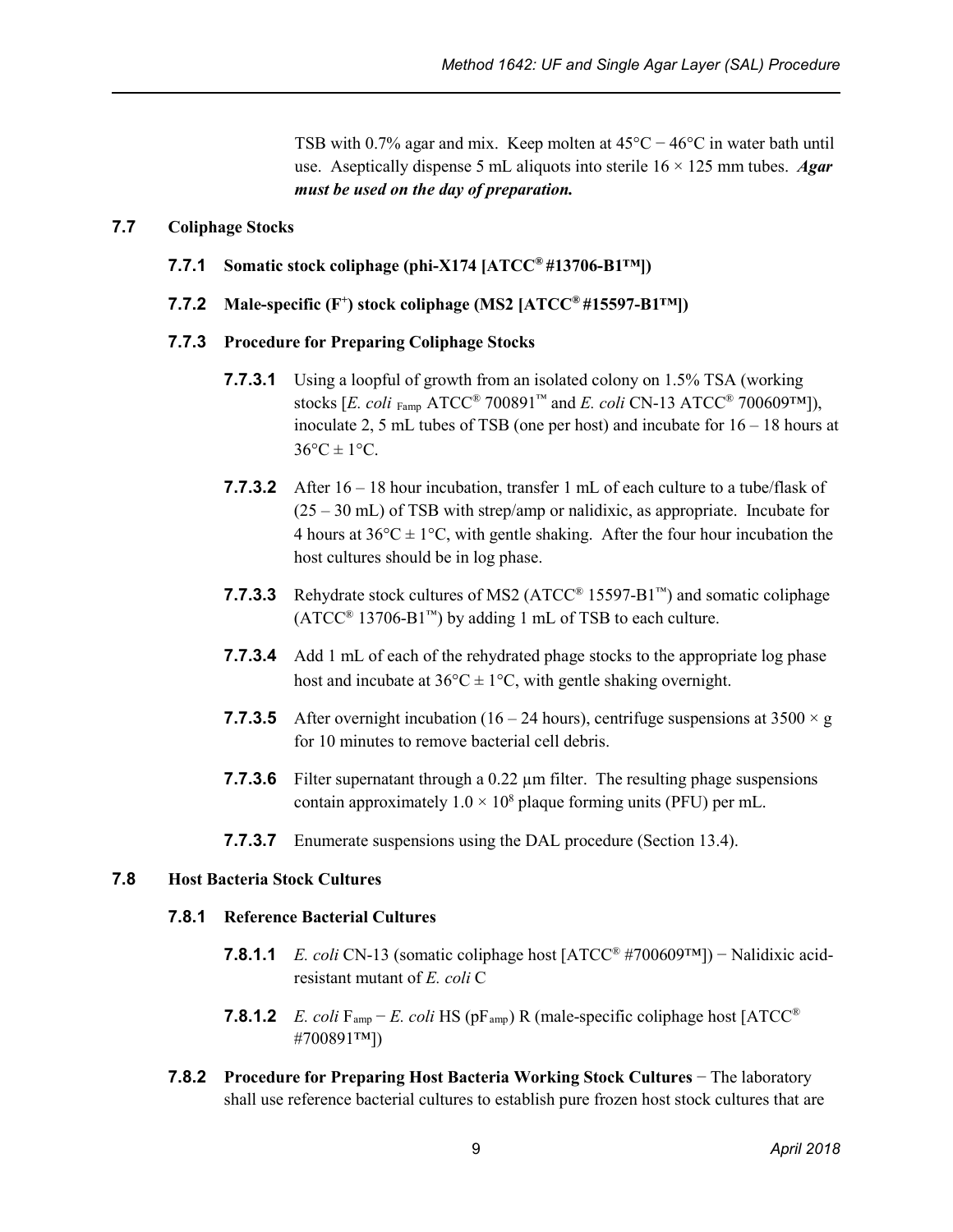maintained by the laboratory. Working stocks are used as inoculum for overnight host bacteria stock cultures (Section 11.1.1).

- **7.8.2.1** Establish pure frozen stock cultures by streaking host bacteria onto 1.5% TSB with agar plates with appropriate antibiotic (Section 7.6.1) to attain isolated colonies.
- **7.8.2.2** Incubate inoculated plates overnight, pick an individual colony and inoculate aseptically into TSB with appropriate antibiotics (Section 7.3.2), and grow to log phase.
- **7.8.2.3** Harvest broth by mixing sterile glycerol and TSB with log-phase host bacteria in a ratio of 1:4 in a 5-mL freezer vial. (Example: 200 μL sterile glycerol plus 800 μL log-phase host).
- **7.8.2.4** Label with *E. coli* strain and date of harvest.
- **7.8.2.5** Freeze host bacteria stock cultures at -80°C, if possible. Cultures can be frozen at -20°C if the laboratory does not have the capability to freeze samples at -80°C. Cultures frozen at -20°C must be maintained in a freezer that does not have a defrost cycle.
- **7.8.2.6** Host bacteria stored at -80°C may be retained for up to one year. If stored at -20°C, the host bacteria may be retained for up to two months.
- **7.8.2.7** Prior to analyses, thaw vials of the stock host cultures and store at  $\leq 10^{\circ}$ C for up to one week. These vials will serve as working stock cultures. *Note*: Inoculum from the refrigerated working stock bacterial host culture will reach log-phase more rapidly than inoculum from frozen stock cultures.

#### **7.9 Ultrafiltration Reagents**

- **7.9.1 Tween® 80 solution –** Add 30 g of Tween® 80 to 100 mL of reagent-grade water, heat to dissolve, and filter sterilize using a 0.22 µm filter. Store in screw-cap tubes for up to 3 months.
- **7.9.2 Elution solution –** Add 0.1 g sodium polyphosphate, 0.1 mL Tween® 80 solution, 0.01 mL Y-30 antifoam to 1 L reagent-grade water. Filter sterilize using a 0.22  $\mu$ m filter. Store at room temperature. Use within 1 week.

### <span id="page-15-0"></span>**8.0 Quality Control**

**8.1** Each laboratory that uses Method 1642 is required to operate a formal quality assurance (QA) program that addresses and documents instrument and equipment maintenance and performance, reagent quality and performance, analyst training and certification, and records storage and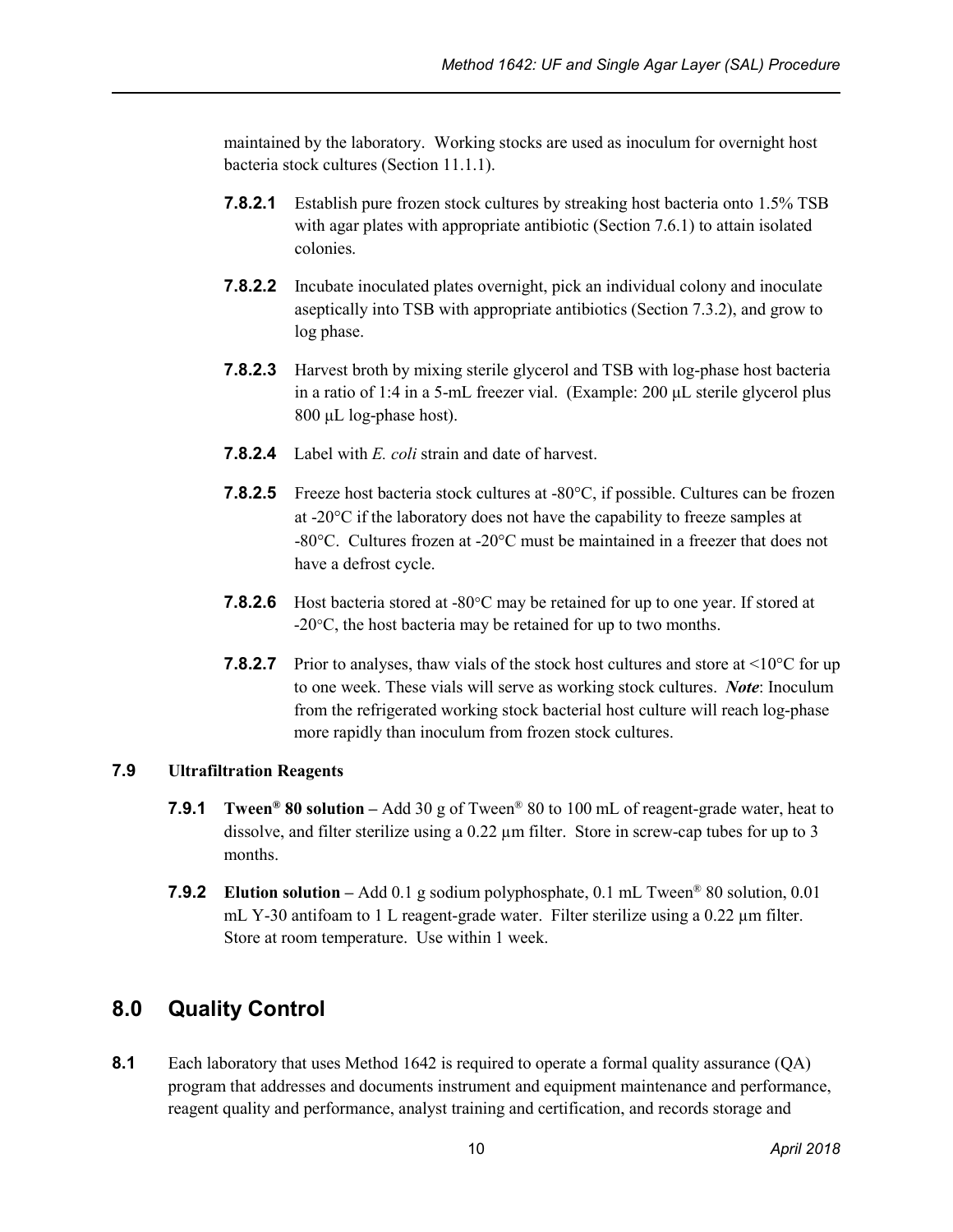retrieval. Additional recommendations for QA and QC procedures for microbiological laboratories are provided in Reference 17.4.

**8.2** The minimum analytical QC requirements for the analysis of samples using Method 1642 include an initial demonstration of laboratory capability through performance of initial precision and recovery (IPR) analyses (Section 8.3), ongoing demonstration of laboratory capability through performance of ongoing precision and recovery (OPR) analysis (Section 8.4) and matrix spike (MS) analysis (Section 8.5), routine analysis of method blanks (Section 8.6), and media sterility checks (Section 8.7). For the IPR, OPR, and MS analyses, it is necessary to spike samples with laboratory-prepared spiking suspensions as described in Section 13.4.3.

*Note*: Recovery and relative percent difference are based on each laboratory's enumeration of the referee-prepared spiking suspensions using the DAL procedure (Section 13) and enumeration of the recovery by SAL during the multi-laboratory validation study. Using the SAL procedure to enumerate coliphage spiking suspensions may affect recoveries of somatic (phi- $X174$ ) and malespecific (MS2) coliphage and is being investigated.

- **8.3 Initial precision and recovery (IPR)** − IPR analyses are used to demonstrate acceptable method performance (recovery and precision) and should be performed by each laboratory before the method is used for monitoring field samples. EPA recommends but does not require that an IPR be performed by each analyst. IPR samples should be accompanied by an acceptable method blank (Section 8.6) and appropriate media sterility (Section 8.7) checks. IPR analyses are performed as follows:
	- **8.3.1** Prepare four, 2 L samples of PBS and spike each sample with laboratory-prepared phi-X174 and MS2 coliphage suspensions according to Section 13.4.3. Filter and process each IPR sample according to the procedures in Section 11 and calculate the number of male-specific and somatic coliphage per sample (PFU/L) according to Section 12.
	- **8.3.2** Calculate the percent recovery (R) for each IPR sample using the appropriate equations in Section 13.5.
	- **8.3.3** Using the percent recoveries of the four analyses per phage type, calculate the mean percent recovery and the relative standard deviation (RSD) of the recoveries. The RSD is the standard deviation divided by the mean, multiplied by 100.
	- **8.3.4** Compare the mean recovery and RSD with the corresponding IPR criteria in **Table 1**. If the mean and RSD for recovery of MS2 and phi-X174 coliphage meet acceptance criteria, system performance is acceptable and analysis of field samples may begin. If the mean recovery or the RSD fall outside of the required range for recovery, system performance is unacceptable. In this event, identify the problem by evaluating each step of the analytical process, media, reagents, and controls, correct the problem and repeat IPR analyses.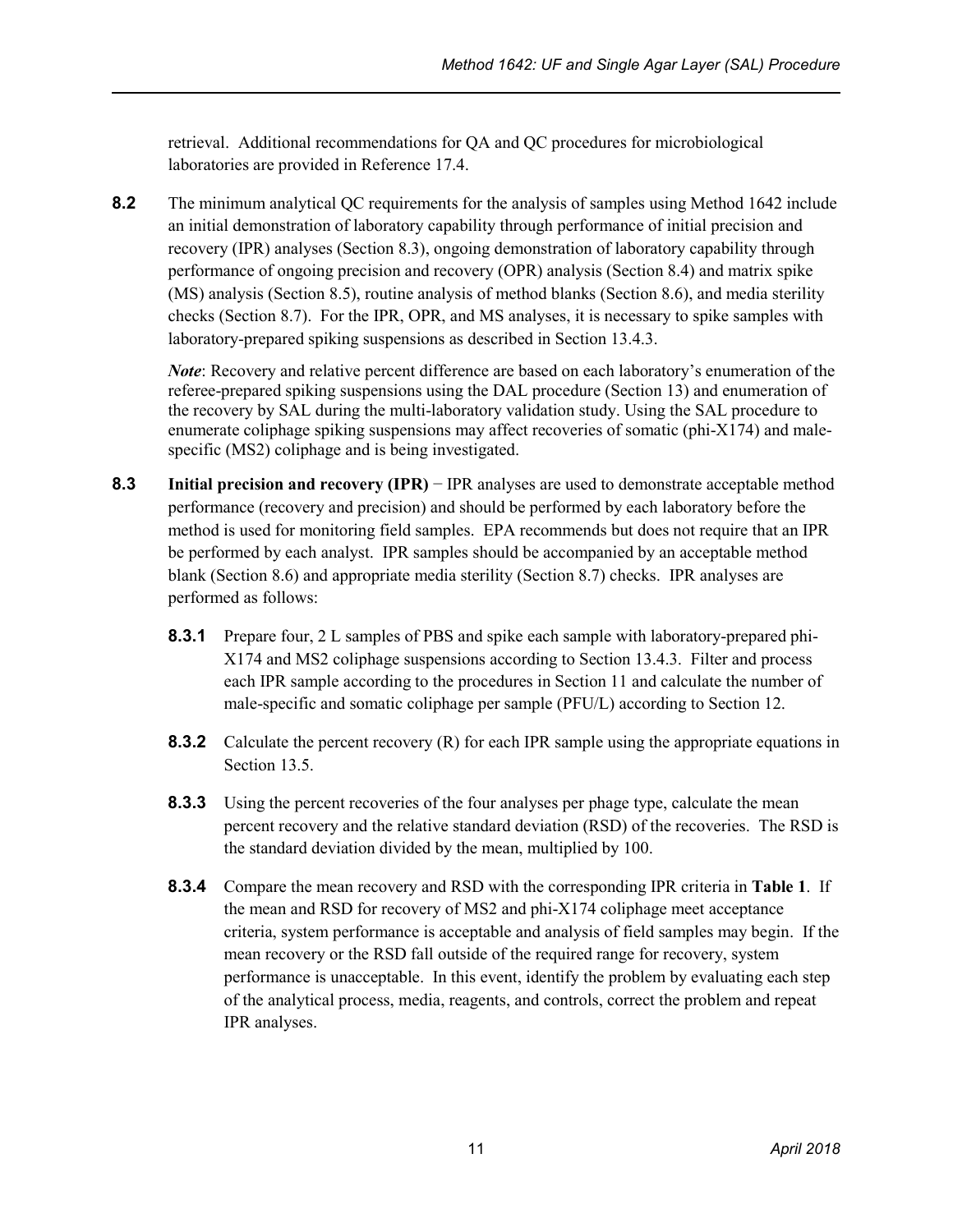| <b>Method</b> | <b>Phage</b>           | <b>IPR ª Mean</b><br>Recovery (%) | IPR $a$<br><b>RSD</b> (%) | OPR $b$<br>Recovery (%) |
|---------------|------------------------|-----------------------------------|---------------------------|-------------------------|
| Method 1642   | Somatic<br>(Phi-X174)  | $68 - 397\%$                      | 28%                       | $59 - 406%$             |
| (2 L)         | Male-specific<br>(MS2) | Detect - 100%                     | 31%                       | Detect $-100\%$         |

**Table 1. Calculated IPR <sup>a</sup> and OPR <sup>b</sup> Acceptance Criteria**

 $a$  Initial precision and recovery

**Ongoing precision and recovery** 

- **8.4 Ongoing precision and recovery (OPR)** − To demonstrate ongoing control of the analytical system, the laboratory should routinely process and analyze reference matrix spike samples. At a minimum, the laboratory should analyze one OPR sample each week that samples are analyzed. OPR analysis is performed as follows:
	- **8.4.1** Prepare one, 2 L reference matrix sample as indicated in Section 8.3.1. Filter and process the OPR sample according to the procedures in Section 11 and calculate the number of somatic and male-specific coliphage per sample (PFU/L) according to Section 12.
	- **8.4.2** Calculate the percent recovery (R) for the OPR sample using the appropriate equations in Section 13.5
	- **8.4.3** Compare the OPR result (percent recovery) with the corresponding OPR recovery criteria in Table 1, above. If the OPR result meets the acceptance criteria for recovery, method performance is acceptable and analysis of field samples may continue. If the OPR result falls outside of the acceptance criteria, system performance is unacceptable. In this event, identify the problem by evaluating each step of the analytical process, reagents, and controls; correct the problem and repeat OPR analysis.
	- **8.4.4** As part of the laboratory QA program, results for OPR and IPR samples should be charted and updated records maintained in order to monitor ongoing method performance. The laboratory should also develop a statement of accuracy for Method 1642 by calculating the average percent recovery (R) and the standard deviation of the percent recovery ( $s_r$ ). Express the accuracy as a recovery interval from R -  $2s_r$  to R +  $2s_r$ .
- **8.5 Matrix spikes (MS)** − MS analyses are performed to determine the effect of a particular matrix on coliphage recoveries. The laboratory should analyze one MS sample when recreational water and wastewater effluent samples are first received from a source from which the laboratory has not previously analyzed samples. Subsequently, 5% of field samples (1 per 20) from a given source should include a MS sample. MS samples must be accompanied by the analysis of an unspiked field sample sequentially collected from the same sampling site or of another unspiked aliquot of the same field sample, an acceptable method blank (Section 8.6), and appropriate media sterility (Section 8.7) checks. MS analysis is performed as follows: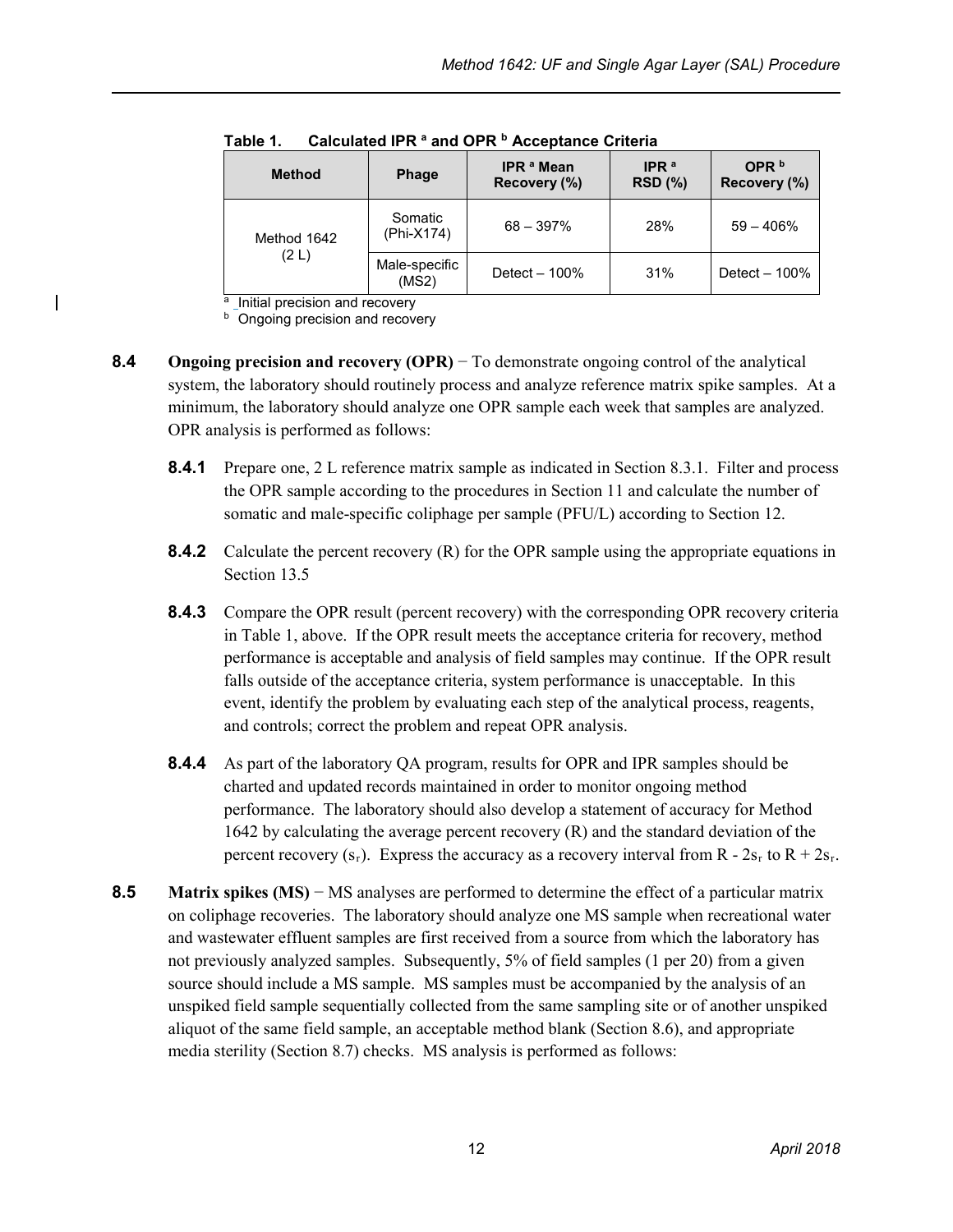- **8.5.1** Prepare two, 2 L field samples that were sequentially collected from the same site or different aliquots of the same field sample. Spike one of the samples with laboratoryprepared phi-X174 and MS2 coliphage suspensions according to Section 13.4.3. The other sample will remain unspiked. Filter the two, 2 L field samples (See Section 11.3). The unspiked will be analyzed to determine the background or ambient concentration of somatic and male-specific coliphage for calculating MS recoveries (Section 13.5). The spiked sample will serve as the MS sample
- **8.5.2** Calculate the percent recovery (R) for MS sample using the appropriate equations in Section 13.5.
- **8.5.3** Compare the MS result (percent recovery) with the appropriate method performance criteria in **Table 2**. If the MS recovery meets the acceptance criteria, system performance is acceptable and analysis of field samples from this matrix (e.g., fresh water) may continue. If the MS recovery is unacceptable and the OPR sample result associated with this batch of samples is acceptable, matrix interference may be causing the poor results. If the MS recovery is unacceptable, all associated field data should be qualified.
- **8.5.4** Results for MS samples should be charted to monitor matrix effects on method recovery to help recognize inconsistent or sporadic matrix effects from specific sources.
- **8.5.5** Acceptance criteria for MS recovery (Table 2) are based on data from spiked fresh and marine waters and advanced treatment wastewater matrices and are not appropriate for use with other matrices (e.g., secondary wastewater, no disinfection).

| <b>Method</b> | <b>Matrix</b>                                                    | <b>Phage</b>           | MS/MSD <sup>a</sup><br>Recovery (%) | MS/MSD <sup>a</sup><br>RPD <sup>b</sup> |
|---------------|------------------------------------------------------------------|------------------------|-------------------------------------|-----------------------------------------|
|               |                                                                  | Somatic<br>(Phi-X174)  | Detect $-450%$                      | 59                                      |
|               | Fresh Water                                                      | Male-specific<br>(MS2) | Detect $-152%$                      | 130                                     |
| Method 1642   | Marine Water<br><b>Advanced Treatment</b><br>Wastewater Effluent | Somatic<br>(Phi-X174)  | $66 - 303%$                         | 55                                      |
| (2 L)         |                                                                  | Male-specific<br>(MS2) | $9 - 100\%$                         | 53                                      |
|               |                                                                  | Somatic<br>(Phi-X174)  | Detect $-388%$                      | 84                                      |
|               |                                                                  | Male-specific<br>(MS2) | $10 - 100\%$                        | 87                                      |

**Table 2. Matrix Spike Precision and Recovery Acceptance Criteria**

 $\frac{a}{b}$  Matrix spike/matrix spike duplicate<br>  $b$  Relative percent difference

**8.5.6** Laboratories should record and maintain a control chart comparing MS recoveries for all matrices to batch-specific and cumulative OPR sample results analyzed using Method 1642. These comparisons should help laboratories recognize matrix effects on method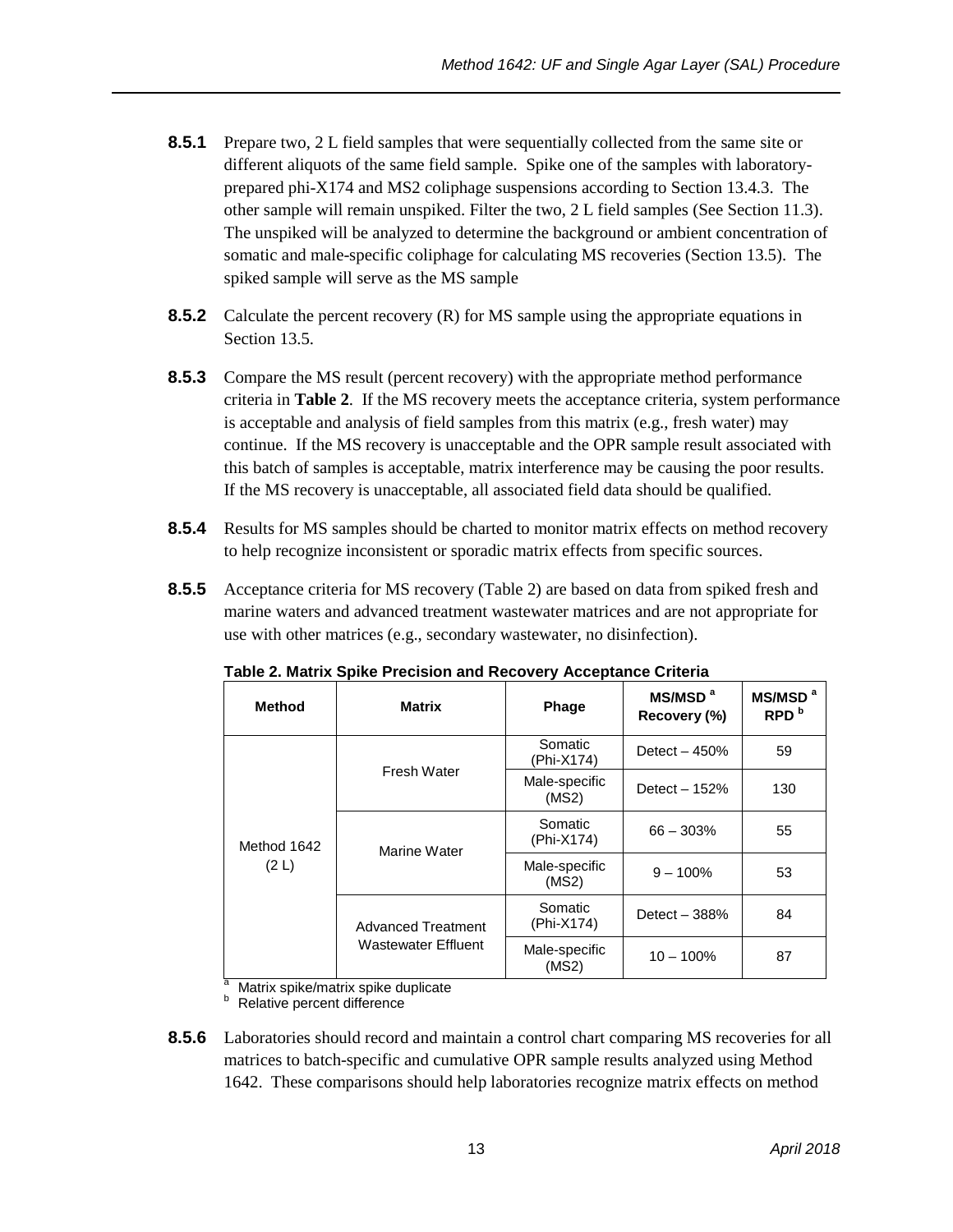recovery and may also help to recognize inconsistent or sporadic matrix effects from a particular source.

- **8.6 Method blank** − The laboratory should analyze a method blank (2 L unspiked sterile PBS) to demonstrate freedom from contamination according to Section 11. On an ongoing basis, the laboratory should analyze a method blank every day that samples are analyzed.
- **8.7 Media sterility check** − The laboratory should test media sterility by incubating one unit (tube or plate) of each batch of medium at  $36^{\circ}\text{C} \pm 1.0^{\circ}\text{C}$  for 24 hours and observing for growth. Also, if media is stored in the refrigerator after sterilization, the media must be stored overnight at room temperature and all media with growth discarded.

### <span id="page-19-0"></span>**9.0 Calibration and Standardization**

- **9.1** Check temperatures in incubators and water baths twice daily with a minimum of 4 hours between each reading to ensure operation within stated limits.
- **9.2** Check temperatures in refrigerators and freezers daily to ensure operation within stated limits.
- **9.3** Check thermometers at least annually against a National Institute of Standards and Technology (NIST) certified thermometer or one that meets the requirements of NIST Monograph SP 250 - 23. Check columns for breaks.
- **9.4** The spectrophotometer should be calibrated each day of use using optical density (OD) calibration standards between  $0.01 - 0.5$ . Follow manufacturer instructions for calibration.
- **9.5** Use sterile TSB without antibiotics as a blank.
- **9.6** Micropipettors should be calibrated at a minimum annually, ideally monthly, and tested for accuracy on a weekly basis. Follow manufacturer instructions for calibration.
- **9.7** Calibrate pH meter prior to use, using standards of pH 4.0, 7.0, and 10.0. To calibrate, use the two standards that are nearest to the desired pH.
- **9.8** Calibrate balances annually using ASTM-certified Class 2 reference weights.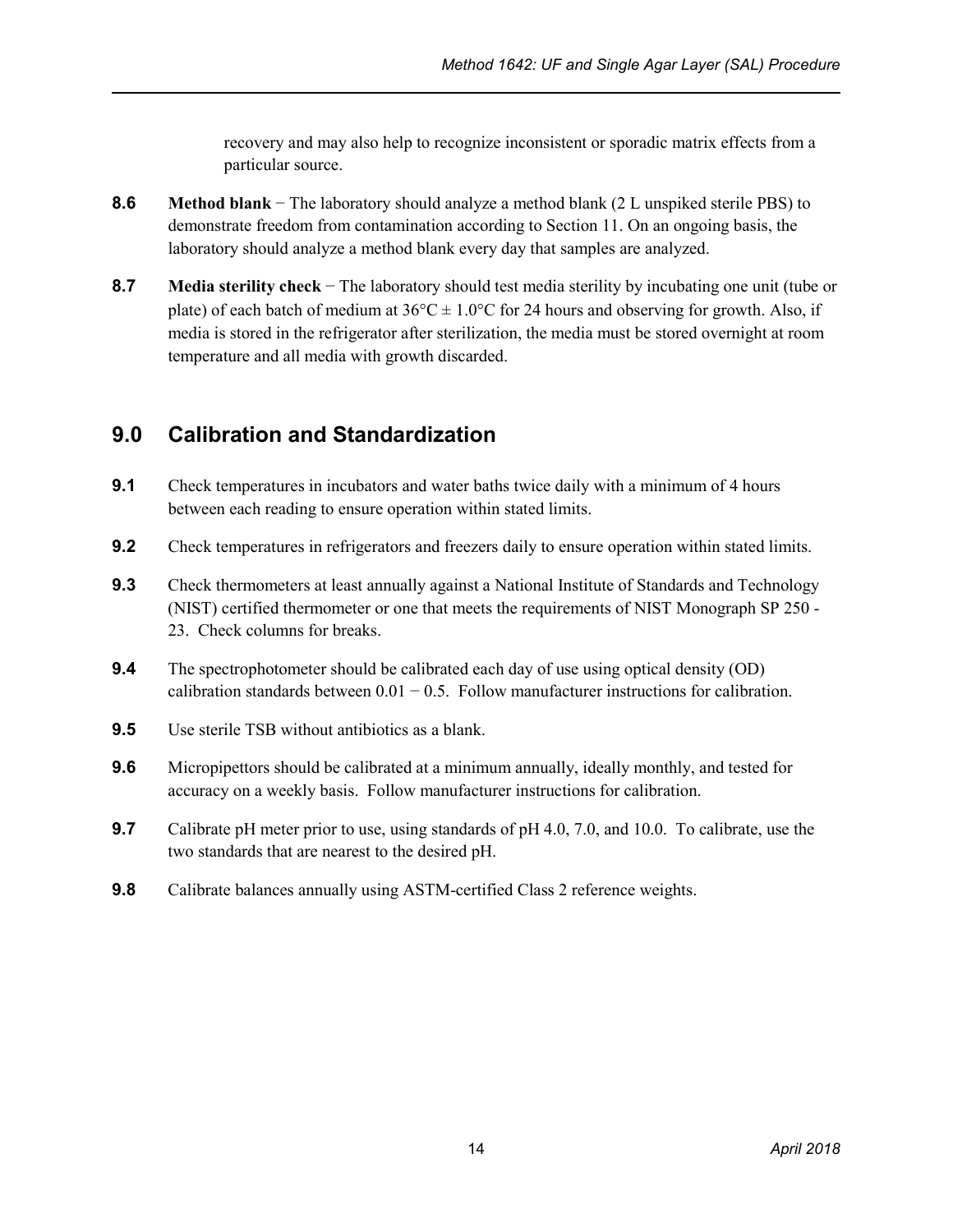### <span id="page-20-0"></span>**10.0 Sample Collection, Preservation, and Storage**

- **10.1** Sampling procedures are briefly described below. Adherence to sample preservation procedures and holding time limits is critical to the production of valid data. Samples not collected according to these procedures should not be analyzed.
- **10.2** Sample Collection

Collect a minimum of 2 L per sample for concentration by UF for the analyses of the two coliphage types (male-specific and somatic).

**10.3** Sampling Techniques

#### *Fresh and Marine Waters*

Samples are collected by hand or with a sampling device if the sampling site has difficult access such as a dock, bridge or bank adjacent to surface water. The sampling depth for surface water samples should be 6 - 12 inches below the water surface. Sample containers should be positioned such that the mouth of the container is pointed away from the sampler or sample point. After removal of the container from the water, a small portion of the sample should be discarded to provide head space for proper mixing before analyses. Note sample location (GPS coordinates or closest street intersections), date and time that the sample was collected, sampling conditions, and anything unusual at sampling location on the data reporting form.

#### *Wastewater (Advanced Treatment Wastewater Effluents)*

Collect a 2 L grab bulk wastewater effluent sample. When samples such as chlorinated wastewaters are collected, the sample container must contain a dechlorinating agent (e.g., 2 mL of a 10% sodium thiosulfate solution per 2 L sample). *Note*: Each wastewater treatment facility may have different sampling locations and sampling procedures (e.g., sampling port, bucket sampling) in place.

**10.4** Storage Temperature and Handling Conditions

Ice or refrigerate water samples at a temperature of <10°C during transit to the laboratory. Do not freeze the samples. Use insulated containers to assure proper maintenance of storage temperature. Ensure that sample containers (e.g., bottles, carboys) are tightly closed and are not totally immersed in water during transit. Sample holding times described in the appropriate regulation should be followed.

**10.5** Process and analyze samples as soon as possible after collection.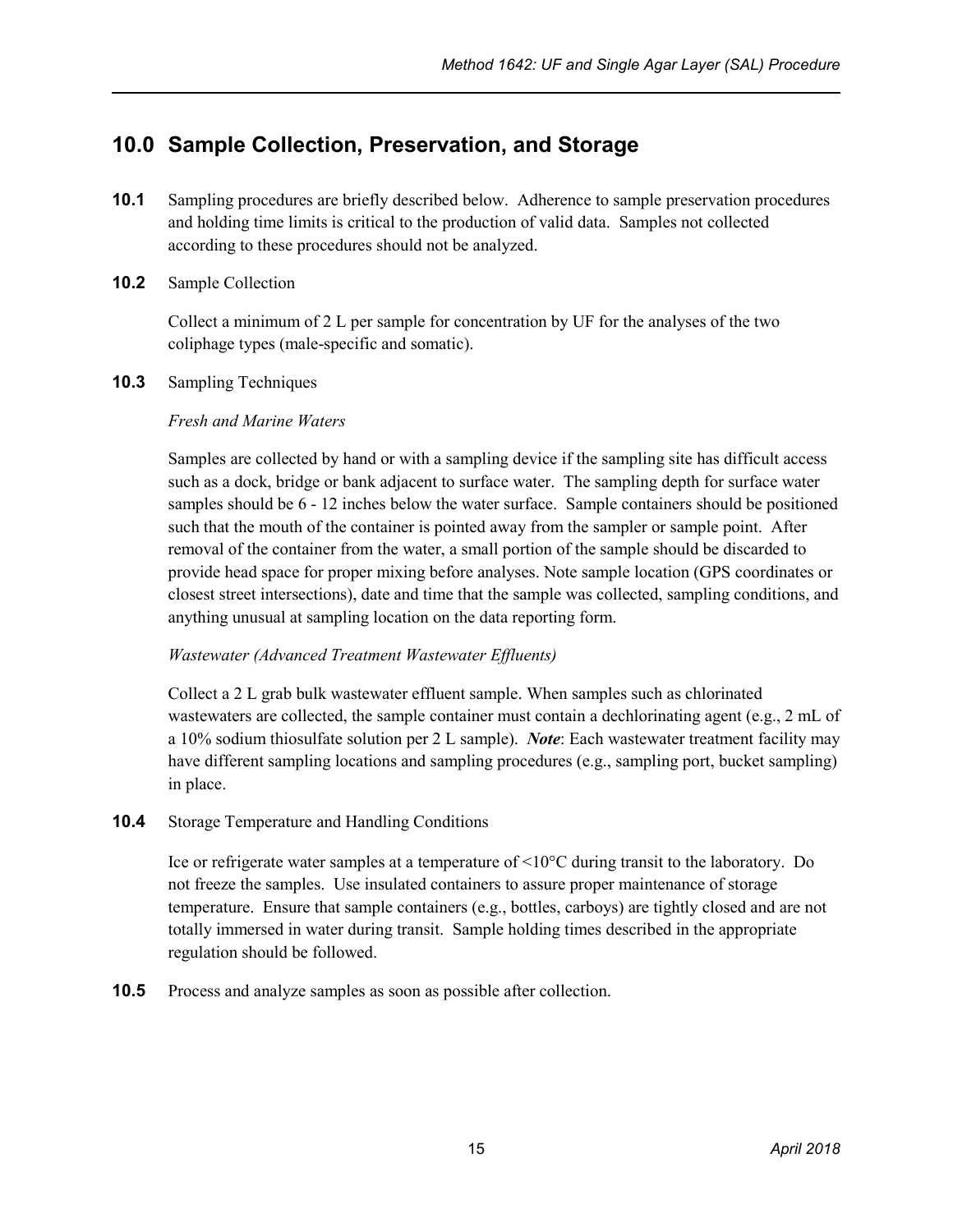# <span id="page-21-0"></span>**11.0 Single Agar Layer (SAL) Procedure for Sample Analysis**

*(Procedures in Section 11 are summarized in Figures 1-3, and Section 18, SAL Flow Chart)*

#### **11.1 Host Cultures**

#### **11.1.1 Propagation of overnight host bacteria stock cultures**

- **11.1.1.1** Dispense 25 mL of TSB with nalidixic acid (Section 7.3.2.1) into a sterile 125 mL shaker flask. Each culture flask of host bacteria should contain 25 to 30 mL of medium to ensure optimum growth conditions.
- **11.1.1.2** Aseptically inoculate the flask with a loopful of *E. coli* CN-13 from the working stock culture (Section 7.8.2).
- **11.1.1.3** Repeat Sections 11.1.1.1 and 11.1.1.2 using TSB with strep/amp as the medium (Section 7.3.2.2) and *E. coli*  $F_{\text{amp}}$  as the bacterial host.
- **11.1.1.4** Place a sterile slip cap or plug on the shaker flasks, label flasks, and secure in shaker.
- **11.1.1.5** Incubate at  $36^{\circ}\text{C} \pm 1.0^{\circ}\text{C}$  and set shaker to 100 to 150 rpm. Shake for  $16 18$ hours.
- **11.1.1.6** Chill on wet ice or at  $4^{\circ}C \pm 1^{\circ}C$  until ready to inoculate into TSB for the 4 hour log phase cultures.

#### **11.1.2 Propagation of log-phase host bacteria stock cultures**

- **11.1.2.1** To a 125 mL shaker flask containing 25 mL of TSB with nalidixic acid (Section 7.3.2.1) add 0.1 to 1.0 mL of overnight *E. coli* CN-13 host bacteria stock culture (Section 11.1.1). Each culture flask of host bacteria should contain 25 to 30 mL of medium to ensure optimum growth conditions. Each 100 mL sample analyzed using the SAL procedure will require a 10 mL inoculum of log-phase host bacteria. As a result, several flasks of host bacteria may have to be prepared based on the number of samples and controls being run each day.
- **11.1.2.2** Repeat Section 11.1.2.1 using TSB with strep/amp (Section 7.3.2.2) as the medium and *E. coli* F<sub>amp</sub> as the bacterial host.
- **11.1.2.3** After inoculation, place a sterile slip-cap or plug on the shaker flasks and secure in shaker incubator.
- **11.1.2.4** Incubate at  $36^{\circ}\text{C} \pm 1.0^{\circ}\text{C}$  and 100 to 150 rpm for approximately 4 hours or until cultures are visibly turbid (cloudy), indicating log-phase growth.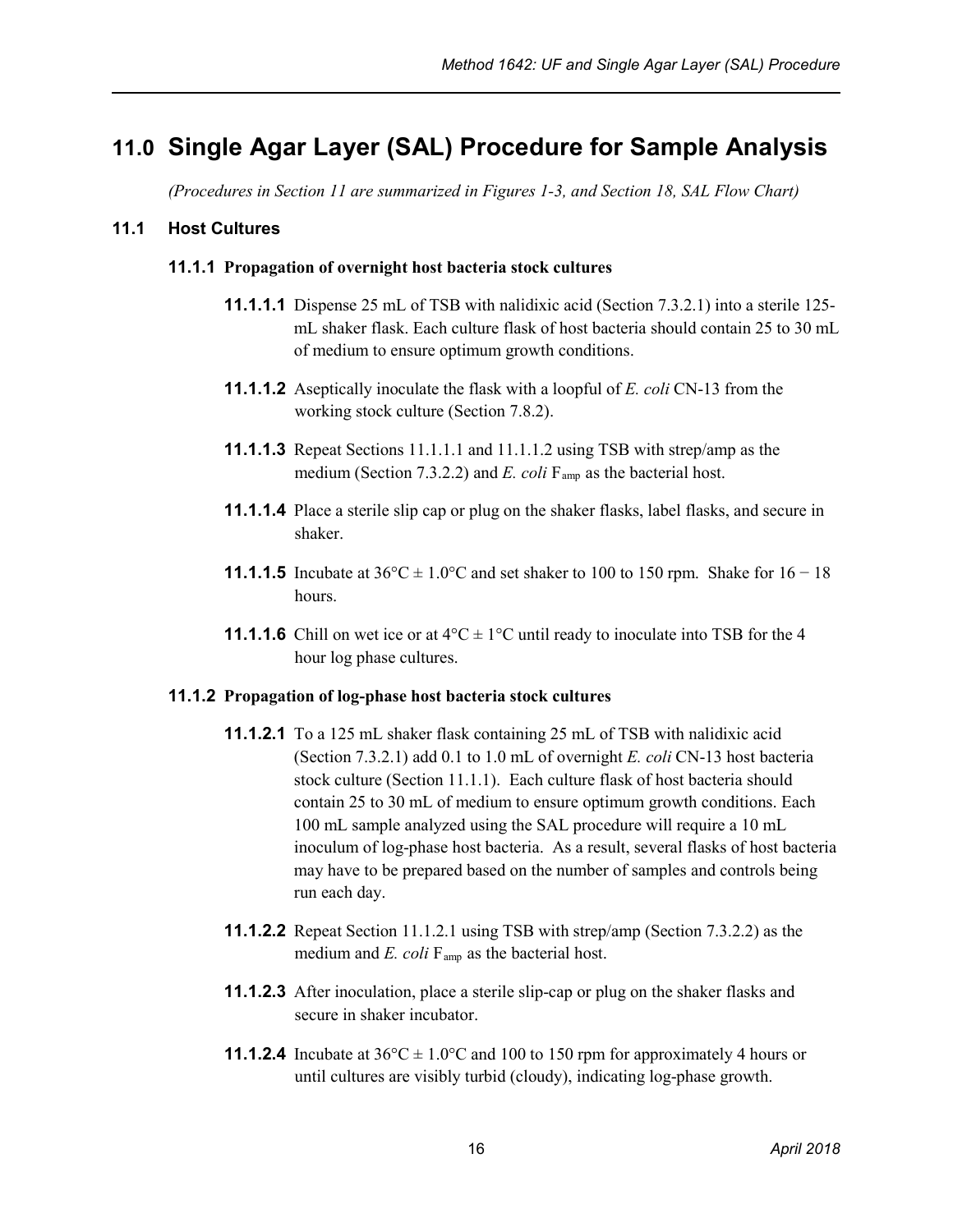*Note*: It is not necessary to take OD readings of the log phase (4 hour) host culture; unless there is concern that there is not sufficient growth (e.g., none or very little indication of turbidity in the flask). In most cases the log phase culture will be visually turbid.

- **11.1.2.5** If cultures are not visibly turbid or turbidity is weak, aseptically remove 1 mL of culture from the flask, dispense into a cuvette (Section 6.3.14), and read absorbance at 520 nm. An absorbance reading between 0.1 and 0.5 OD units is an indication of log-phase growth. If proper OD has not been reached, place cultures back into shaker incubator and take readings every 30 minutes until an OD of between 0.1 and 0.5 is reached.
- **11.1.2.6** Chill on wet ice or at  $4^{\circ}C \pm 1^{\circ}C$  to slow replication until ready to add to the samples (Section 11.6). It is recommended that the log-phase cultures be used immediately (within 6 hours).
- **11.1.2.7** Store remaining bacterial host culture at  $4^{\circ}C \pm 1^{\circ}C$  overnight to inoculate flasks for the preparation of new log-phase bacterial hosts.

#### **11.2 Preparation of media for testing**

*Note*: The use of commercially pre-prepared media is acceptable as long as testing demonstrates that method performance is equivalent.

- **11.2.1** Prepare 100 mL of 2X TSB with agar and nalidixic acid for *E. coli* CN-13 as described in Section 7.5.1.1 for each sample analyzed for somatic coliphage.
- **11.2.2** Add the 100 mL of 2X TSB with agar and nalidixic acid to a sterile  $250 500$  mL Erlenmeyer flask and place in a 45°C − 46°C water bath to equilibrate. The liquid in the water bath must come up to the level of the media. To ensure that the flask does not tipover in the water bath, the use of a flask weight is recommended.
- **11.2.3** Prepare 100 mL of 2X TSB with agar and strep/amp for *E. coli* F<sub>amp</sub> as described in Section 7.5.1.2 for each sample analyzed for male-specific coliphage.
- **11.2.4** Add the 100 mL of 2X TSB with agar and strep/amp to a sterile  $250 500$  mL Erlenmeyer flask and place in a  $45^{\circ}$ C −  $46^{\circ}$ C water bath to equilibrate. The liquid in the water bath must come up to the level of the media. To ensure that the flask does not tipover in the water bath, the use of a flask weight is recommended.

**11.2.5** Keep the agar molten between  $45^{\circ}C - 46^{\circ}C$  until use in the SAL assay.

#### **11.3 Ultrafiltration**

*Note*: For IPR, OPR and MS samples spike the 2 L bulk sample prior to UF according Section 13.4.3.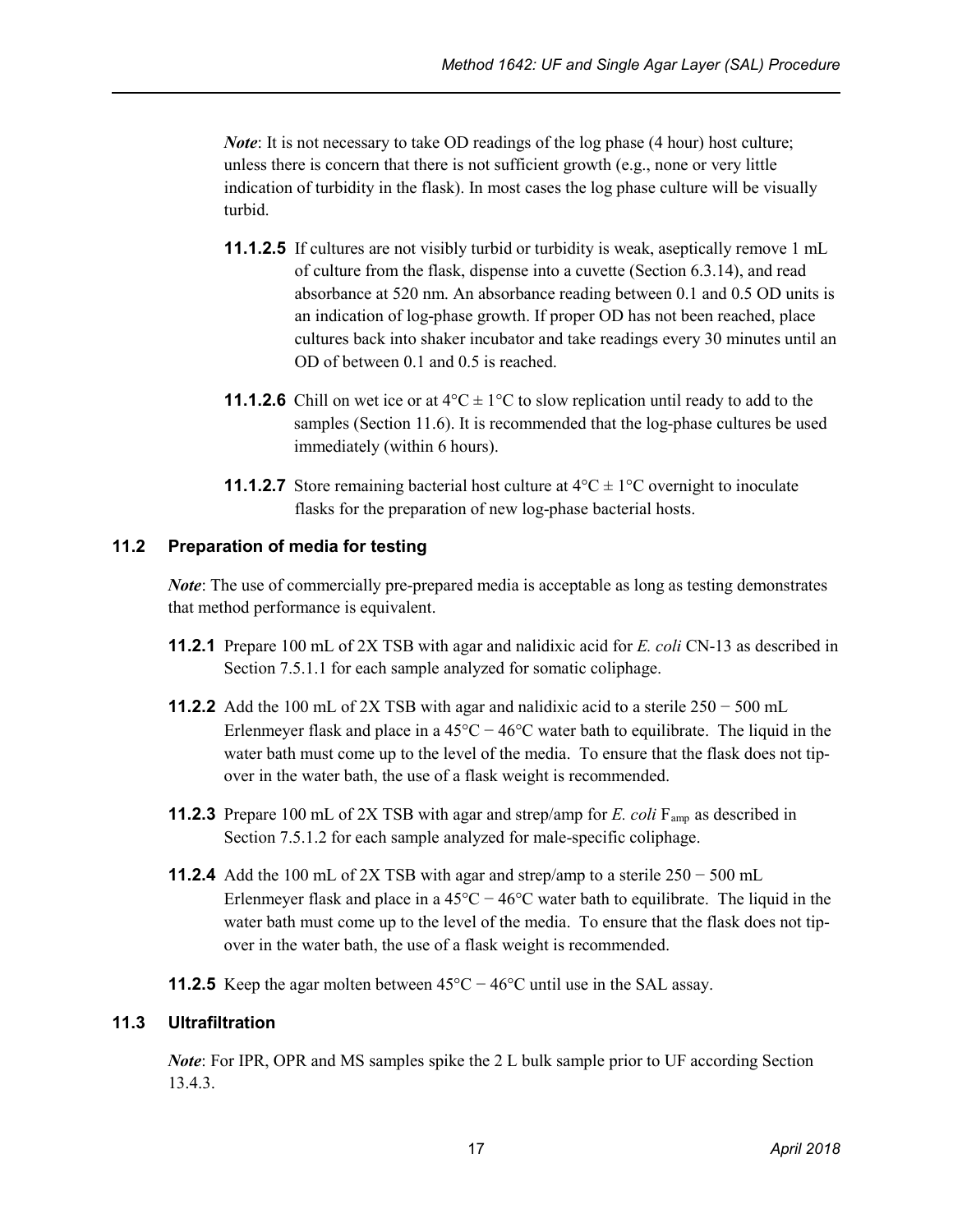- **11.3.1** One hollow-fiber ultrafilter (Section 6.2.2) will be used for each sample. Label each filter with the corresponding sample identifier.
- **11.3.2** Secure the first filter to a ring stand with clamp with the inlet at the top and the outlet at the bottom. **Figure 1** shows an ultrafiltration set up using a hollow-fiber ultrafilter (Section 6.2.2), where the orange capped end is inlet and the blue is outlet.
- **11.3.3** Remove the side outlet port cap (**B**, Figure 1) at the lower end of the filter unit (*Note*: On the Rexeed 15S shown, this is not the blue bottom cap, but the one on the side). Attach 2 feet of vinyl tubing (e.g., EW-06405-18) to the side port and secure with a clamp, and run the other end of the tubing into the waste container. This corresponds to the waste tubing going into the waste container in Figure 1, which can be any clean beaker 2 L or larger.



**Figure 1: Ultrafiltration Set Up**

- **11.3.4** Slide a plastic luer lock onto 3 feet of sterile L/S 24 tubing. Remove the cap at the top, inlet end of the ultrafilter  $(\triangle)$  and connect the sterile L/S 24 tubing via the luer lock to (**A**), tightening only with your hand (screwing down too hard may cause the filter unit to break) and secure the connection with a clamp. This is the sample inlet tubing in Figure 1. *Note*: The sample tubing should be attached to the shaft of the ultrafilter to prevent it from moving and potentially loosening the connection at (**A**).
- **11.3.5** Run the sample inlet tubing through the peristaltic pump and lock the tubing in place (on the Masterflex L/S shown in Figure 1, the pump lever should be turned clockwise from left to right).
- *Note*: The peristaltic pump should be set up on the jiffy jack to prevent leaks.
- **11.3.6** Prepare a 10 mL pipet by breaking off the tip without removing the plastic cover. Remove the cotton. Then attach pipet to the sample inlet tubing, which will go into the sample bottle (Figure 1), which should be a sterile, wide-mouth, polypropylene 2-L bottle or carboy.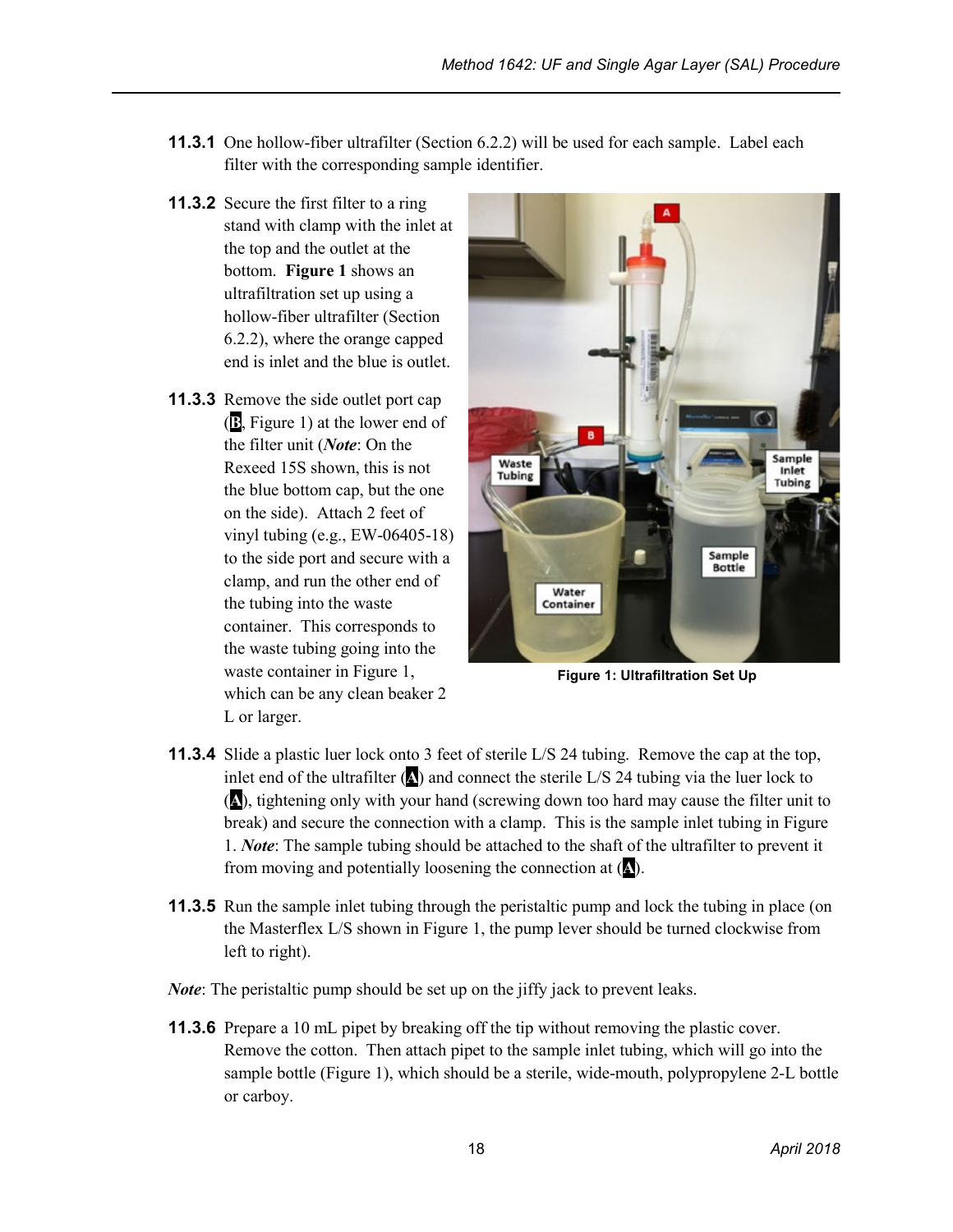- **11.3.7** Ensure that the pump is set to pump the water from the sample bottle to the ultrafilter.
- **11.3.8** Turn the pump on and set to the appropriate rpm (e.g., 300 rpm) for a flow rate of approximately  $0.5 - 0.8$  L/minute. The flow rate setting may vary based on the pump. Ensure that the flow rate results in the sample moving through the tubing at a constant rate (e.g., not pulsating).
- **11.3.9** Begin filtering the sample; when 2 mL of sample is left, add 50 mL of sterile PBS and continue filtering. To prevent air from entering the filter, stop filtering before the entire 50 mL of PBS is gone.

#### **11.4 Elution**

- **11.4.1** With the pump stopped, slowly remove the L/S 36 tubing from the waste discharge (**B**) and replace the cover on the filter side port. See **Figure 2** and the Elution Flow Diagram (**Figure 3**) for set up.
- **11.4.2** Pour 200 mL of elution solution (Section 7.8.2) into an 800 mL sterile beaker (Elution Beaker, Figure 2).
- **11.4.3** Attach the luer lock to port **B**, and then attach 1 foot of sterile L/S 24 tubing to the outlet at the bottom end of the filter (**C**, Figure 2) for elution. Secure connection of tubing with a clamp. This is the elution tubing in Figure 2. Place the other end of the elution tubing into the elution beaker.
- **11.4.4** Take the sample inlet tubing out of the sample bottle and place it into the elution beaker.
- **11.4.5** Reverse the pump; it should now be set to pump the elution solution clockwise through the filter assembly, i.e., from the elution beaker to (**C**) to (**A**). Ensure both



**Figure 2. Elution Set Up**

pieces of tubing are in the elution buffer and then cover the beaker with aluminum foil to prevent any aerosolization of the solution.

**11.4.6** Turn the pump on and set to the appropriate rpm (e.g., 300 rpm) for a flow rate of approximately  $0.5 - 0.8$  L/minute. The flow rate setting may vary based on the pump. Ensure that the flow rate results in the sample moving through the tubing at a constant rate (e.g., not pulsating). Recirculate the elution solution for one cycle of clockwise flow (one minute), then stop the pump, reverse the flow, and circulate the solution counterclockwise for one cycle (one minute).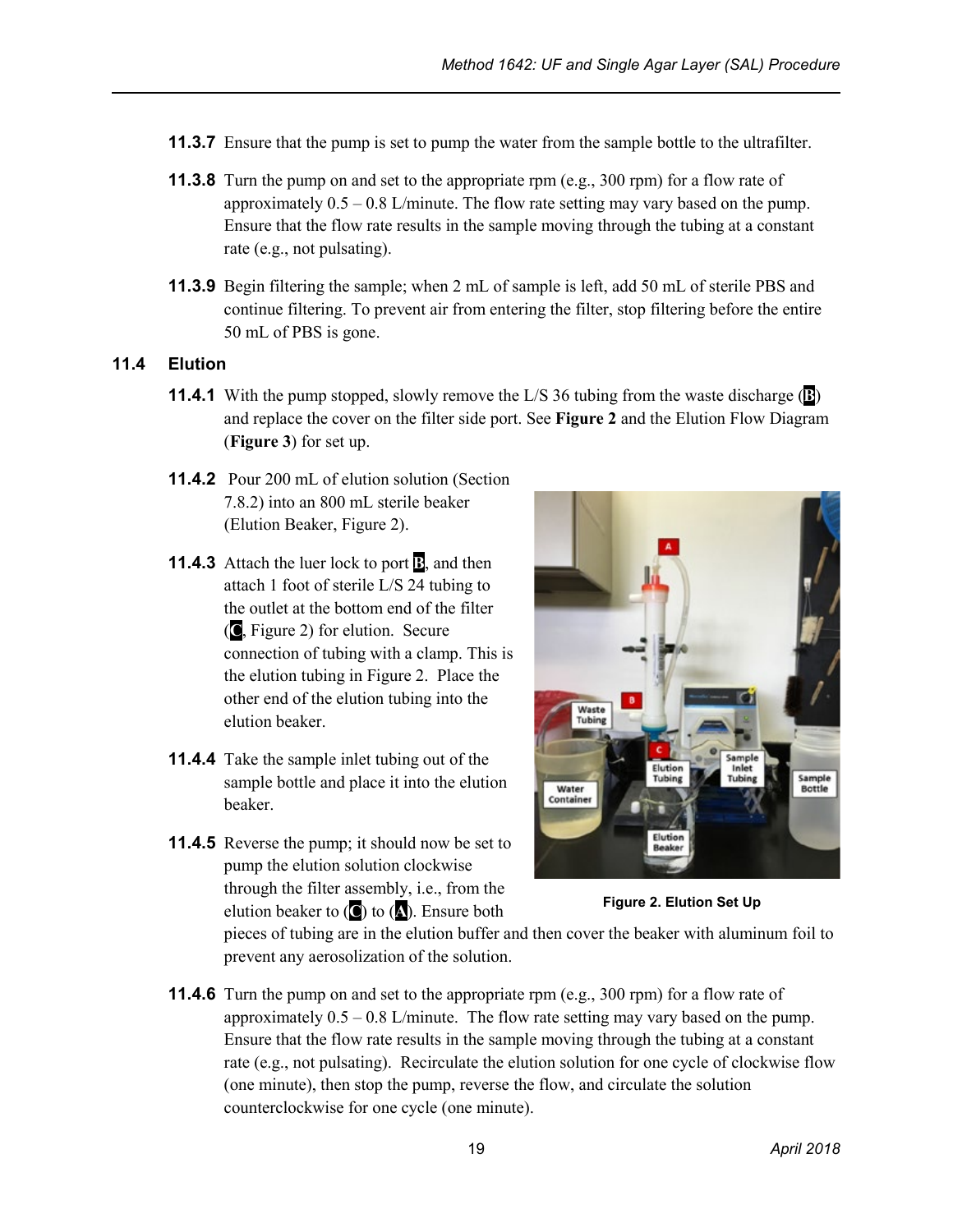- **11.4.7** Push as much solution through the tubing and into the beaker as possible.
- **11.4.8** Measure and record the final volumes.
- **11.4.9** Dispense two, 100 mL aliquots of the concentrated sample into separate, sterile Erlenmeyer flasks 250 mL  $-$  500 mL in capacity; if there is less than 200 mL of sample, divide the volume into two equal aliquots and record the volumes. At this time, also dispense 100 mL of reagent-grade water into a third 250 to 500 mL Erlenmeyer flask. This will be used to determine sample temperature changes in the following steps and will be referred to as the "temperature control flask."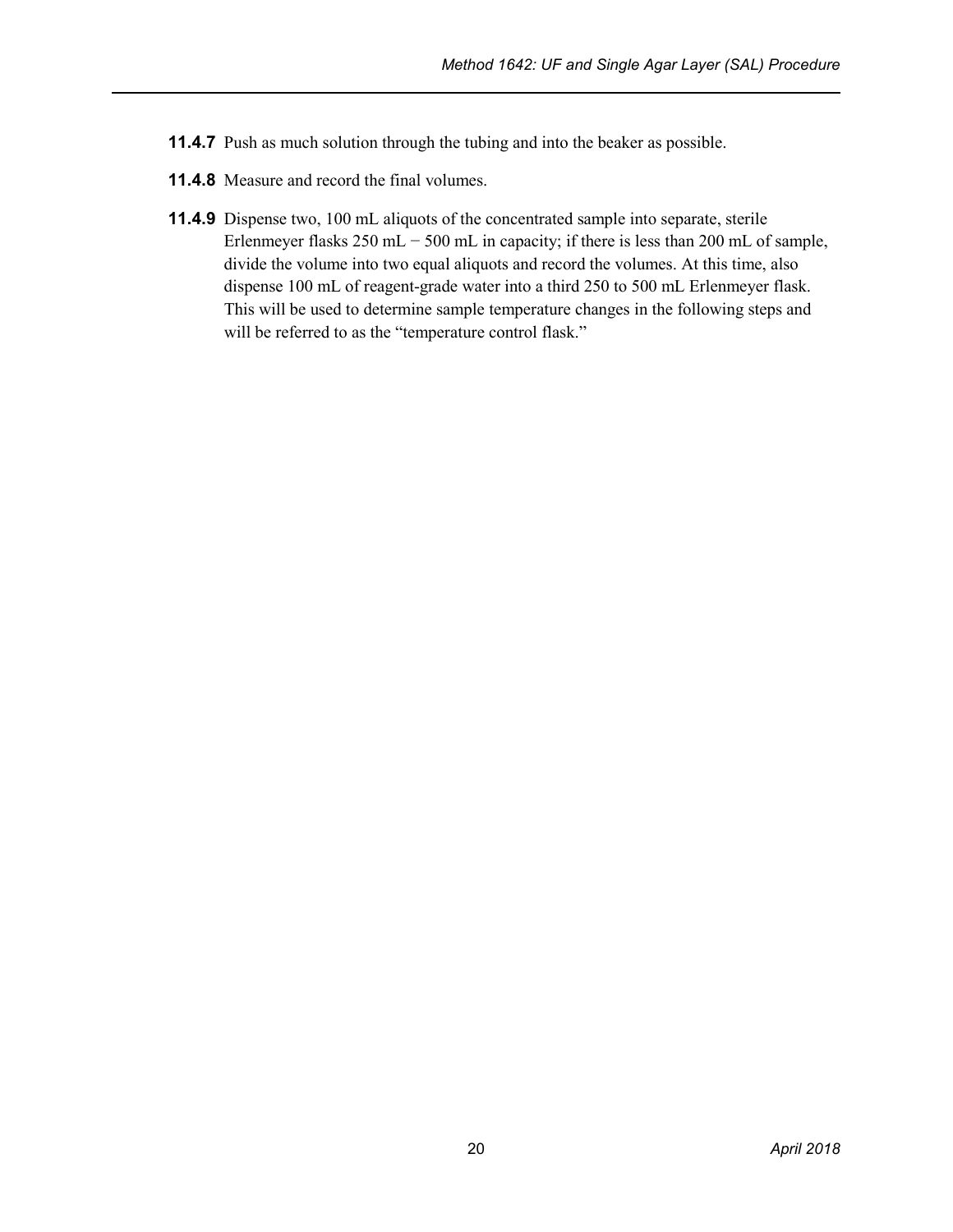

**Figure 3. Elution Flow Diagram**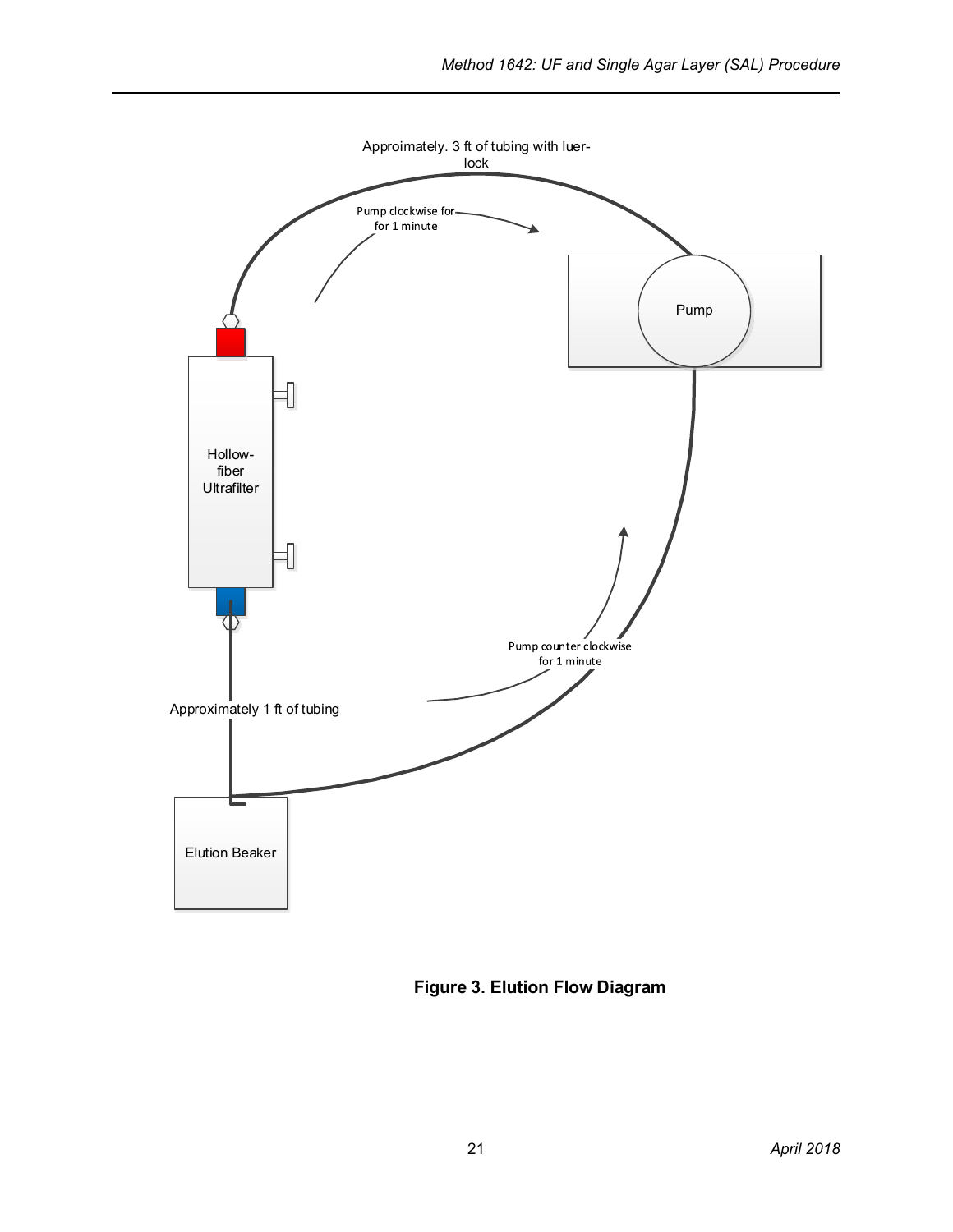#### **11.5 Range-finding (Optional)**

Range-finding analyses should be conducted when the laboratory receives matrix samples (e.g., fresh water, advanced treatment wastewater) from a source (e.g., lake, wastewater treatment plant) which they have not previously analyzed samples. Range-finding results will help determine if a 2 L sample (1 L per coliphage type) is appropriate.

- **11.5.1** Collect a 2 L sample and concentrate according to Section 11.3. Split the final volume into two, 100 mL aliquots
- **11.5.2** Analyze one unspiked 100 mL aliquot for somatic coliphage and the other unspiked 100 mL aliquot for male-specific coliphage according to Section 11.6. If plates are not countable, then a smaller volume  $(e.g., 100 \text{ mL})$  may need to be analyzed due to high ambient concentrations of coliphage. For analysis of volumes less than 2 L (e.g., 100 mL) refer to EPA Method 1643.

#### **11.6 Single Agar Layer (SAL)**

*Note*: This procedure requires five, 150-mm plates or ten, 100-mm plates per 100-mL sample.

**11.6.1** Assemble and label plates with bacterial host (*E. coli* CN-13 or *E. coli* F<sub>amp</sub>), date, and time.

*Note*: As a precaution against contamination, disinfect a work space near the water baths with a 1:10 dilution of household bleach or a 70% ethanol solution.

- **11.6.2** Dispense two, 100-mL aliquots of sample into separate, sterile, 250 − 500 mL Erlenmeyer flasks.
- **11.6.3** Dispense 100 mL of reagent water into a third 250 − 500 mL Erlenmeyer flask (this will be used to determine sample temperature changes in the following steps and will be referred to as the "temperature control flask").
- **11.6.4** Add 0.5 mL of sterile stock  $MgCl_2$  (Section 7.1.3) to each sample flask except the temperature control flask.
- **11.6.5** Place the flasks into the  $36^{\circ}C \pm 1.0^{\circ}C$  water bath for 5 minutes or until sample just reaches the water bath temperature according to the temperature flask.

*Note:* All components should be warmed before the assay to avoid solidification prior to pouring plates. The temperature must be monitored closely to ensure that coliphage are not inactivated and the agar does not solidify prematurely.

- **11.6.6** Add 10 mL of log-phase *E. coli* CN-13 (Section 11.1.2.6) to one sample.
- **11.6.7** Add 10 mL of log-phase *E. coli* F<sub>amp</sub> (Section 11.1.2.6) to the other sample.
- **11.6.8** Add an additional 10 mL of water to the temperature control flask (110 mL total).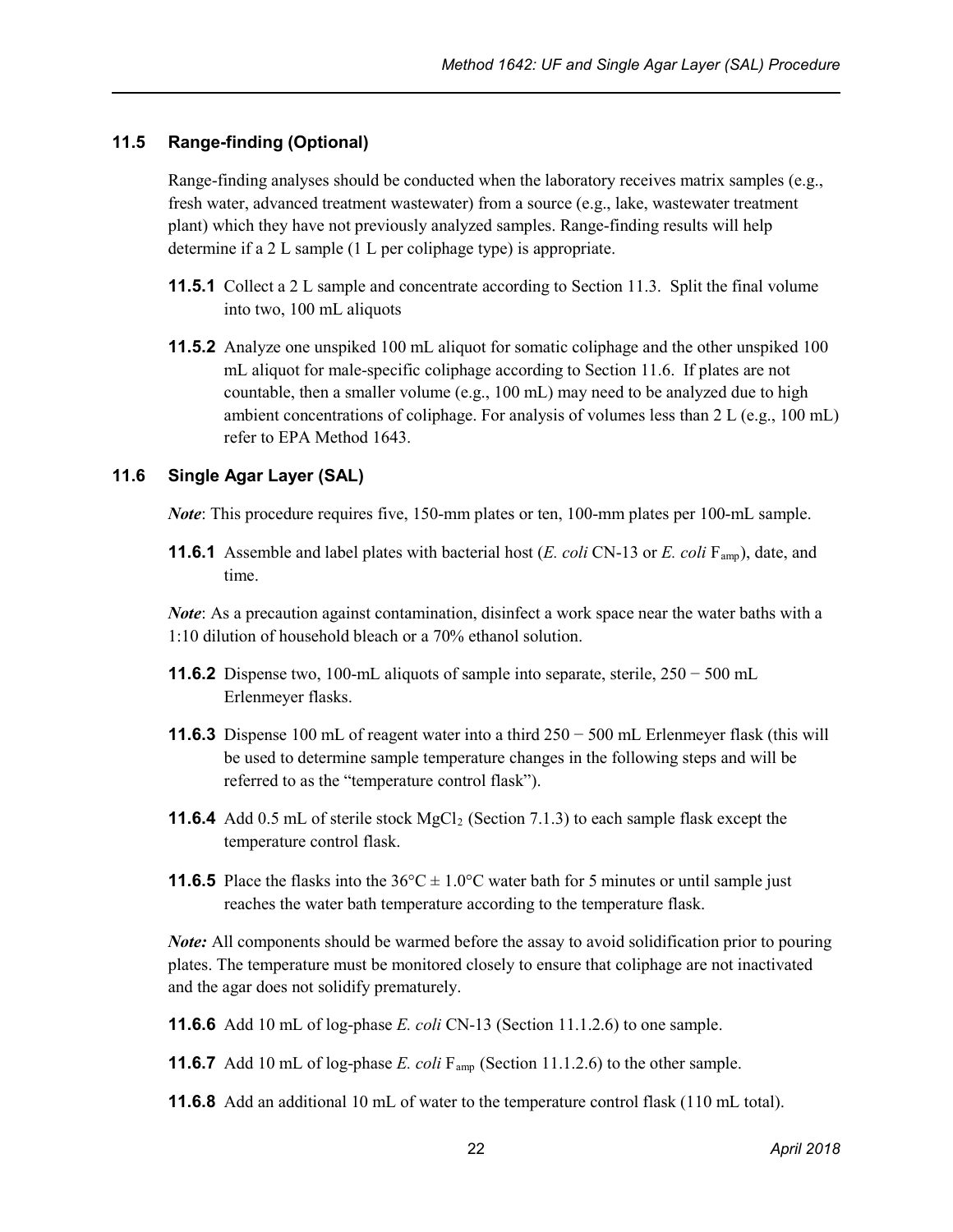**11.6.9** Immediately transfer temperature control flask and flasks containing samples and logphase bacteria to the 45°C − 46°C water bath. The approximate temperature of the samples should be determined by monitoring the temperature of the water in the temperature control flask. When water in the temperature control flask reaches  $43^{\circ}$ C  $\pm$ 1.0°C, remove samples from the water bath and proceed to the next step immediately.

*Note:* During the SAL procedure, the sample and host bacteria should not remain in contact with each other for more than 10 minutes prior to plating. After plating, the agar must harden within 10 minutes. Increased contact time or agar-solidification time may result in replication of phages such that the initial phage concentration is overestimated. The entire plating procedure from combining sample with host to solidification of agar plates should not exceed 20 minutes.

- **11.6.10** Add the sample/*E. coli* CN-13 mixture (Section 11.6.9) to the 100 mL of 2X TSB with agar and nalidixic acid (Section 11.2.5) in the 45°C − 46°C water bath. Allow sample/*E. coli* CN-13 mixture to remain in contact with host for a minimum of three minutes before plating. Pour the contents into a series of Petri dishes at 20 mL per 100 mm-diameter dish or 40 mL per 150-mm-diameter dish.
- **11.6.11** Add the sample/*E. coli* F<sub>amp</sub> mixture (Section 11.6.9) to the 100 mL of 2X TSB with agar and strep/amp (Section 11.2.5) in the 45 $^{\circ}$ C − 46 $^{\circ}$ C water bath. Pour the contents into a series of Petri dishes at 20 mL per 100-mm diameter dish or 40 mL per 150-mm diameter dish.
- **11.6.12** Allow the agar to solidify, cover, invert, and incubate for  $16 24$  hours at  $36^{\circ}\text{C} \pm$ 1.0°C. *Note:* Plates should be dry before they are inverted, as condensation drops on the agar surface may appear to be plaques. When reading plates examine plaques closely.
- **11.6.13** Circular zones of clearing (typically 1 to 10 mm in diameter) in lawn of host bacteria in SAL plates after 16 − 24 hours are considered to be plaques. See **Figures 4** and **5** for somatic and male-specific coliphage plaques, respectively. Count and sum plaques for all plates from a single sample, record results, and proceed to Section 12 for calculation of PFU/L. *Note:* The use of a light box (Section 6.1.12) to evaluate sample results is recommended.



 **Figure 4: Somatic Coliphage Plaques (CN-13)**



**Figure 5: Male-specific Coliphage Plaques (Famp)**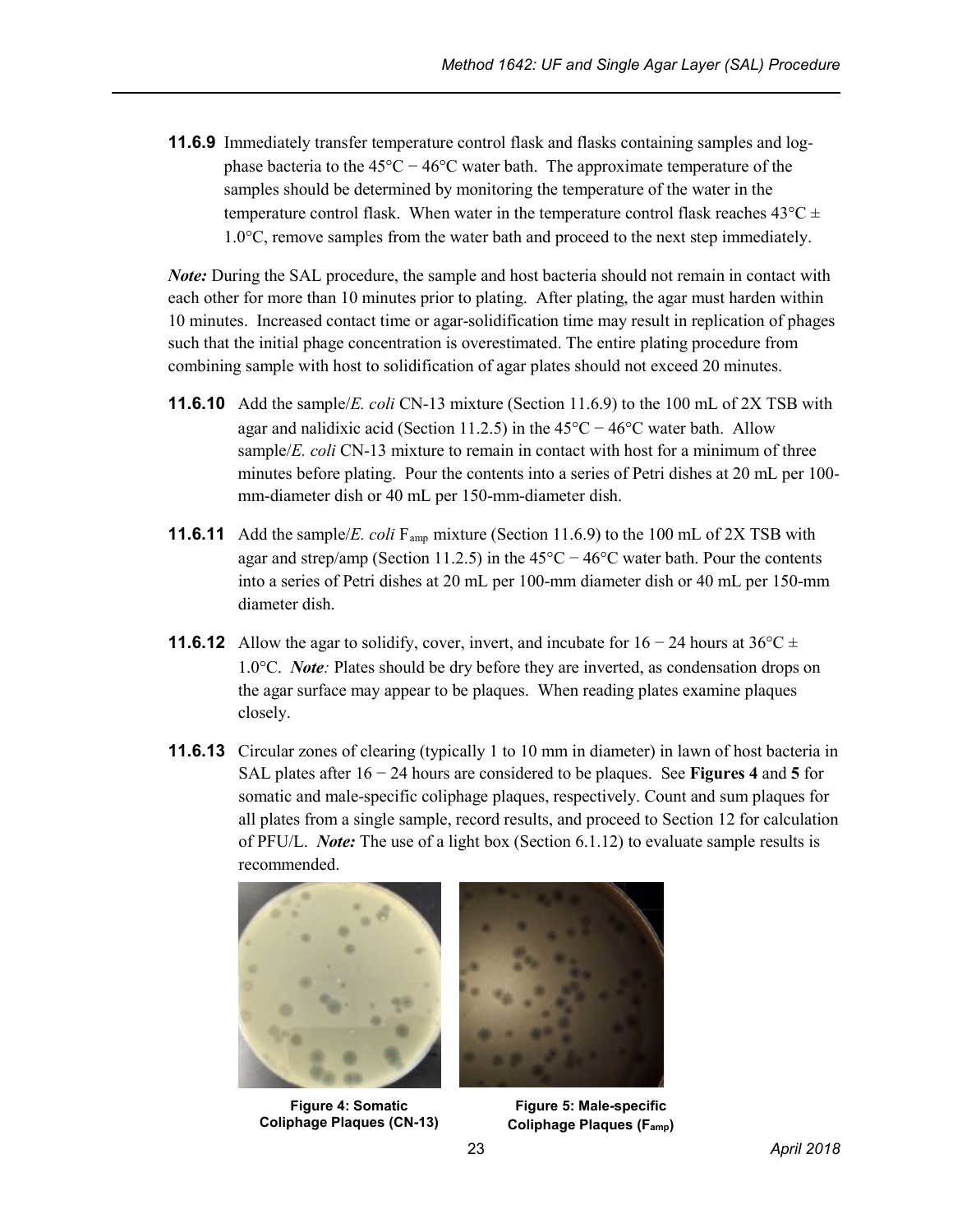### <span id="page-29-0"></span>**12.0 Data Analysis and Calculations**

Use the following general rules to calculate the coliphage count per 1 L of sample:

**12.1** For each sample, count the total number of plaques from all plates. If the plaques are not discrete, results should be recorded as "too numerous to count" (TNTC). The remaining sample should be diluted, as appropriate, and re-analyzed.

Coliphage / 1 L =  $Plt_1 + Plt_2 + Plt_3 + Plt_4 + Plt_5$ 

**12.2** Report results as PFU per 1 L of sample.

### <span id="page-29-1"></span>**13.0 Sample Spiking Procedure**

- **13.1** Method 1642 QC requirements (Section 8) include the preparation and analysis of spiked reference (PBS) and matrix samples in order to monitor initial and ongoing method performance. For the IPR (Section 8.3), OPR (Section 8.4), and MS (Section 8.5) analyses it is necessary to spike samples with laboratory-prepared spiking suspensions.
- **13.2** The DAL procedure (Section 18 DAL Flow Chart) is used to enumerate phi-X174 and MS2 coliphage stock and spiking suspensions.
- **13.3** Preparation of laboratory-prepared spiking suspension and host cultures.

**13.3.1** Use coliphage stocks prepared in Sections 7.7.1 (phi-X174) and 7.7.2 (MS2).

**13.3.2** Prepare overnight host bacteria stock cultures (Section 11.1.1).

**13.3.3** Prepare log-phase host bacteria stock cultures (Section 11.1.2) the day of enumeration.

#### **13.4 Laboratory-Prepared Coliphage Spiking Suspension Enumeration and Sample Spiking**

Since the objective of spiking the sample is to establish percent recovery, it is necessary to determine the concentration of phi-X174 and MS2 phage in the laboratory-prepared undiluted spiking suspensions. This section provides instructions for spiking suspension enumeration and sample spiking.

*Please be sure to vortex the spiking suspensions in the steps below to ensure accurate sample spiking and spiking suspension enumeration. Note:* Additional dilutions may be necessary.

**13.4.1** Dilute coliphage spiking suspensions

Perform 13.4.1.1 − 13.4.1.3 using the laboratory-prepared undiluted spiking suspension (Section 13.3.1).

**13.4.1.1** Mix the undiluted spiking suspension by vortexing for five seconds on a medium-high setting (if available) or until thoroughly mixed. Use a sterile pipet to transfer 1.0 mL of the undiluted spiking suspension to 9 mL of sterile TSB without antibiotics (Section 7.3); cap and mix by vortexing. This is 0.1 (10-1 ) mL of the original undiluted spiking suspension.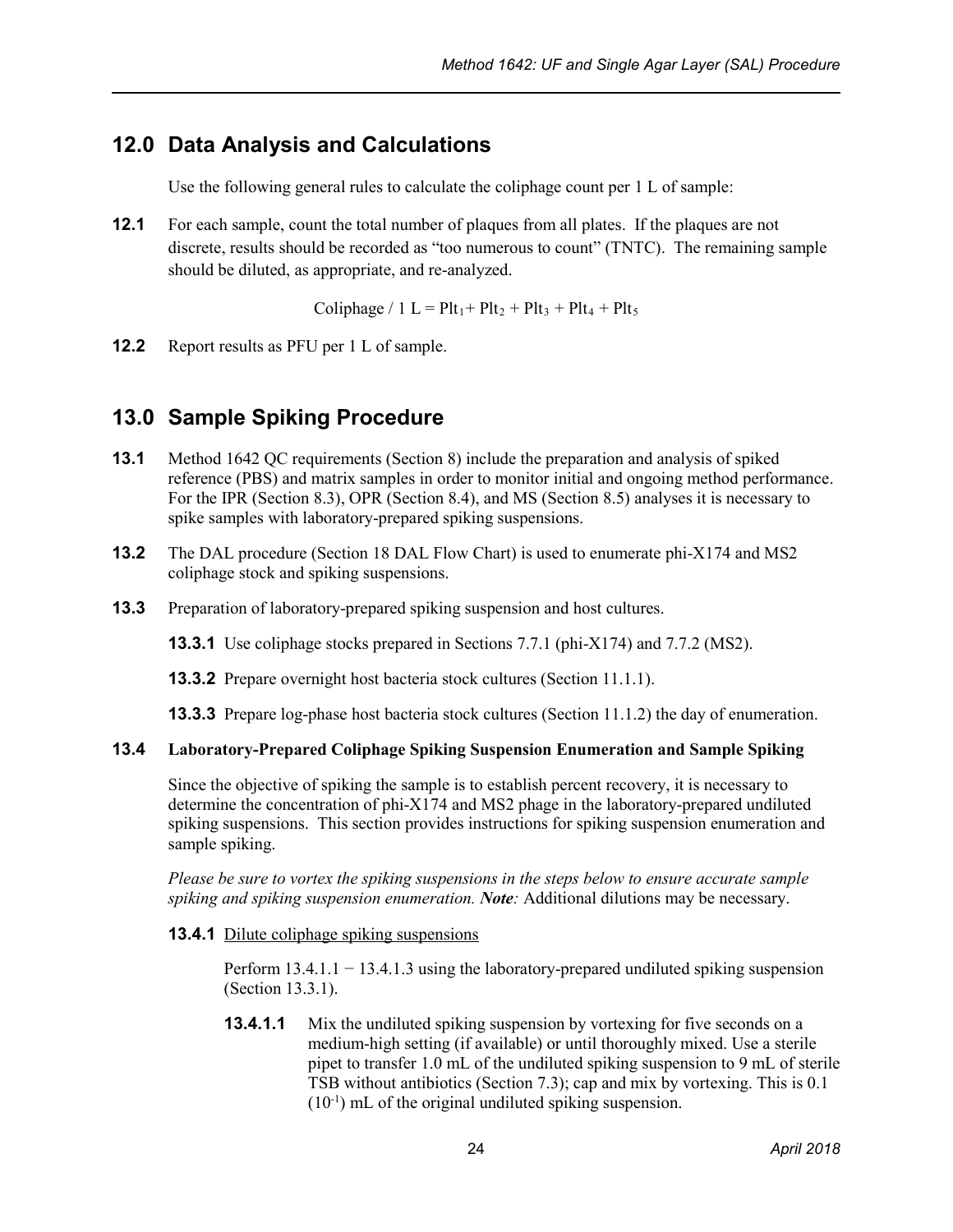- **13.4.1.2** Mix the 0.1 (10<sup>-1</sup>) mL spiking suspension by vortexing for five seconds on a medium-high setting (if available) or until thoroughly mixed. Use a sterile pipet to transfer 1.0 mL of the  $0.1$  ( $10^{-1}$ ) mL spiking suspension to 9 mL of sterile TSB without antibiotics (Section 7.3); cap and mix by vortexing. This is  $0.01$  ( $10<sup>-2</sup>$ ) mL of the original undiluted spiking suspension.
- **13.4.1.3** Mix the  $0.01$  ( $10^{-2}$ ) mL spiking suspension by vortexing for five seconds on a medium-high setting (if available) or until thoroughly mixed. Use a sterile pipet to transfer 1.0 mL of the  $0.01$  ( $10^{-2}$ ) mL spiking suspension to 9 mL of sterile TSB without antibiotics (Section 7.3); cap and mix by vortexing. This is 0.001 (10<sup>-3</sup>) mL of the original undiluted spiking suspension.

#### **13.4.2** Enumeration of Coliphage Spiking Suspensions

Eighteen tubes (9 per phage type) are necessary to enumerate the four dilutions in duplicate and 1 method blank (sterile TSB without antibiotics). Nine of the top agar tubes should contain nalidixic (Section 7.3.2.1) for growth of *E. coli* CN-13; the other nine should contain strep/amp (Section 7.3.2.2) for growth of *E. coli* F<sub>amp</sub>.

- **13.4.2.1** Prepare TSB with 0.7 % agar (Section 7.6.2) with appropriate antibiotics. Place the top agar tubes with antibiotics (Sections 7.6.2.1 and 7.6.2.2) in a 45°C to 46°C water bath. The top agar should remain molten in the water bath until ready for use.
- **13.4.2.2** Prepare TSB with 1.5% agar (Section 7.6.1) with appropriate antibiotics. Assemble 1.5% bottom agar plates and label so that the following information is identifiable: dilution of stock (e.g., 0.1, 0.01) or method blank; host (*E. coli* CN-13 or *E. coli* F<sub>amp</sub>); date; and time.
- **13.4.2.3** Addition of host and spiking suspension to 0.7% tubes.

*Note*: To ensure viability of bacterial host, do not add bacterial host and coliphage spiking suspension until ready to plate.

- **13.4.2.3.1** With the top agar tubes in the water bath, aseptically inoculate two top agar tubes containing strep/amp or nalidixic with 100 μL  $(0.1 \text{ mL})$  of log-phase *E. coli*  $F_{\text{amp}}$  or *E. coli* CN-13, as appropriate.
- **13.4.2.3.2** Immediately add 500 μL (0.5 mL) of undiluted coliphage stock to each of the two tubes.
- **13.4.2.3.3** Mix the inoculum by rolling the tubes briefly in palm of hand.
- **13.4.2.3.4** Pour contents into the two bottom agar plates marked "undiluted, *E. coli* Famp" or "undiluted *E. coli* CN-13", as appropriate."
- **13.4.2.3.5** Repeat Sections 13.4.2.3.1 − 13.4.2.3.4 for each dilution (0.1, 0.01, and 0.001) and the method blanks for each phage type.
- **13.4.2.4** Let agar solidify, cover, invert plates and incubate at  $36^{\circ}\text{C} \pm 1.0^{\circ}\text{C}$  for  $16 24$ hours. *Note*: Plates should be dry before they are inverted, as condensation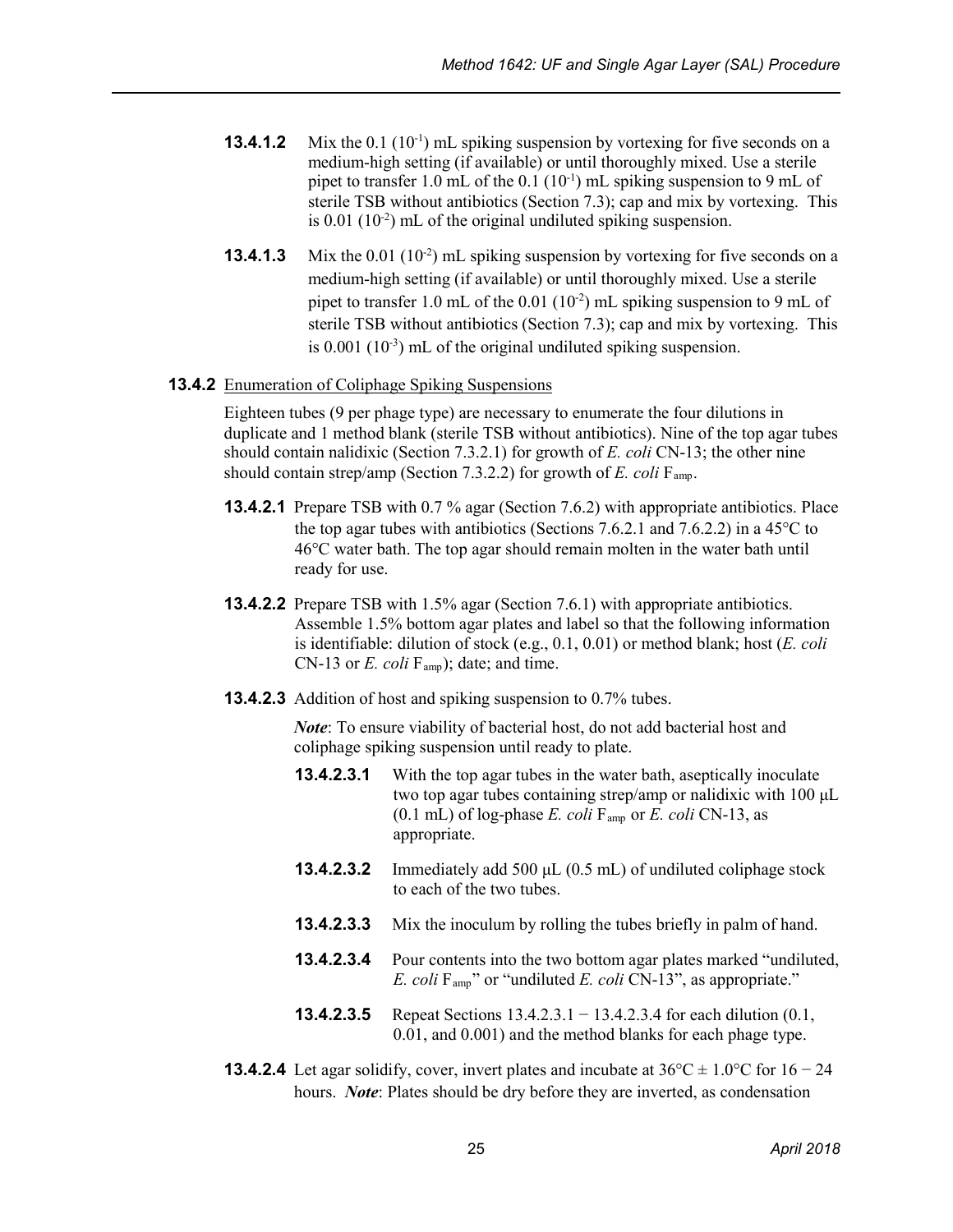drops on the agar surface may appear to be plaques. When reading plates examine plaques closely.

**13.4.2.5** Circular zones of clearing (typically 1 to 10 mm in diameter) in the host lawn after 16 − 24 hours of incubation are plaques. Count the number of plaques on each plate. *Note*: The use of a light box (Section 6.1.12) to evaluate results is recommended.

#### **13.4.3** Spike Samples

Use the enumerated (titered) spiking suspensions to spike samples. Spike the 2 L samples (field and QC) with the appropriate dilution and volume of each titered stock (phi-X174 and MS2) to achieve a spike level of approximately 100 PFU of each phage type per 2 L sample prior to ultrafiltration. *Note*: volume and dilution will vary depending on the titer of the stock.

#### **13.5 Calculation of Spiked Phage Percent Recovery**

The spiked phage (phi-X174 and MS2) percent recovery will be calculated as indicated in Sections 13.5.1 − 13.5.4, below. *Note*: The calculated numbers in the tables provided below have been rounded at the end of each step. The percent recovery may be slightly different if your laboratory recalculates the examples using a spreadsheet and rounds only after the final calculation (Section 13.5.5).

- **13.5.1** The titer of the undiluted coliphage spiking suspensions will be calculated using all DAL plates that yield plaque counts within the desired range of  $1 - 100$  PFU per plate for phi- $X174$  coliphage and  $1 - 300$  PFU per plate for MS2 coliphage. There may be occasions when the total number of plaques on a plate will be above the ideal range. If the count exceeds the upper range or if the plaques are not discrete, results should be recorded as "too numerous to count" (TNTC).
- **13.5.2** For each coliphage type, sum the number of PFU from all dilutions with plaques (on either of the duplicate plates), excluding dilutions with all TNTC or all zeros.
- **13.5.3** Sum the undiluted sample volumes used to inoculate all replicate plates at all dilutions having useable counts (as defined above).
- **13.5.4** Divide the sum of PFU by the sum of the undiluted sample volume to obtain PFU/mL in the spiking suspension. An example calculation is provided in **Table 3**.
- **13.5.5** The equation for Sections 13.5.1 13.5.4 is as follows:

Phage  $U_{\text{indiluted spike}} = (PFU_1 + PFU_2... PFU_n)/(V_1 + V_2... V_n)$ 

Where:

Phage  $_{\text{Undiluted spike}}$  = Phage (PFU/mL) in undiluted spiking suspension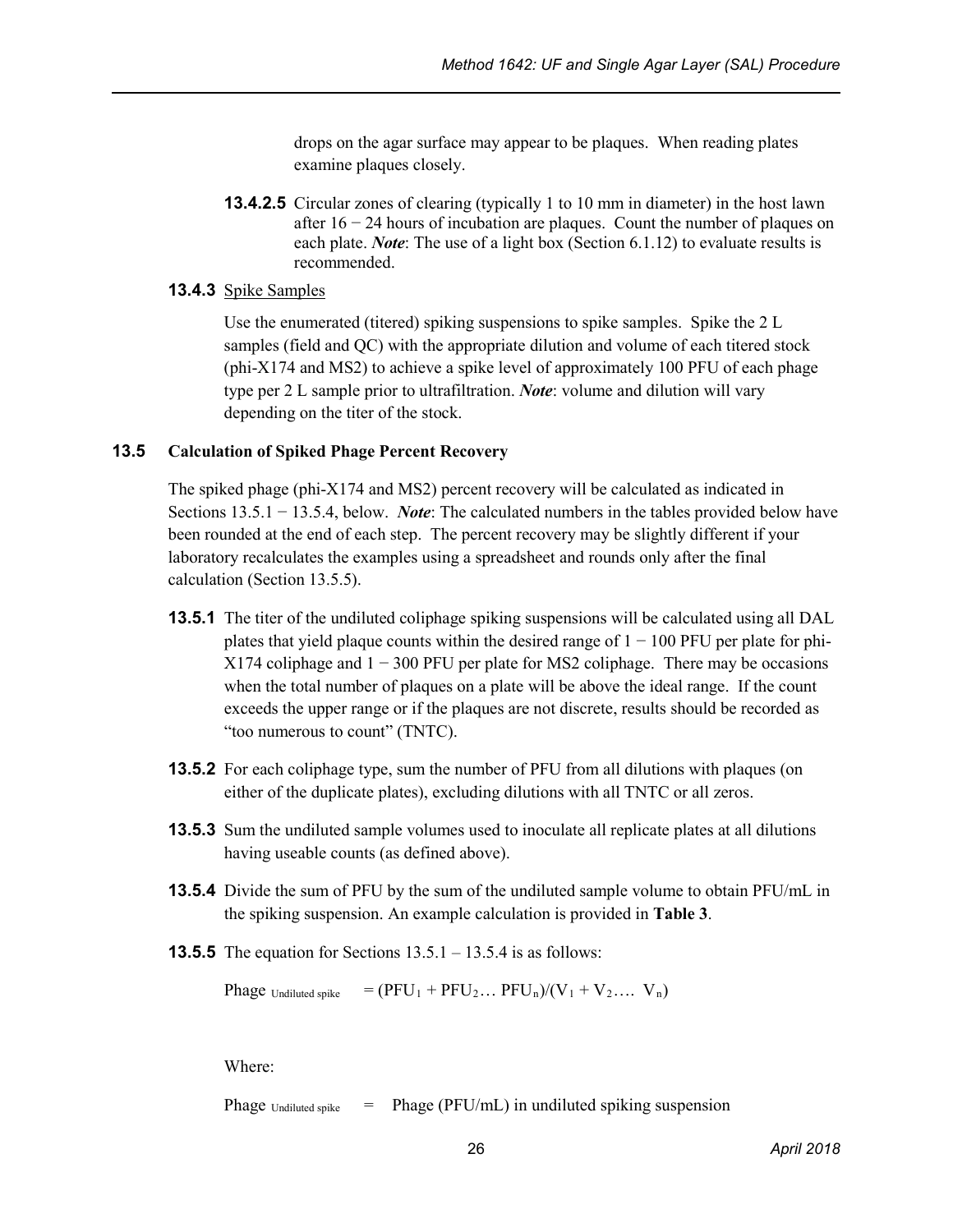| <b>PFU</b> |     | number of plaque forming units from plates yielding counts<br>within the ideal range of 1 to 100 (phi- $X174$ ) or 1 to 300 (MS2)                                       |
|------------|-----|-------------------------------------------------------------------------------------------------------------------------------------------------------------------------|
|            | $=$ | volume of undiluted sample on each plate yielding counts within<br>the ideal range of in all plates with countable plaques 1 to 100<br>(phi- $X174$ ) or 1 to 300 (MS2) |
| n          |     | number of plates with counts within the ideal range                                                                                                                     |

| Table 3. | <b>Example Calculation of Phage Spiking Suspension Concentration</b> |
|----------|----------------------------------------------------------------------|
|----------|----------------------------------------------------------------------|

|                  | PFU/plate (duplicate analyses) a |      | Phage PFU/mL in undiluted |                                                                  |  |
|------------------|----------------------------------|------|---------------------------|------------------------------------------------------------------|--|
| <b>Undiluted</b> | 0.1                              | 0.01 | 0.001                     | spiking suspension<br>(Phage undiluted spike)                    |  |
| TNTC. TNTC       | 35.37                            | 0.3  | 0, 0                      | $(35 + 37 + 3)/(0.05 + 0.05 + 0.005) = 75/0.105 =$<br>714 PFU/mL |  |

 $\frac{a}{a}$  0.5 mL per dilution was enumerated per plate (e.g., 0.5 mL of the 0.1 [10<sup>-1</sup>] dilution is equal to 0.05 mL of the undiluted suspension)

#### **13.5.6 Calculation for preparing IPR, OPR, MS, and positive control spikes**

**13.5.6.1** Use a dilution of the coliphage spiking suspension that will result in a bulk spike volume between 0.1 and 3.0 mL for the spike concentration.

**13.5.6.2** Use the following equation to determine the spiking volume:

$$
S = \frac{(T \times B)}{C}
$$

Where:

| <sup>S</sup> | $=$ | Spike volume (mL)                                                                                     |
|--------------|-----|-------------------------------------------------------------------------------------------------------|
| T            |     | Target number of coliphage per sample (PFU)                                                           |
| B            | $=$ | Number of samples that will be spiked (only necessary when multiple<br>QC samples are spiked in bulk) |
| C            |     | Concentration (PFU/mL) in the dilution to be used for spiking                                         |

Example, for IPR (Section 8.3):

 $T = 100$  PFU is needed per 2 L sample

 $B = Four, 2 L samples$ 

 $C = 714$  PFU/mL

The equation would be solved as follows:

 $S = (100$  PFU  $\times$  4)/(714 PFU/mL) = 0.56

As a result, 0.56 mL of the undiluted spiking suspension would be spiked into the 8 L bulk sample. The 8 L bulk sample would be mixed and four, 2 L aliquots dispensed. Each 2 L sample should contain approximately 100 PFU. *Note*: It may not be possible to spike an 8 L bulk sample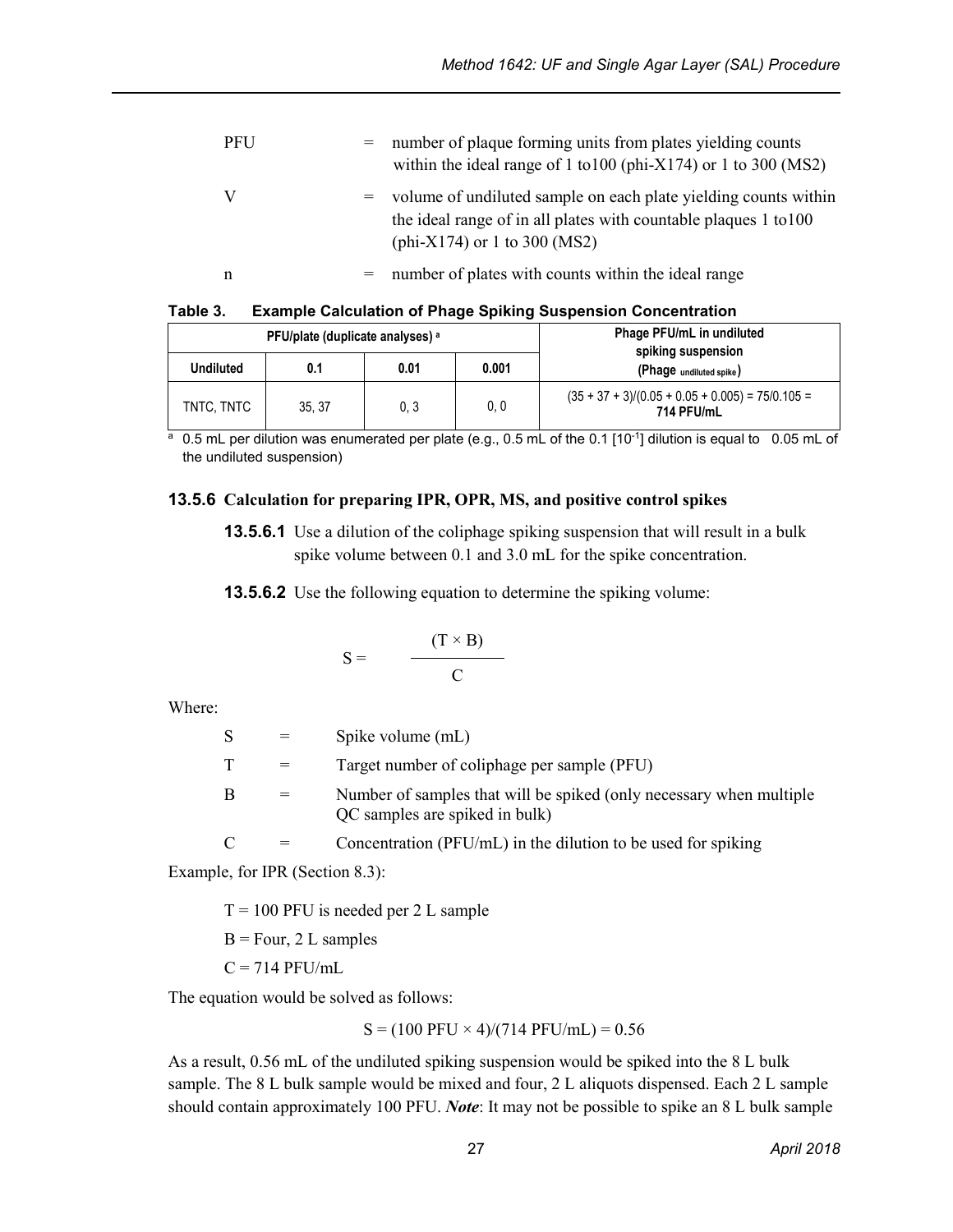due to potential mixing and dispensing difficulties. In that case each 2 L sample may be spiked individually.

#### **13.5.7 Calculate "True" Spiked Phage (PFU/2 L)**

Calculate the true concentration of spiked phage (PFU/2 L) according to the following equation. Example calculation is provided in **Table 4**.

 $T_{\text{Spiked Phase}} = (\text{Phase undiluted spike}) \times (V_{\text{spiked per 2 L sample}})$ 

Where,

| T <sub>Spiked</sub> Phage    | Number of spiked Phage (PFU/2 L)                  |
|------------------------------|---------------------------------------------------|
| Phage undiluted spike        | Phage (PFU/mL) in undiluted spiking suspension    |
| $V$ spiked per 100 mL sample | mL of undiluted spiking suspension per 2 L sample |

 **Table 4. Example Calculation of Spiked Phage**

| Phage <sub>undiluted spike</sub> | V spiked per mL sample                 | Spiked Phage                                                   |
|----------------------------------|----------------------------------------|----------------------------------------------------------------|
| 714 PFU/mL                       | $1.4 \times 10^{-1}$ mL/ 2 L of sample | $(714$ PFU/mL) × $(1.4 \times 10^{-1}$ mL/ 2 L) = 100 PFU/ 2 L |

*Note*: Because the final volume is split between both phage types the "true" spike value is 50 PFU/L based on the example provided in Table 4.

#### **13.5.8 Calculate Percent Recovery**

Calculate percent recovery (R) using the following equation.

$$
R = 100 \times \frac{(N_s - N_u)}{T}
$$

Where,

|                | $=$ Percent recovery                           |
|----------------|------------------------------------------------|
| $N_{s}$        | $=$ Phage (PFU/L) in the spiked sample         |
| $N_{\rm m}$    | $=$ Phage (PFU/L) in the unspiked sample       |
| T Spiked Phage | $=$ True spiked Phage (PFU/L) in spiked sample |

Example percent recovery calculation is provided in **Table 5**.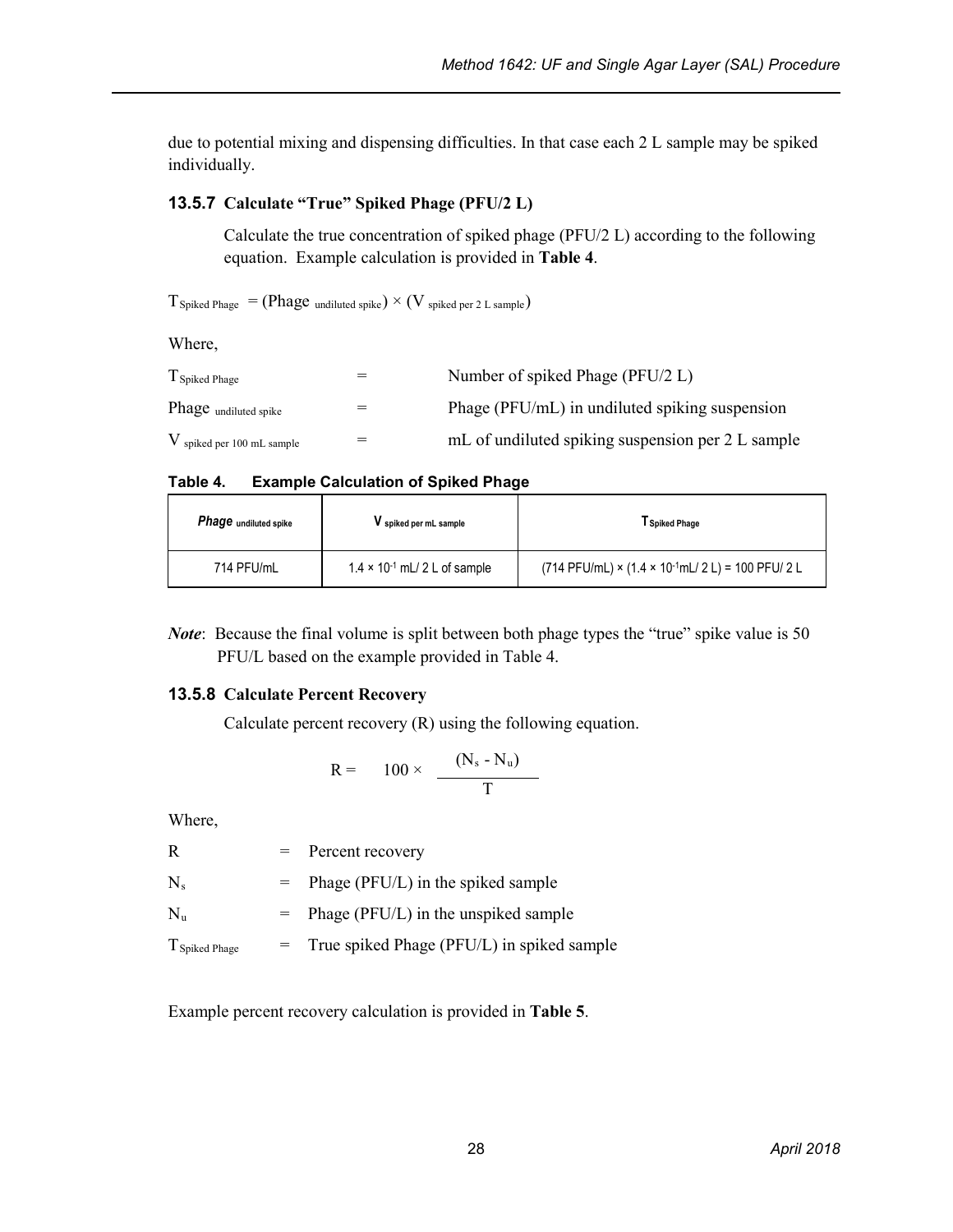| $N_s$ (PFU/L) | <b>EXAMPLE FULLERY NECOVERY CAIGUIATION</b><br>$N_u$ (PFU/L) | <b>Spiked Phage</b><br>(PFU/L) | Percent recovery (R)            |
|---------------|--------------------------------------------------------------|--------------------------------|---------------------------------|
| 40            |                                                              | 50                             | $100 \times (40 - 3)/50 = 74\%$ |

**Table 5. Example Percent Recovery Calculation**

### <span id="page-34-0"></span>**14.0 Method Performance**

Seventeen volunteer laboratories participated in the EPA MLV study of EPA Method 1642 in fresh and marine waters and advanced treatment wastewater effluents (e.g., secondary with disinfection, tertiary). The purposes of the study were to characterize method performance across multiple laboratories and multiple matrices and to develop QC acceptance criteria. A detailed description of the study and results are provided in the validation study report (Reference 17.5). Results submitted by laboratories were validated using a standardized data review process to confirm that results were generated in accordance with Method 1642 and study-specific instructions. Method performance summary data are provided below.

- **14.1** Fresh Water (Nine of the seventeen laboratories analyzed fresh water matrices.)
	- **14.1.1** Recovery
		- **14.1.1.1** Somatic − Mean laboratory-specific recoveries of phi-X174 phage from fresh water samples spiked with referee- or laboratory- prepared somatic phage suspensions ranged from 50% to 323%, with an overall mean recovery of 195%.
		- **14.1.1.2** Male-specific − Mean laboratory-specific recoveries, of MS2 from fresh water samples spiked with referee- or laboratory- prepared MS2 phage suspensions ranging from 15% to 106%, with an overall mean recovery of 51%.

#### **14.1.2** Precision

- **14.1.2.1** Somatic − Method 1642 was characterized by laboratory-specific relative standard deviations (RSDs) from fresh water samples spiked with referee- or laboratory- prepared phi-X174 phage suspensions ranging from 7% to 30%, with an overall pooled, within-laboratory RSD of 19%.
- **14.1.2.2** Male-specific − Method 1642 was characterized by laboratory-specific relative standard deviations (RSDs) from fresh water samples spiked with referee- or laboratory- prepared MS2 phage suspensions ranging from 3% to 57%, with an overall pooled, within-laboratory RSD of 30%.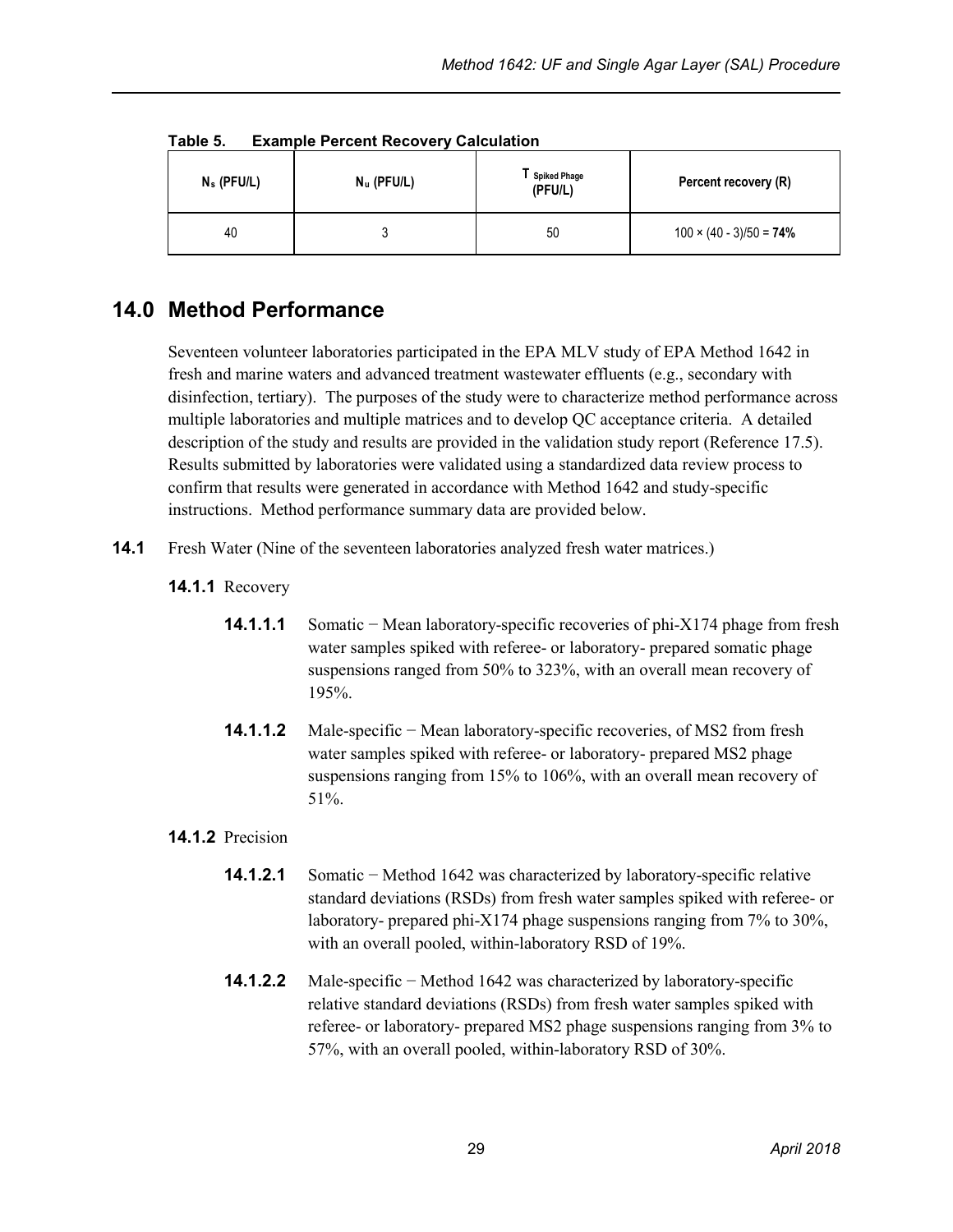- **14.2** Marine Water (Ten of the seventeen laboratories analyzed marine water matrices.)
	- **14.2.1** Recovery
		- **14.2.1.1** Somatic − Mean laboratory-specific recoveries of phX174 phage from marine water samples spiked with referee-prepared somatic phage suspensions ranged from 105% to 401%, with an overall mean recovery of 215%.
		- **14.2.1.2** Male-specific − Mean laboratory-specific recoveries, of MS2 from marine water samples spiked with referee-prepared MS2 phage suspensions ranging from 9% to 32%, with an overall mean recovery of 21%.

#### **14.2.2** Precision

- **14.2.2.1** Somatic − Method 1642 was characterized by laboratory-specific RSDs from marine water samples spiked with referee-prepared phi-X174 phage suspensions ranging from 5% to 30%, with an overall pooled, withinlaboratory RSD of 17%.
- **14.2.2.2** Male-specific − Method 1642 was characterized by laboratory-specific RSDs from marine water samples spiked with referee-prepared MS2 phage suspensions ranging from 10% to 28%, with an overall pooled, withinlaboratory RSD of 18%.
- **14.3** Advanced Treatment Wastewater Effluent (Ten of the seventeen laboratories analyzed advanced treatment wastewater effluent matrices.)

#### **14.3.1** Recovery

- **14.3.1.1** Somatic − Mean laboratory-specific recoveries of phi-X174 phage from advanced treatment wastewater effluent samples spiked with referee- or laboratory- prepared phi-X174 phage suspensions ranged from 116% to 331%, with an overall mean recovery of 197%.
- **14.3.1.2** Male-specific − Mean laboratory-specific recoveries, of MS2 from advanced treatment wastewater effluent samples spiked with referee- or laboratoryprepared MS2 phage suspensions ranging from 20% to 97%, with an overall mean recovery of 40%.
- **14.3.2** Precision
	- **14.3.2.1** Somatic − Method 1642 was characterized by laboratory-specific RSDs from advanced treatment wastewater effluent samples spiked with referee- or laboratory- prepared phi-X174 phage suspensions ranging from 9% to 50%, with an overall pooled, within-laboratory RSD of 24%.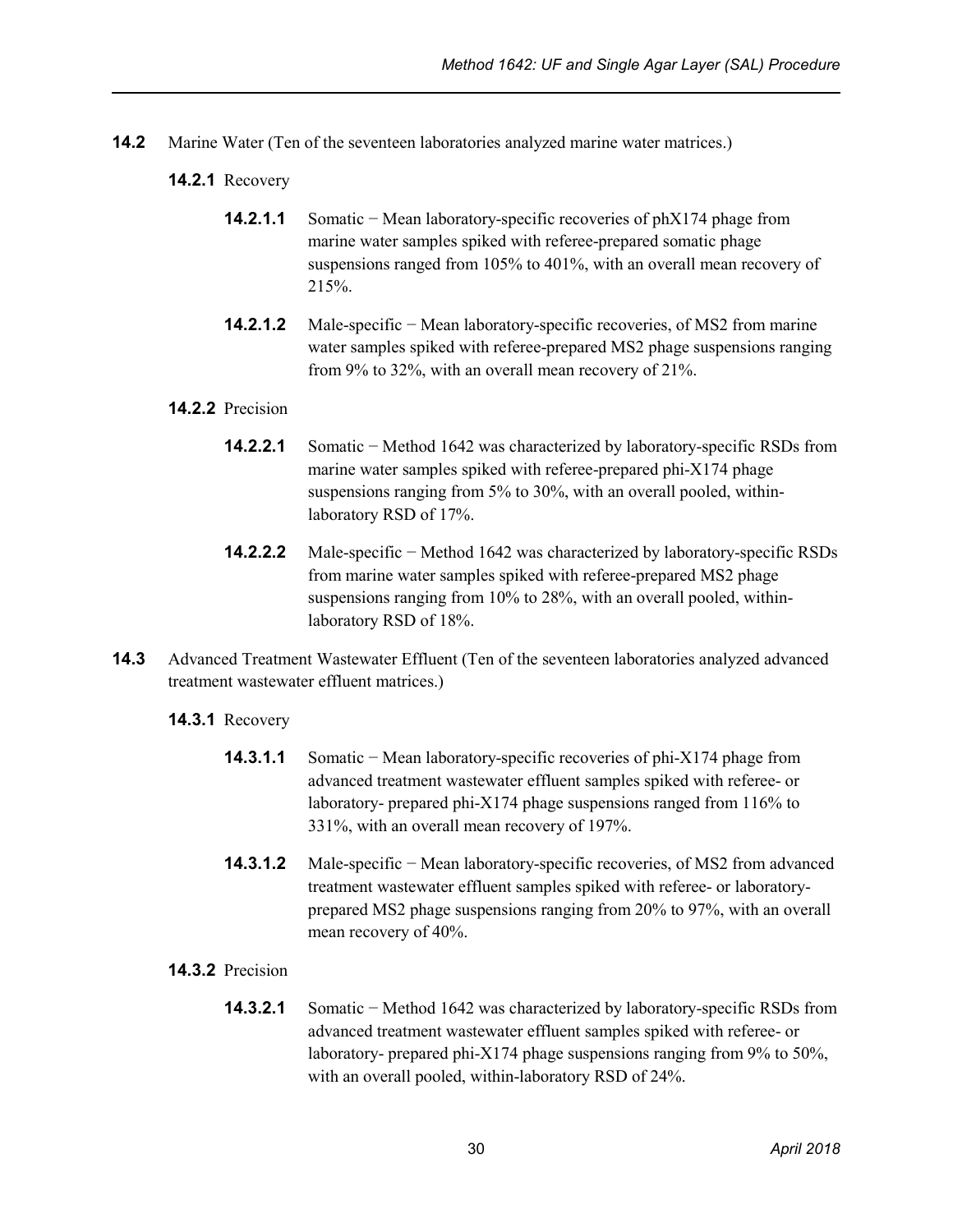- **14.3.2.2** Male-specific − Method 1642 was characterized by laboratory-specific RSDs from advanced treatment wastewater effluent samples spiked with referee- or laboratory- prepared MS2 phage suspensions ranging from 6% to 39%, with an overall pooled, within-laboratory RSD of 25%.
- **14.4** PBS (Fourteen of the seventeen laboratories analyzed PBS samples.)

#### **14.4.1** Recovery

- **14.4.1.1** Somatic − Mean laboratory-specific recoveries of somatic phage from PBS samples spiked with referee-prepared phi-X174 phage suspensions ranged from 43% to 3573%, with an overall mean recovery of 495%. The overall mean recovery was heavily influenced by the results from one laboratory (mean recovery 3573%). Mean recoveries for individual laboratories without including that laboratory ranged from 43% to 343%, with an overall mean of 215%.
- **14.4.1.2** Male-specific − Mean laboratory-specific recoveries, of MS2 from PBS samples spiked with referee-prepared MS2 phage suspensions ranged from 5% to 131%, with an overall mean recovery of 31%.

#### **14.4.2** Precision

- **14.4.2.1** Somatic − Method 1642 was characterized by laboratory-specific RSDs from PBS samples spiked with referee-prepared phi-X174 phage suspensions, ranged from 5% to 141%, with an overall pooled, within-laboratory RSD of 44%. The precision and accuracy were heavily influenced by the results from one laboratory. The RSDs for the individual laboratories without including that laboratory ranged from 5% to 30%, with an overall pooled, withinlaboratory RSD of 18%.
- **14.4.2.2** Male-specific − Method 1642 was characterized by laboratory-specific RSDs from PBS samples spiked with referee-prepared MS2 phage suspensions, ranged from 3% to 39%, with an overall pooled, within-laboratory RSD of 20%.

### <span id="page-36-0"></span>**15.0 Pollution Prevention**

- **15.1** The solutions and reagents used in this method pose little threat to the environment when recycled and managed properly.
- **15.2** Solutions and reagents should be prepared in volumes consistent with laboratory use to minimize the volume of expired materials to be disposed.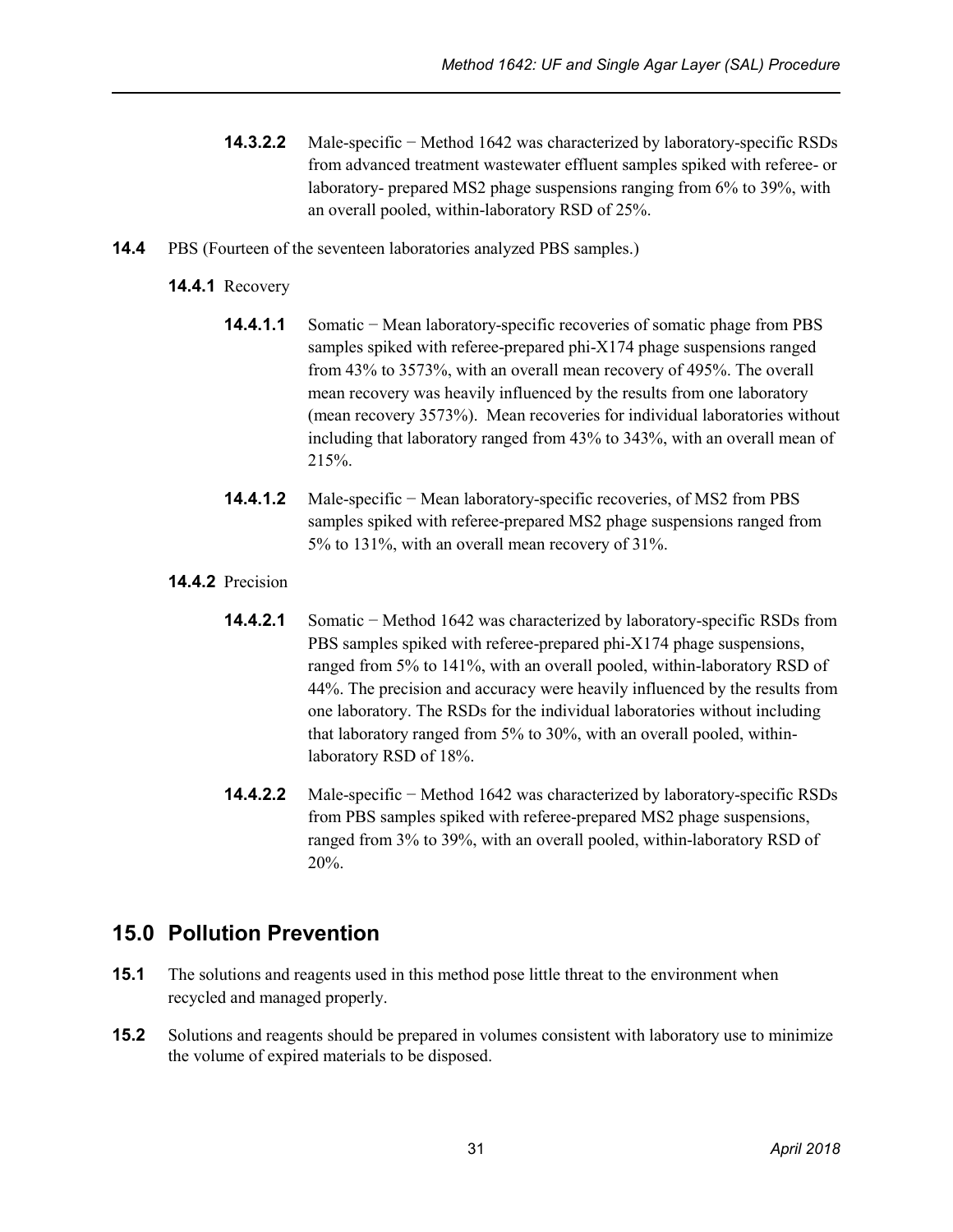### <span id="page-37-0"></span>**16.0 Waste Management**

- **16.1** The laboratory is responsible for complying with all Federal, State, and local regulations governing waste management, particularly hazardous waste identification rules and land disposal restrictions, and for protecting the air, water, and land by minimizing and controlling all releases from fume hoods and bench operations. Compliance with all sewage discharge permits and regulations is also required. An overview of requirements can be found in *Environmental Management Guide for Small Laboratories* (EPA 233-B-98-001).
- **16.2** Samples, reference materials, and equipment known or suspected to have coliphage attached or contained must be sterilized prior to disposal.
- **16.3** For further information on waste management, consult *The Waste Management Manual for Laboratory Personnel* and *Less Is Better: Laboratory Chemical Management for Waste Reduction*, both available from the American Chemical Society's Department of Government Relations and Science Policy, 1155 16th Street N.W., Washington D.C. 20036.

### <span id="page-37-1"></span>**17.0 References**

- **17.1** American Public Health Association, American Water Works Association, Water Environment Federation. Washington, D.C. Joint Task Group for Section 9224, 1997. Detection of Coliphages. For Standard Methods for the Examination of Water and Waste Water 20th Edition Supplement. (draft version - December 1997)
- **17.2** USEPA. Method 1602: Male-specific (F<sup>+</sup>) and Somatic Coliphage in Water by Single Agar Layer (SAL) Procedure. EPA 821-R-01-029. Office of Water, Engineering and Analysis Division, Washington, DC 20460 (April 2001).
- **17.3** *Annual Book of ASTM Standards.* Vol. 11.01. American Society for Testing and Materials. Philadelphia, PA 19103.
- **17.4** Bordner, R., J.A. Winter, and P.V. Scarpino (eds.). 1978. *Microbiological Methods for Monitoring the Environment, Water and Wastes*. EPA-600/8-78-017. Office of Research and Development. USEPA.
- **17.5** USEPA. 2017. Results of the Multi-Laboratory Validation of Method 1602 for Coliphage in Fresh and Marine Recreational Waters and Wastewater Effluent (Advanced Treatment) Samples that have been concentrated using Ultrafiltration and 100-mL Secondary Wastewater (No Disinfection) Effluents. Draft report.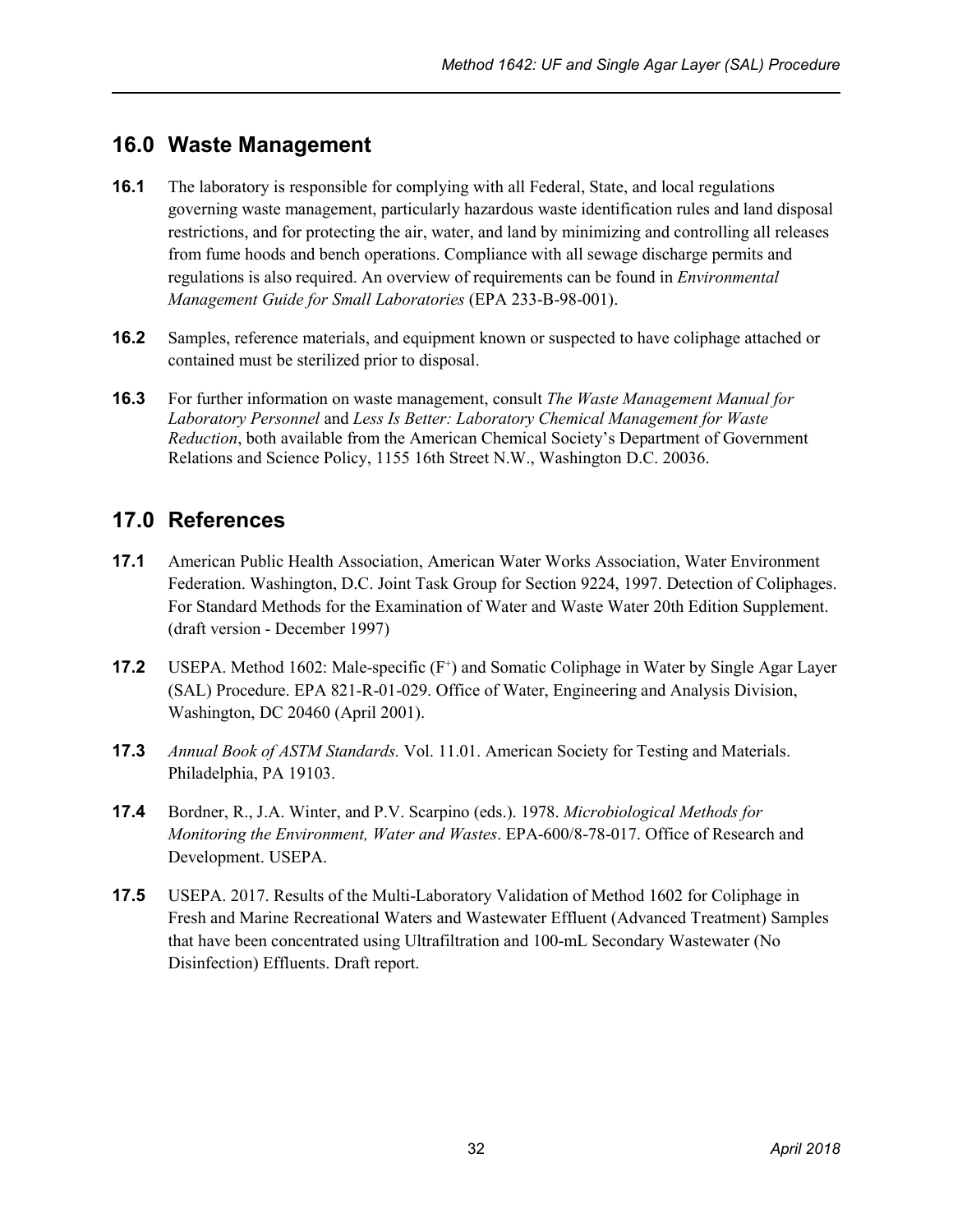### <span id="page-38-0"></span>**18.0 Flow Charts**



### **Single Agar Layer**